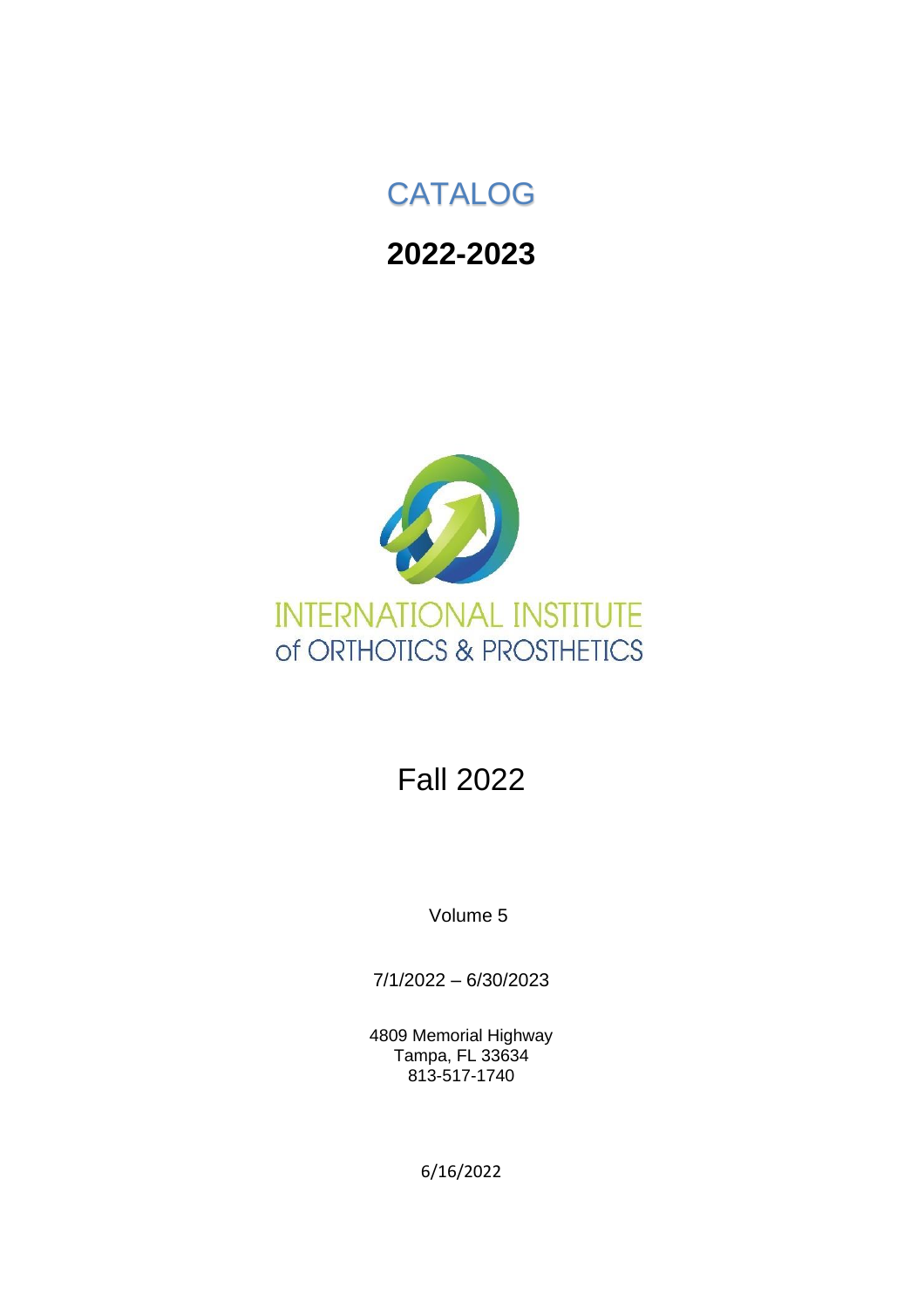# **Table of Contents The International Institute of Orthotics and Prosthetics**

| International Institute of Orthotics and Prosthetics Mission Statement<br>3<br>3<br>International Institute of Orthotics and Prosthetics Institutional Purpose and Goals<br>$\overline{3}$<br><b>General Information</b><br>$\overline{4}$<br>Governance<br><b>Institute Financial Information</b><br>$\overline{4}$<br>Licensure<br>$\overline{4}$<br>5<br>Program Accreditation<br>Non-Discrimination and Diversity<br>5<br>5<br><b>Location and Facility</b><br>5<br><b>General Facility</b><br>5<br>Classrooms<br>$\overline{5}$<br><b>Teaching Laboratories</b><br>5<br><b>Patient Laboratory</b><br><b>Plaster Preparation and Modification Laboratory</b><br>6<br>Vacuum Thermoforming Laboratory<br>6<br>Laminating Laboratory<br>6<br>Sewing/Preparation Laboratory<br>6<br><b>CAD-CAM Carver Laboratory</b><br>6<br><b>Mechanical Laboratory</b><br>6<br>Assembly Laboratory<br>6<br><b>Student Services and Resources</b><br>$7 - 8$<br>Library Resources: Contact a Librarian<br>7<br>7<br><b>Student Portal</b><br>Logging in to Canvas<br>7<br>8<br><b>Textbooks and Supplies</b><br>8<br>Responsibility of the Institute<br>8<br>Code of Conduct and Disciplinary Policy<br><b>Student Grievance Procedures</b><br>9<br><b>Disability Support Services</b><br>$9 - 11$<br><b>Specific Documentation Guidelines</b><br>10<br><b>Obtaining Disability Accommodations</b><br>10<br><b>Student Appeal</b><br>10<br>Academic Policies, Regulations and Procedure<br>11<br><b>Accident/Incident Reporting</b><br>11<br>11<br><b>Sexual Misconduct Policy</b><br><b>Course Types</b><br>11<br><b>Clock Hour Definition</b><br>11<br><b>Credit Hour Definition</b><br>11<br><b>Course Numbering System: Clock Hour Courses</b><br>11<br>Course Numbering System: Credit hour Courses<br>11<br><b>Grading System: Scale Graded Courses</b><br>12<br><b>Grading System: Pass-Fail Courses</b><br>12<br>$13 - 15$<br><b>Student Records Policy (FERPA)</b><br>Orthotics and Prosthetics Master of Science Program<br>16<br><b>Curriculum Description</b><br>16<br>Nature and Institutional Purposes<br>17<br><b>Educational Objectives</b><br>17 | <b>Institutional Declarations</b> | 3 |
|------------------------------------------------------------------------------------------------------------------------------------------------------------------------------------------------------------------------------------------------------------------------------------------------------------------------------------------------------------------------------------------------------------------------------------------------------------------------------------------------------------------------------------------------------------------------------------------------------------------------------------------------------------------------------------------------------------------------------------------------------------------------------------------------------------------------------------------------------------------------------------------------------------------------------------------------------------------------------------------------------------------------------------------------------------------------------------------------------------------------------------------------------------------------------------------------------------------------------------------------------------------------------------------------------------------------------------------------------------------------------------------------------------------------------------------------------------------------------------------------------------------------------------------------------------------------------------------------------------------------------------------------------------------------------------------------------------------------------------------------------------------------------------------------------------------------------------------------------------------------------------------------------------------------------------------------------------------------------------------------------------------------------------------------------------------------------------------------------------------------------------------------------|-----------------------------------|---|
|                                                                                                                                                                                                                                                                                                                                                                                                                                                                                                                                                                                                                                                                                                                                                                                                                                                                                                                                                                                                                                                                                                                                                                                                                                                                                                                                                                                                                                                                                                                                                                                                                                                                                                                                                                                                                                                                                                                                                                                                                                                                                                                                                      |                                   |   |
|                                                                                                                                                                                                                                                                                                                                                                                                                                                                                                                                                                                                                                                                                                                                                                                                                                                                                                                                                                                                                                                                                                                                                                                                                                                                                                                                                                                                                                                                                                                                                                                                                                                                                                                                                                                                                                                                                                                                                                                                                                                                                                                                                      |                                   |   |
|                                                                                                                                                                                                                                                                                                                                                                                                                                                                                                                                                                                                                                                                                                                                                                                                                                                                                                                                                                                                                                                                                                                                                                                                                                                                                                                                                                                                                                                                                                                                                                                                                                                                                                                                                                                                                                                                                                                                                                                                                                                                                                                                                      |                                   |   |
|                                                                                                                                                                                                                                                                                                                                                                                                                                                                                                                                                                                                                                                                                                                                                                                                                                                                                                                                                                                                                                                                                                                                                                                                                                                                                                                                                                                                                                                                                                                                                                                                                                                                                                                                                                                                                                                                                                                                                                                                                                                                                                                                                      |                                   |   |
|                                                                                                                                                                                                                                                                                                                                                                                                                                                                                                                                                                                                                                                                                                                                                                                                                                                                                                                                                                                                                                                                                                                                                                                                                                                                                                                                                                                                                                                                                                                                                                                                                                                                                                                                                                                                                                                                                                                                                                                                                                                                                                                                                      |                                   |   |
|                                                                                                                                                                                                                                                                                                                                                                                                                                                                                                                                                                                                                                                                                                                                                                                                                                                                                                                                                                                                                                                                                                                                                                                                                                                                                                                                                                                                                                                                                                                                                                                                                                                                                                                                                                                                                                                                                                                                                                                                                                                                                                                                                      |                                   |   |
|                                                                                                                                                                                                                                                                                                                                                                                                                                                                                                                                                                                                                                                                                                                                                                                                                                                                                                                                                                                                                                                                                                                                                                                                                                                                                                                                                                                                                                                                                                                                                                                                                                                                                                                                                                                                                                                                                                                                                                                                                                                                                                                                                      |                                   |   |
|                                                                                                                                                                                                                                                                                                                                                                                                                                                                                                                                                                                                                                                                                                                                                                                                                                                                                                                                                                                                                                                                                                                                                                                                                                                                                                                                                                                                                                                                                                                                                                                                                                                                                                                                                                                                                                                                                                                                                                                                                                                                                                                                                      |                                   |   |
|                                                                                                                                                                                                                                                                                                                                                                                                                                                                                                                                                                                                                                                                                                                                                                                                                                                                                                                                                                                                                                                                                                                                                                                                                                                                                                                                                                                                                                                                                                                                                                                                                                                                                                                                                                                                                                                                                                                                                                                                                                                                                                                                                      |                                   |   |
|                                                                                                                                                                                                                                                                                                                                                                                                                                                                                                                                                                                                                                                                                                                                                                                                                                                                                                                                                                                                                                                                                                                                                                                                                                                                                                                                                                                                                                                                                                                                                                                                                                                                                                                                                                                                                                                                                                                                                                                                                                                                                                                                                      |                                   |   |
|                                                                                                                                                                                                                                                                                                                                                                                                                                                                                                                                                                                                                                                                                                                                                                                                                                                                                                                                                                                                                                                                                                                                                                                                                                                                                                                                                                                                                                                                                                                                                                                                                                                                                                                                                                                                                                                                                                                                                                                                                                                                                                                                                      |                                   |   |
|                                                                                                                                                                                                                                                                                                                                                                                                                                                                                                                                                                                                                                                                                                                                                                                                                                                                                                                                                                                                                                                                                                                                                                                                                                                                                                                                                                                                                                                                                                                                                                                                                                                                                                                                                                                                                                                                                                                                                                                                                                                                                                                                                      |                                   |   |
|                                                                                                                                                                                                                                                                                                                                                                                                                                                                                                                                                                                                                                                                                                                                                                                                                                                                                                                                                                                                                                                                                                                                                                                                                                                                                                                                                                                                                                                                                                                                                                                                                                                                                                                                                                                                                                                                                                                                                                                                                                                                                                                                                      |                                   |   |
|                                                                                                                                                                                                                                                                                                                                                                                                                                                                                                                                                                                                                                                                                                                                                                                                                                                                                                                                                                                                                                                                                                                                                                                                                                                                                                                                                                                                                                                                                                                                                                                                                                                                                                                                                                                                                                                                                                                                                                                                                                                                                                                                                      |                                   |   |
|                                                                                                                                                                                                                                                                                                                                                                                                                                                                                                                                                                                                                                                                                                                                                                                                                                                                                                                                                                                                                                                                                                                                                                                                                                                                                                                                                                                                                                                                                                                                                                                                                                                                                                                                                                                                                                                                                                                                                                                                                                                                                                                                                      |                                   |   |
|                                                                                                                                                                                                                                                                                                                                                                                                                                                                                                                                                                                                                                                                                                                                                                                                                                                                                                                                                                                                                                                                                                                                                                                                                                                                                                                                                                                                                                                                                                                                                                                                                                                                                                                                                                                                                                                                                                                                                                                                                                                                                                                                                      |                                   |   |
|                                                                                                                                                                                                                                                                                                                                                                                                                                                                                                                                                                                                                                                                                                                                                                                                                                                                                                                                                                                                                                                                                                                                                                                                                                                                                                                                                                                                                                                                                                                                                                                                                                                                                                                                                                                                                                                                                                                                                                                                                                                                                                                                                      |                                   |   |
|                                                                                                                                                                                                                                                                                                                                                                                                                                                                                                                                                                                                                                                                                                                                                                                                                                                                                                                                                                                                                                                                                                                                                                                                                                                                                                                                                                                                                                                                                                                                                                                                                                                                                                                                                                                                                                                                                                                                                                                                                                                                                                                                                      |                                   |   |
|                                                                                                                                                                                                                                                                                                                                                                                                                                                                                                                                                                                                                                                                                                                                                                                                                                                                                                                                                                                                                                                                                                                                                                                                                                                                                                                                                                                                                                                                                                                                                                                                                                                                                                                                                                                                                                                                                                                                                                                                                                                                                                                                                      |                                   |   |
|                                                                                                                                                                                                                                                                                                                                                                                                                                                                                                                                                                                                                                                                                                                                                                                                                                                                                                                                                                                                                                                                                                                                                                                                                                                                                                                                                                                                                                                                                                                                                                                                                                                                                                                                                                                                                                                                                                                                                                                                                                                                                                                                                      |                                   |   |
|                                                                                                                                                                                                                                                                                                                                                                                                                                                                                                                                                                                                                                                                                                                                                                                                                                                                                                                                                                                                                                                                                                                                                                                                                                                                                                                                                                                                                                                                                                                                                                                                                                                                                                                                                                                                                                                                                                                                                                                                                                                                                                                                                      |                                   |   |
|                                                                                                                                                                                                                                                                                                                                                                                                                                                                                                                                                                                                                                                                                                                                                                                                                                                                                                                                                                                                                                                                                                                                                                                                                                                                                                                                                                                                                                                                                                                                                                                                                                                                                                                                                                                                                                                                                                                                                                                                                                                                                                                                                      |                                   |   |
|                                                                                                                                                                                                                                                                                                                                                                                                                                                                                                                                                                                                                                                                                                                                                                                                                                                                                                                                                                                                                                                                                                                                                                                                                                                                                                                                                                                                                                                                                                                                                                                                                                                                                                                                                                                                                                                                                                                                                                                                                                                                                                                                                      |                                   |   |
|                                                                                                                                                                                                                                                                                                                                                                                                                                                                                                                                                                                                                                                                                                                                                                                                                                                                                                                                                                                                                                                                                                                                                                                                                                                                                                                                                                                                                                                                                                                                                                                                                                                                                                                                                                                                                                                                                                                                                                                                                                                                                                                                                      |                                   |   |
|                                                                                                                                                                                                                                                                                                                                                                                                                                                                                                                                                                                                                                                                                                                                                                                                                                                                                                                                                                                                                                                                                                                                                                                                                                                                                                                                                                                                                                                                                                                                                                                                                                                                                                                                                                                                                                                                                                                                                                                                                                                                                                                                                      |                                   |   |
|                                                                                                                                                                                                                                                                                                                                                                                                                                                                                                                                                                                                                                                                                                                                                                                                                                                                                                                                                                                                                                                                                                                                                                                                                                                                                                                                                                                                                                                                                                                                                                                                                                                                                                                                                                                                                                                                                                                                                                                                                                                                                                                                                      |                                   |   |
|                                                                                                                                                                                                                                                                                                                                                                                                                                                                                                                                                                                                                                                                                                                                                                                                                                                                                                                                                                                                                                                                                                                                                                                                                                                                                                                                                                                                                                                                                                                                                                                                                                                                                                                                                                                                                                                                                                                                                                                                                                                                                                                                                      |                                   |   |
|                                                                                                                                                                                                                                                                                                                                                                                                                                                                                                                                                                                                                                                                                                                                                                                                                                                                                                                                                                                                                                                                                                                                                                                                                                                                                                                                                                                                                                                                                                                                                                                                                                                                                                                                                                                                                                                                                                                                                                                                                                                                                                                                                      |                                   |   |
|                                                                                                                                                                                                                                                                                                                                                                                                                                                                                                                                                                                                                                                                                                                                                                                                                                                                                                                                                                                                                                                                                                                                                                                                                                                                                                                                                                                                                                                                                                                                                                                                                                                                                                                                                                                                                                                                                                                                                                                                                                                                                                                                                      |                                   |   |
|                                                                                                                                                                                                                                                                                                                                                                                                                                                                                                                                                                                                                                                                                                                                                                                                                                                                                                                                                                                                                                                                                                                                                                                                                                                                                                                                                                                                                                                                                                                                                                                                                                                                                                                                                                                                                                                                                                                                                                                                                                                                                                                                                      |                                   |   |
|                                                                                                                                                                                                                                                                                                                                                                                                                                                                                                                                                                                                                                                                                                                                                                                                                                                                                                                                                                                                                                                                                                                                                                                                                                                                                                                                                                                                                                                                                                                                                                                                                                                                                                                                                                                                                                                                                                                                                                                                                                                                                                                                                      |                                   |   |
|                                                                                                                                                                                                                                                                                                                                                                                                                                                                                                                                                                                                                                                                                                                                                                                                                                                                                                                                                                                                                                                                                                                                                                                                                                                                                                                                                                                                                                                                                                                                                                                                                                                                                                                                                                                                                                                                                                                                                                                                                                                                                                                                                      |                                   |   |
|                                                                                                                                                                                                                                                                                                                                                                                                                                                                                                                                                                                                                                                                                                                                                                                                                                                                                                                                                                                                                                                                                                                                                                                                                                                                                                                                                                                                                                                                                                                                                                                                                                                                                                                                                                                                                                                                                                                                                                                                                                                                                                                                                      |                                   |   |
|                                                                                                                                                                                                                                                                                                                                                                                                                                                                                                                                                                                                                                                                                                                                                                                                                                                                                                                                                                                                                                                                                                                                                                                                                                                                                                                                                                                                                                                                                                                                                                                                                                                                                                                                                                                                                                                                                                                                                                                                                                                                                                                                                      |                                   |   |
|                                                                                                                                                                                                                                                                                                                                                                                                                                                                                                                                                                                                                                                                                                                                                                                                                                                                                                                                                                                                                                                                                                                                                                                                                                                                                                                                                                                                                                                                                                                                                                                                                                                                                                                                                                                                                                                                                                                                                                                                                                                                                                                                                      |                                   |   |
|                                                                                                                                                                                                                                                                                                                                                                                                                                                                                                                                                                                                                                                                                                                                                                                                                                                                                                                                                                                                                                                                                                                                                                                                                                                                                                                                                                                                                                                                                                                                                                                                                                                                                                                                                                                                                                                                                                                                                                                                                                                                                                                                                      |                                   |   |
|                                                                                                                                                                                                                                                                                                                                                                                                                                                                                                                                                                                                                                                                                                                                                                                                                                                                                                                                                                                                                                                                                                                                                                                                                                                                                                                                                                                                                                                                                                                                                                                                                                                                                                                                                                                                                                                                                                                                                                                                                                                                                                                                                      |                                   |   |
|                                                                                                                                                                                                                                                                                                                                                                                                                                                                                                                                                                                                                                                                                                                                                                                                                                                                                                                                                                                                                                                                                                                                                                                                                                                                                                                                                                                                                                                                                                                                                                                                                                                                                                                                                                                                                                                                                                                                                                                                                                                                                                                                                      |                                   |   |
|                                                                                                                                                                                                                                                                                                                                                                                                                                                                                                                                                                                                                                                                                                                                                                                                                                                                                                                                                                                                                                                                                                                                                                                                                                                                                                                                                                                                                                                                                                                                                                                                                                                                                                                                                                                                                                                                                                                                                                                                                                                                                                                                                      |                                   |   |
|                                                                                                                                                                                                                                                                                                                                                                                                                                                                                                                                                                                                                                                                                                                                                                                                                                                                                                                                                                                                                                                                                                                                                                                                                                                                                                                                                                                                                                                                                                                                                                                                                                                                                                                                                                                                                                                                                                                                                                                                                                                                                                                                                      |                                   |   |
|                                                                                                                                                                                                                                                                                                                                                                                                                                                                                                                                                                                                                                                                                                                                                                                                                                                                                                                                                                                                                                                                                                                                                                                                                                                                                                                                                                                                                                                                                                                                                                                                                                                                                                                                                                                                                                                                                                                                                                                                                                                                                                                                                      |                                   |   |
|                                                                                                                                                                                                                                                                                                                                                                                                                                                                                                                                                                                                                                                                                                                                                                                                                                                                                                                                                                                                                                                                                                                                                                                                                                                                                                                                                                                                                                                                                                                                                                                                                                                                                                                                                                                                                                                                                                                                                                                                                                                                                                                                                      |                                   |   |
|                                                                                                                                                                                                                                                                                                                                                                                                                                                                                                                                                                                                                                                                                                                                                                                                                                                                                                                                                                                                                                                                                                                                                                                                                                                                                                                                                                                                                                                                                                                                                                                                                                                                                                                                                                                                                                                                                                                                                                                                                                                                                                                                                      |                                   |   |
|                                                                                                                                                                                                                                                                                                                                                                                                                                                                                                                                                                                                                                                                                                                                                                                                                                                                                                                                                                                                                                                                                                                                                                                                                                                                                                                                                                                                                                                                                                                                                                                                                                                                                                                                                                                                                                                                                                                                                                                                                                                                                                                                                      |                                   |   |
|                                                                                                                                                                                                                                                                                                                                                                                                                                                                                                                                                                                                                                                                                                                                                                                                                                                                                                                                                                                                                                                                                                                                                                                                                                                                                                                                                                                                                                                                                                                                                                                                                                                                                                                                                                                                                                                                                                                                                                                                                                                                                                                                                      |                                   |   |
|                                                                                                                                                                                                                                                                                                                                                                                                                                                                                                                                                                                                                                                                                                                                                                                                                                                                                                                                                                                                                                                                                                                                                                                                                                                                                                                                                                                                                                                                                                                                                                                                                                                                                                                                                                                                                                                                                                                                                                                                                                                                                                                                                      |                                   |   |
|                                                                                                                                                                                                                                                                                                                                                                                                                                                                                                                                                                                                                                                                                                                                                                                                                                                                                                                                                                                                                                                                                                                                                                                                                                                                                                                                                                                                                                                                                                                                                                                                                                                                                                                                                                                                                                                                                                                                                                                                                                                                                                                                                      |                                   |   |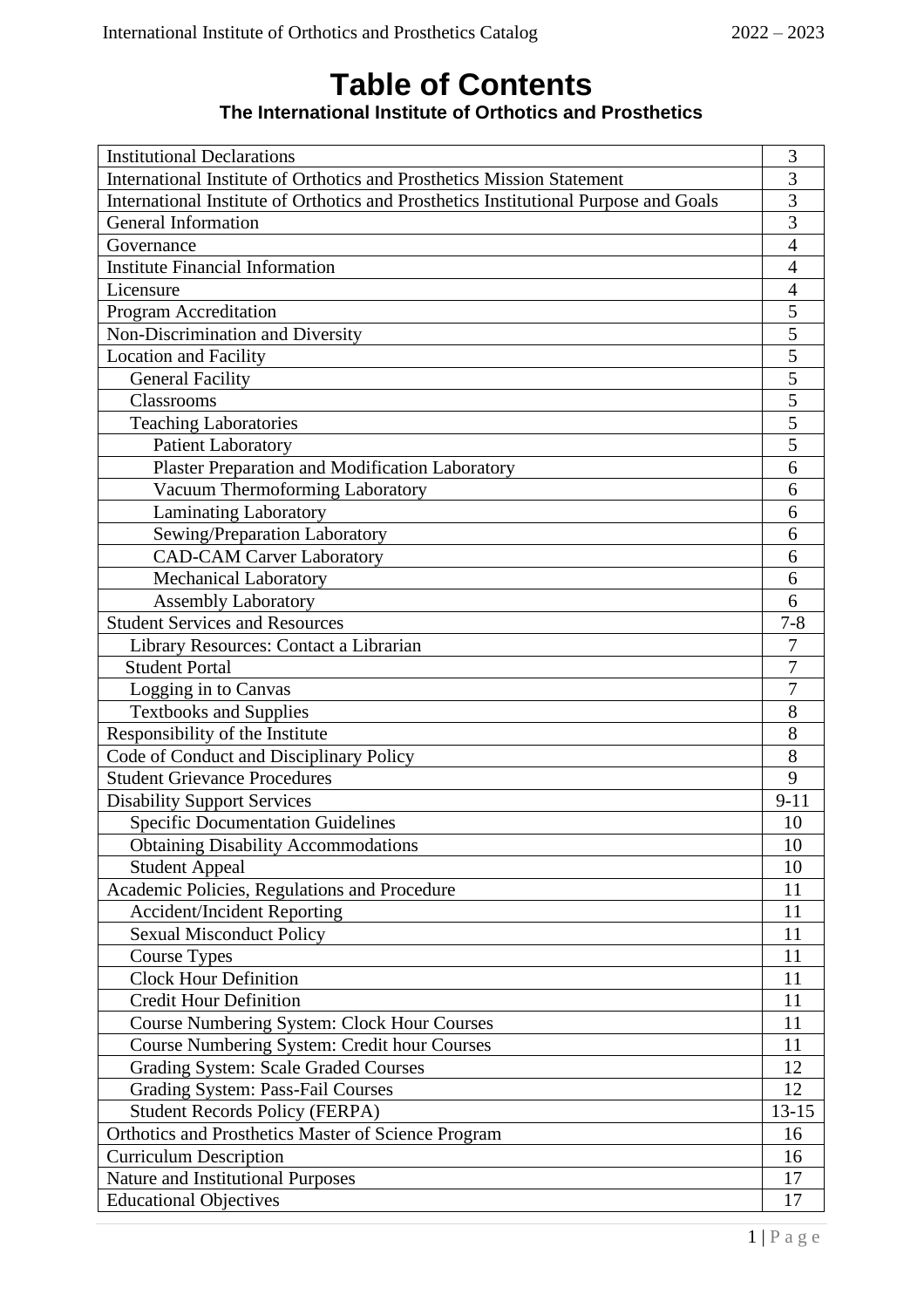| <b>General Guidelines</b>                                                | 17                 |
|--------------------------------------------------------------------------|--------------------|
| Admissions                                                               | 18-22              |
| <b>Entry Requirements</b>                                                | 18                 |
| <b>Technical Standards and Essential Functions</b>                       | 18-21              |
| <b>Application Procedure</b>                                             | 22                 |
| <b>Admission Decisions</b>                                               | 22                 |
| <b>Selection of Candidates</b>                                           | 22                 |
| <b>Transfer Students and Advanced Standing</b>                           | 22                 |
| Prior Learning Assessments and Challenge Exams                           | 22                 |
| <b>Registering for Classes</b>                                           | 22                 |
| <b>Course of Instruction</b>                                             | 23                 |
| Faculty                                                                  | 24                 |
| <b>Course Content Description</b>                                        | $\overline{25-28}$ |
| Academic Calendar                                                        | 29                 |
| Fall 2022 Tuition and Fees                                               | 31                 |
| Withdrawal                                                               | 32                 |
| Returning After Withdrawal                                               | 32                 |
| <b>Refund Policy</b>                                                     | 32-33              |
| <b>SAP (Satisfactory Academic Progress)</b>                              | 34-36              |
| Attendance, Tardiness, Make-up Work                                      | 36                 |
| <b>Placement Assistance</b>                                              | 37                 |
| <b>Credits Earned and Transferability</b>                                | 37                 |
| <b>Graduation Requirements</b>                                           | 37                 |
| Applying for Graduation                                                  | 37                 |
| <b>National Certification</b>                                            | 37                 |
| <b>O&amp;P</b> Licensure Information                                     | 38-39              |
| International Institute of Orthotics and Prosthetics Contact Information | 40                 |
|                                                                          |                    |
|                                                                          |                    |
|                                                                          |                    |
|                                                                          |                    |
|                                                                          |                    |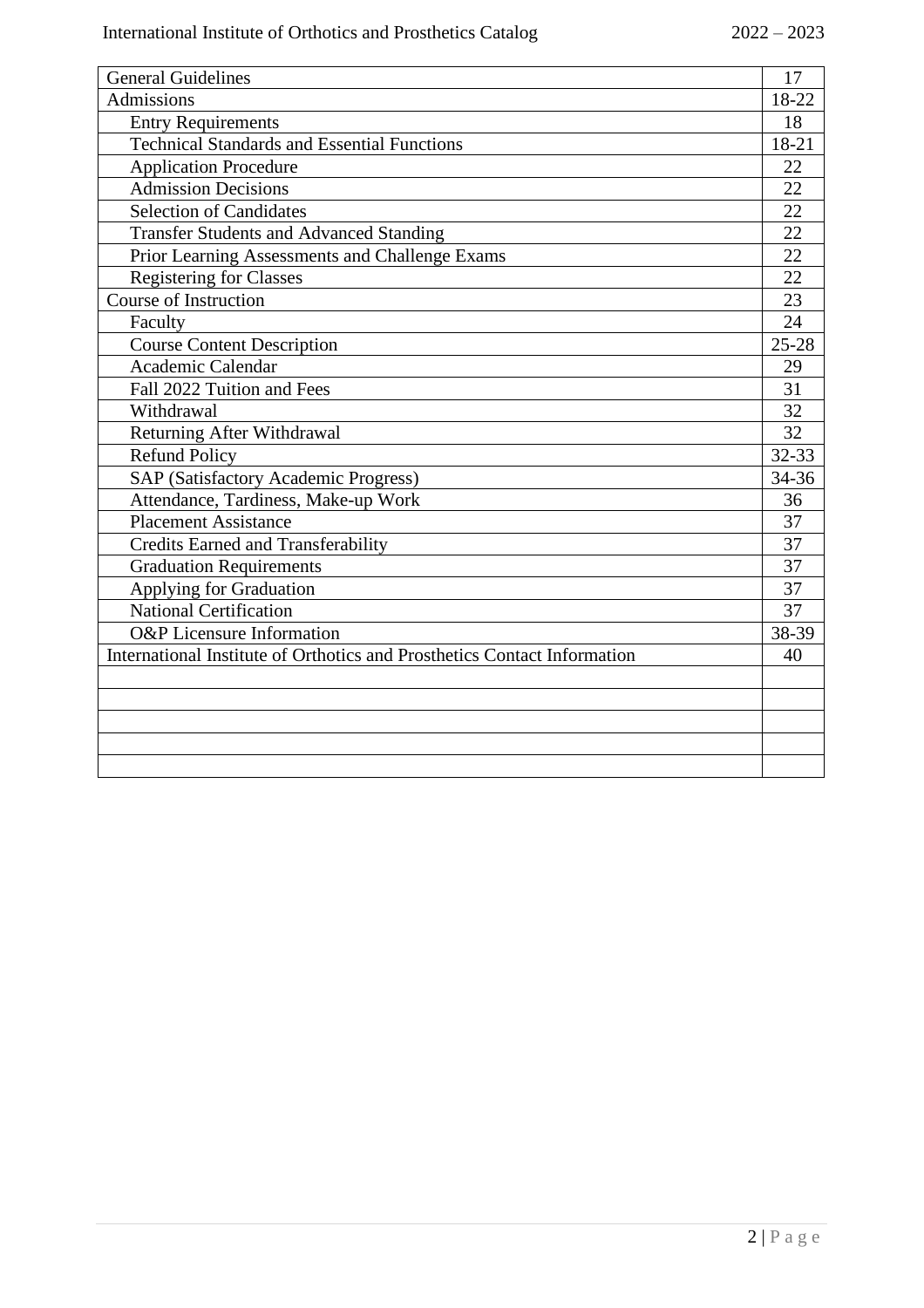# **INTERNATIONAL INSTITUE OF ORTHOTICS AND PROSTHETICS**

# **INSTITUTIONAL DECLARATIONS**

# **MISSION STATEMENT**

The mission of the International Institute of Orthotics and Prosthetics (IIOP) is to provide comprehensive academic programs that promote student success in a manner for which they can utilize the acquired knowledge, skills, attitudes, and values to be competent and ethical practitioners of allied health.

# **INSTITUTIONAL PURPOSE AND GOALS**

# **GENERAL**

The vision of IIOP is to be an internationally recognized organization for advancing the orthotics and prosthetics profession and developing and delivering innovative and collaborative services to veterans and all patients. Its goal is to be an international resource center where students, educators, researchers, manufacturers, practitioners, patients, and other industry partners can collaborate to advance the profession and improve the lives of patients.

# **The International Institute of Orthotics and Prosthetics will specifically provide:**

- academic programs that help students acquire and develop the knowledge, skills, attitudes, and values that are necessary to be competent and ethical practitioners of the allied health arts.
- employment of faculty who support the mission of the Institute, have diverse academic and professional experiences, are dedicated to teaching and scholarship, are sensitive to the needs of students, and who are committed to professional development.
- pertinent laboratory experiences and related activities that are designed to prepare students to participate as health care providers in the civic, social, cultural, ethical, and political aspects of community life.
- a pathway for continued education for orthotic and prosthetic practitioners to keep them abreast of advancing knowledge in their profession.
- turnkey educational and research services to students, manufacturers, allied healthcare providers, and patients alike.
- researchers with access to the facilities and the volume of patients needed for clinically accepted and validated research.
- collaboration and innovation by strategically aligning partners and convening the best and brightest worldwide in the profession.
- awareness of the orthotics and prosthetics profession through symposiums and workshops

### **HISTORY OF THE INTERNATIONAL INSTITUTE OF ORTHOTICS AND PROTHETICS**

The International Institute of Orthotics and Prosthetics was founded in December 2015 and will be the first and only world-wide resource center for orthotics and prosthetics ("O&P") where educators, researchers, manufacturers, practitioners, and patients can collaborate to advance the industry's knowledge-base and the care of O&P patients through research, workshops, symposiums, training, and treatment facilities.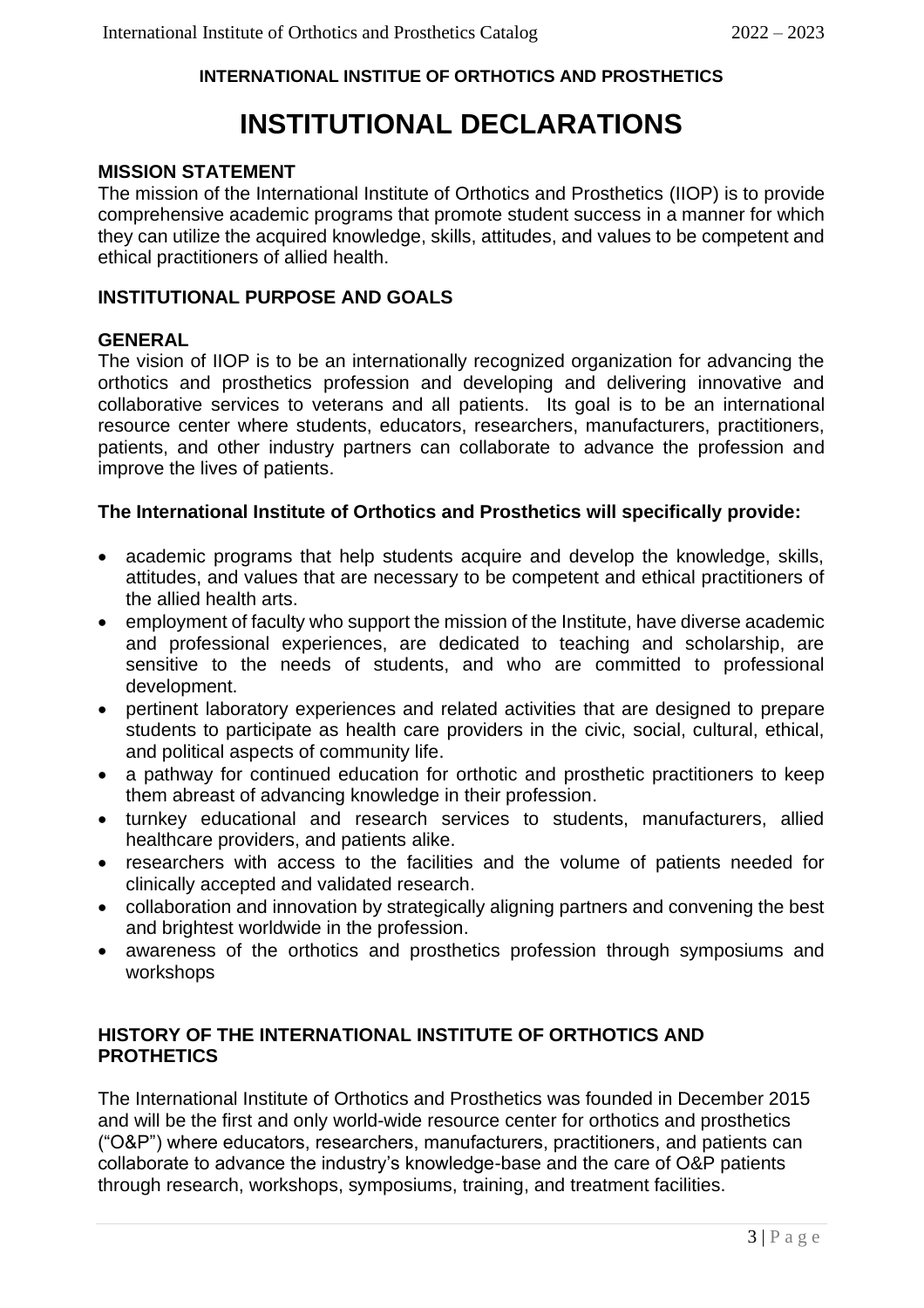# **INTERNATIONAL INSTITUE OF ORTHOTICS AND PROSTHETICS**

# **GENERAL INFORMATION**

# **GOVERNANCE**

Control of International Institute of Orthotics and Prosthetics is entrusted to a sevenmember Board. The authority of the Institute is vested in the President, who is the chief executive officer and current Director of IIOP. In such instances as the President deems proper, and subject to the President's reserved powers, the President may vest authority in the Foundation Chair, the Dean or the director to handle prescribed situations and decision-making processes.



Within the courses of instruction offered by the International Institute of Orthotics and Prosthetics, the President promotes a sense of shared governance giving faculty the primary responsibility for such fundamental areas as curriculum, subject matter, methods of instruction and those aspects of student life that relate to the educational process; however, final authority remains with the president.

# **FINANCIAL INFORMATION**

Inquiries about the financial status of the Institute may be requested by contacting the President. The document will be mailed to an address provided by the requester. DBA Veteran's Stride Foundation at IIOP.

# **LICENSURE**

The International Institute of Orthotics and Prosthetics is licensed by the Commission for Independent Education, Florida Department of Education. Additional information regarding this institution may be obtained by contacting the Commission at 325 West Gaines Street, Suite 1414, Tallahassee, FL 32399-0400, toll-free telephone number, (888) 224-6684.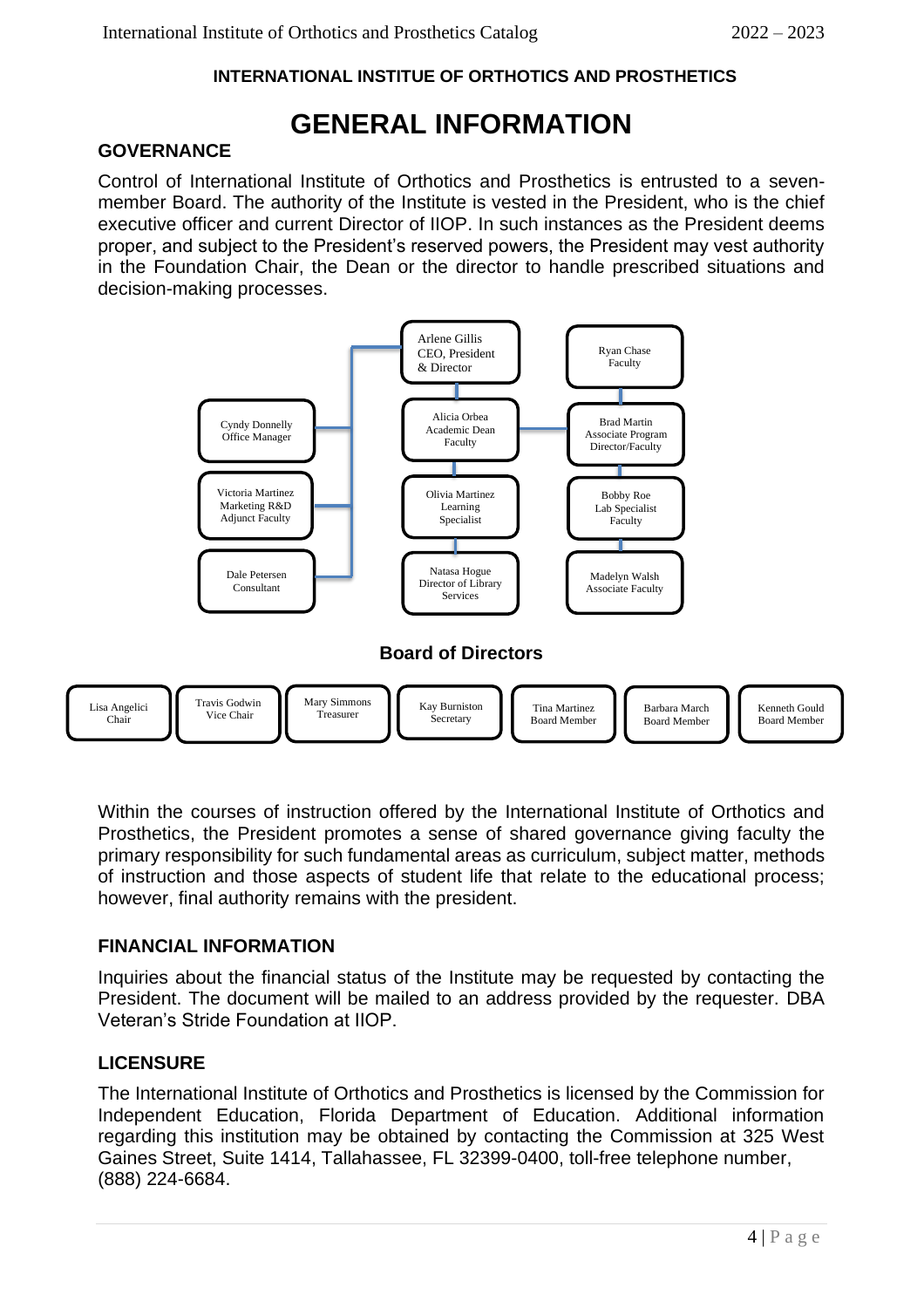# **PROGRAM ACCREDITATION**

The Orthotics and Prosthetics Master of Science Program is accredited by the Commission on Accreditation of Allied Health Education Programs (CAAHEP) 9355 – 113th Street North #7709, Seminole, Florida 33775, phone:727-210-2350 [email: mail@caahep.org](mailto: email:%20mail@caahep.org) website: [https://www.caahep.org/a](https://www.caahep.org/)s well as the National Commission of Orthotic and Prosthetic Education (NCOPE) the regulatory organization for Orthotics and Prosthetics address: 330 John Carlyle St. – Suite 200 Alexandria, VA 22314 phone: (703) 836-7114 website:<https://ncope.org/> through our partnership with FIU (Florida International University.)

# **NON-DISCRIMINATION AND DIVERSITY**

In accordance with Title VI of the Civil Rights Act of 1964, Title IX of the Education Amendments of 1972, Section 504 of the Rehabilitation Act of 1973, or the Age Discrimination Act of 1975, and the Americans with Disabilities Act of 1990 the International Institute of Orthotics and Prosthetics does not discriminate in employment, admission into any program of study, or institutional activities. This policy prohibits discrimination against any individual based upon age, race, color, gender, pregnancy, religion, sexual orientation, ancestry, national origin, disability (please see Technical Standards for Admission in the Admissions section of this Bulletin), military status, unfavorable military discharge other than dishonorable, marital status, or any other characteristic protected by federal, state, or local law.

### **LOCATION AND FACILITY**

### **General Facility**

The Institute is located within a 40,000-square foot building located minutes from the Tampa International Airport, at 4809 Memorial Highway, Tampa, Florida. The building houses a learning resource center, up-to-date classrooms, labs for patient centered learning and laboratory rooms specific to Orthotics and Prosthetics fabrication.

#### **Classrooms**

The International Institute of Orthotics and Prosthetics houses a total of four classrooms. Three are complete with instructor bunkers and audio/visual suites, while the fourth is dedicated to instruction of computer-aided technology within the field of orthotics and prosthetics. This classroom is complete with an instructor bunker, audio/visual suite as well as a video conferencing suite, and 18 student laptop computers equipped with CAD-CAM software.

### **Teaching Laboratories**

A key component towards student success in the field of Orthotics and Prosthetics as well as many allied health fields is laboratory instruction. The International Institute of Orthotics and Prosthetics facilities house several laboratory environments to meet these specific needs, as listed below.

### **Patient Laboratory**

The critical skills of patient evaluation, interaction and implementation of treatment will be learned in this laboratory fully equipped with 12 Treatment tables, one power hospital bed, four 12' Parallel Bars, 12 table sidestep stools with hand grips, one patient height with weight balance scale, 12 two shelf stainless steel rolling tables and one portable audio/visual unit with projector.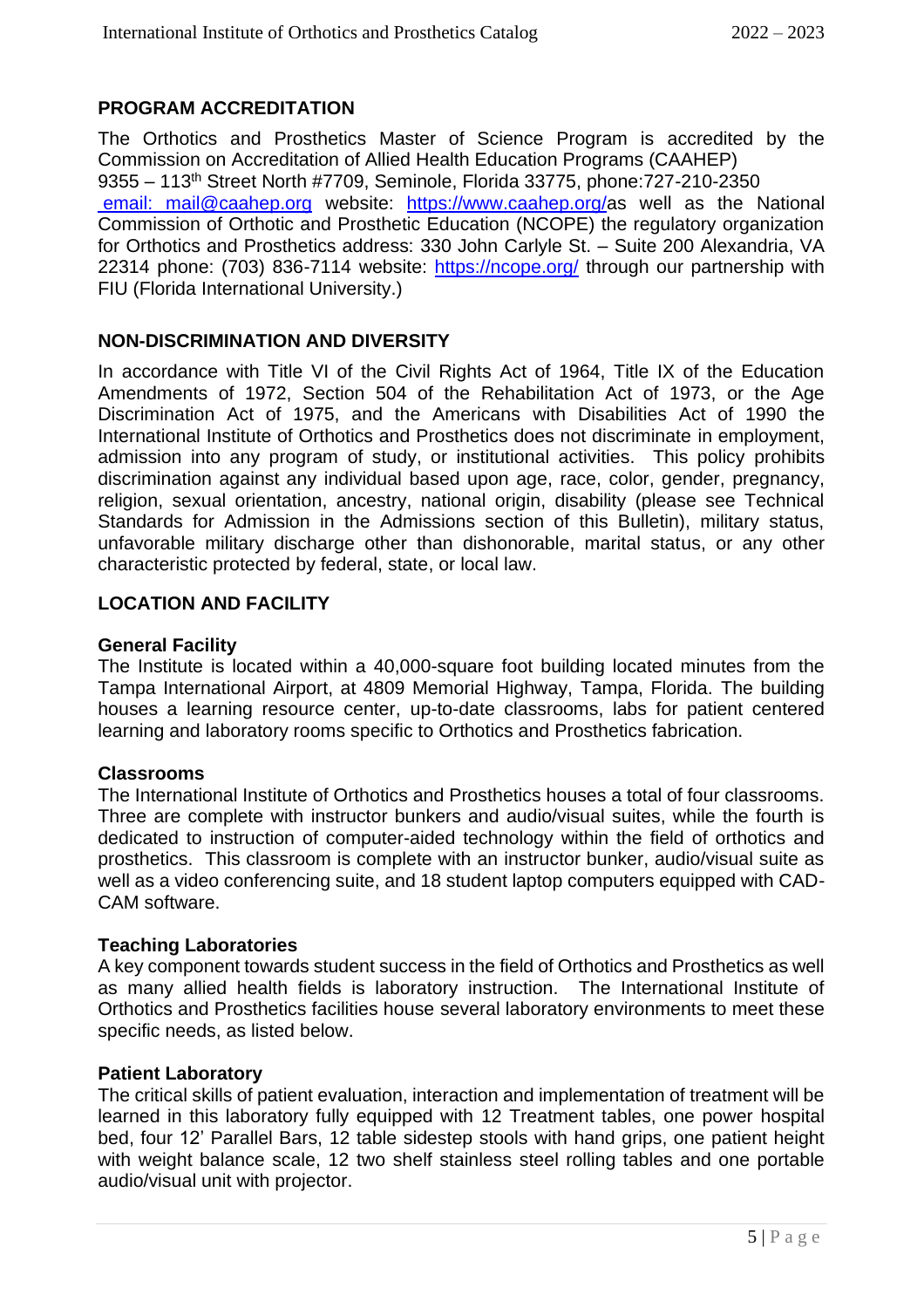#### **Plaster Preparation and Modification Laboratory**

This lab is complete with 36 student worktables, each pipe vise and quick disconnect compressed air port.

#### **Vacuum Thermoforming Laboratory**

The laboratory room consists of four six station custom vacuum forming tables, 4 IR ovens, one forced air convection oven, three Landis vacuum box systems

#### **Laminating Laboratory**

This lab is complete with 24 Lamination Workstations each with laminating stand, vacuum system port and fume exhaust, flame proof storage cabinet for flammable materials.

#### **Sewing/Preparation Laboratory**

This laboratory houses seven sewing machines, two multi drawer storage cabinets.

#### **CAD-CAM Carver Laboratory**

This lab is fully equipped with 8 hand-held 3D white light laser scanners, upper limb prosthetics demonstration units, including myo-arms, pediatric arms, trans-humeral with electric elbow, trans-humeral student arm simulator, Texas assistive devices components and several terminal devices and hands, one Provel three-axis CAD-CAM carver.

#### **Mechanical Laboratory**

22 multi-speed Leonard Industries pedestal mount sander-grinder-finishing machines, three Trautman type floor mount carver-routers, four Supreme Workmaster 1000 dual drum sander-grinders, two 14" band saws, one dry blast cabinet surface conditioning machine, one Jet dual pneumatic drum sander.

#### **Assembly Laboratory**

This laboratory consists of 48 Individual workstations each equipped with over bench shelf, toolbox with hand tools, compressed air quick disconnect port, electrical receptacles, and bench mounted vise. Six Leonard Industries vertical alignment jigs, one 150 lb. forged steel anvil, four Delta floor mount drill presses.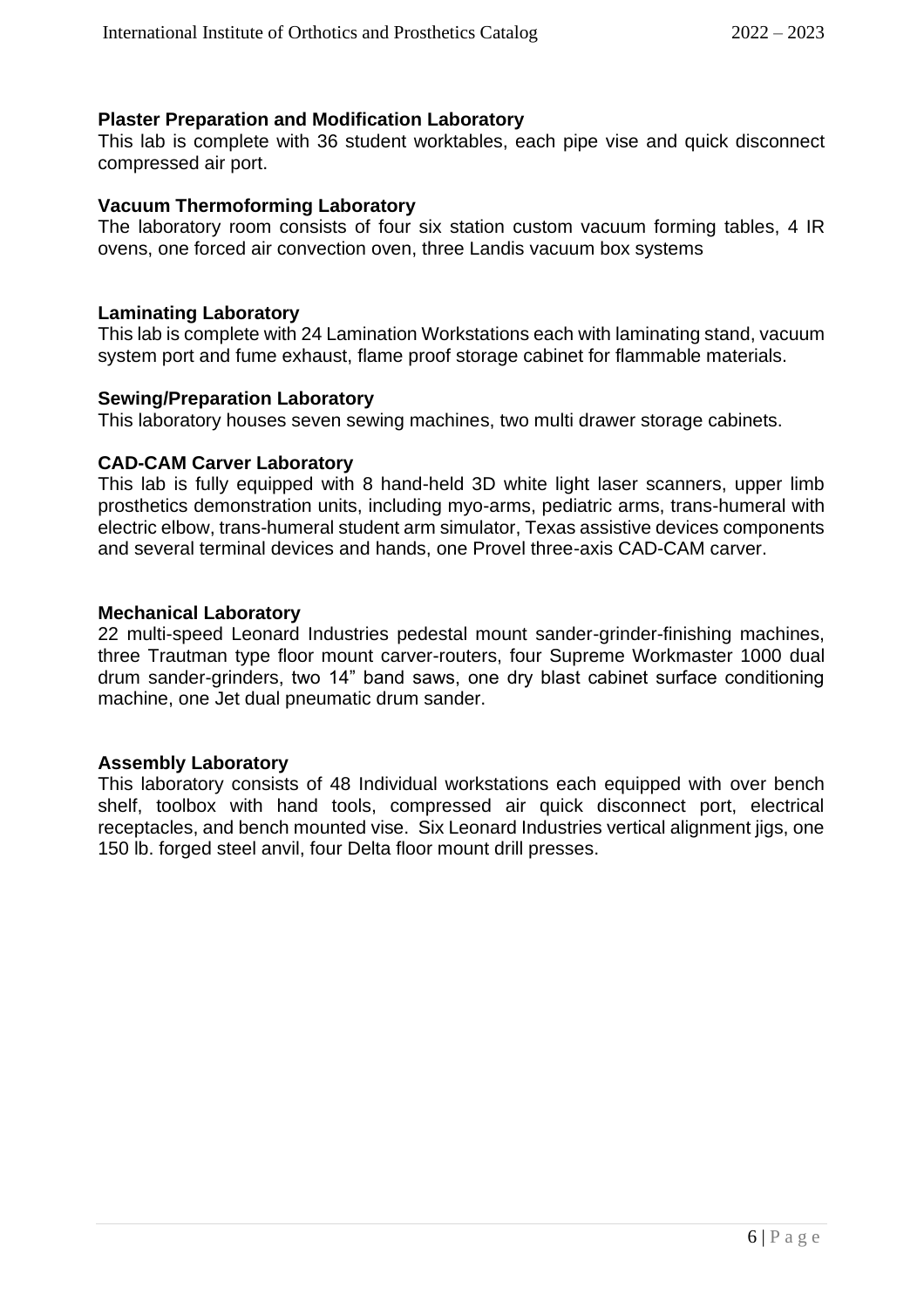# **STUDENT SERVICES AND RESOURCES**

Student Services located in the Administrative Office. Hours: M-F 8:00am-4:00pm. Phone Number: 813-517-1742.

The Student Services Center provides general information, admissions, registration, academic assistance and advising.

### **Library Resources**

The library electronic collections can be used at any time from any computer connected to the Internet. The Library Online <https://proxy.lirn.net/IntlInstOfOrthoticsProsthetics> Login to the library page using **IIOP** for the **Username**, and **Masters** for the **Password**.

### **Contact a Librarian**

Research assistance and reference support is available through the online library website's Ask a Librarian function M-F 7am-9pm and Sat-Sun 12pm-7m EST. You can also reach a librarian via email at IntlInstOfOrthoticsProsthetics@lirn.libanswers.com.

# **Student Portal – Empower Student Information System**

Students can access their student information, including viewing their schedule, view grades, transcripts, invoices at<https://iiop.empower-xl.com/fusebox.cfm> Prospective students can submit their application and upload documents that are required for admissions at:

<https://iiop.empower-xl.com/new/EMPOWER/authentication/applicationLogin.xhtml>

# **Logging in to Canvas**

- Go to https://iiop.instructure.com/login/canvas.
- Enter your student ID number for User ID and enter your Password.
- Click Log In.

# **Orientation**

On-Campus prior to semester beginning includes Tour of the campus, Faculty Introductions and Staff, Student Handbook reviewed, Technical Standards, Emergency Preparedness.

### **Student Identification (ID) Card**

All students are issued a photo ID card at Orientation and are required to be in possession of their ID while on campus.

### **Student Lounge**

Café includes two refrigerators,3 microwave ovens, popcorn machine, vending machines, hotdog machine, Keurig coffee machine and a latte machine for students to utilize daily. Outdoor grill and picnic tables are also available to students.

# **Advising Services**

Faculty Advisors provide one-on-one-advising midsemester support for students. They are also available during office hours for academic, personal, and financial support services.

### **Learning Specialist**

Students have access to Learning Specialist for accommodations request.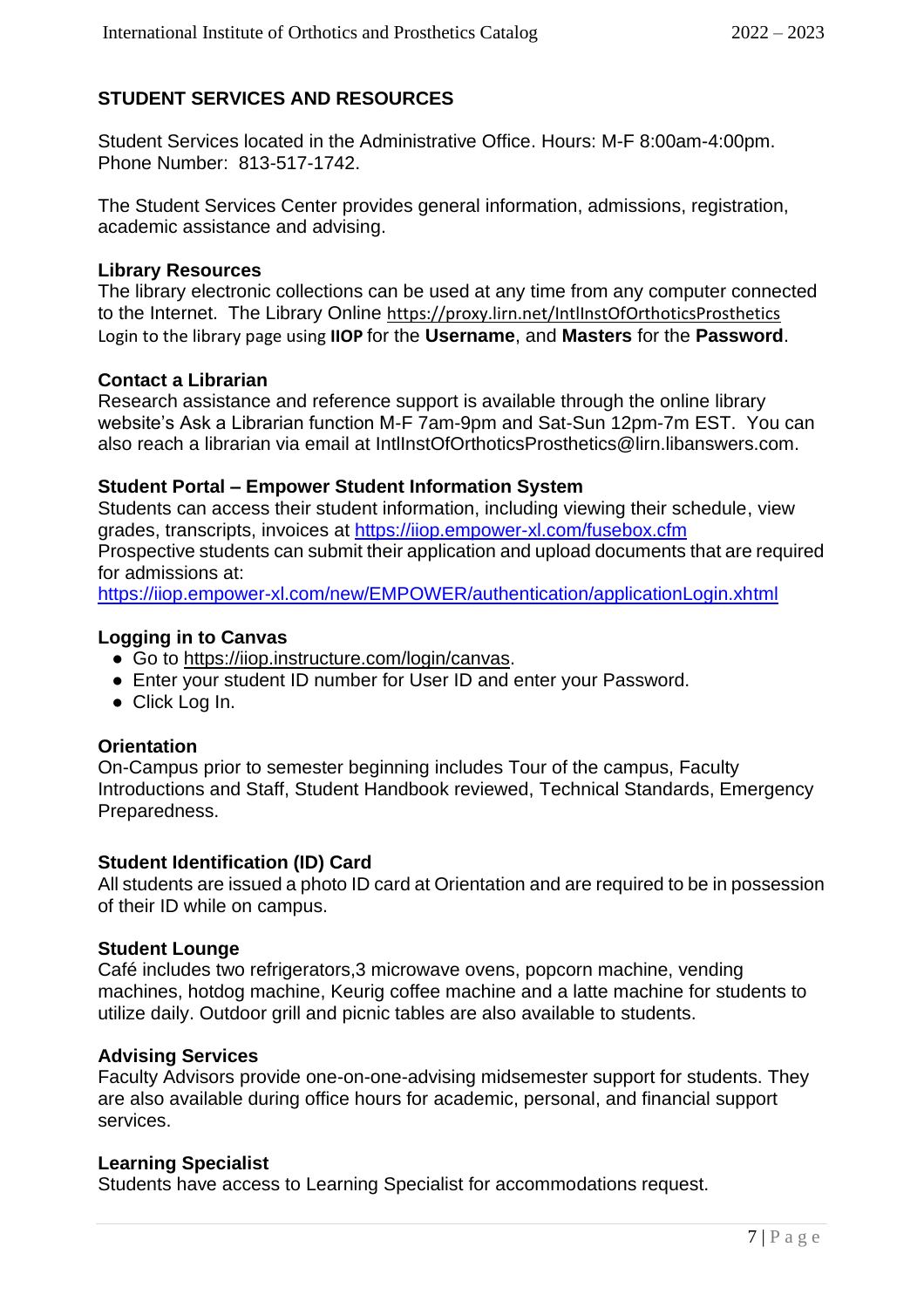#### **Job Fair**

The Florida Chapter of the Academy Meeting includes a job fair for our students to meet potential residency directors. Additionally, we host the Hanger Clinic interviews for our students on campus annually.

#### **Textbooks and Supplies**

The International Institute of Orthotics and Prosthetics will provide all textbooks and learning materials. All learning materials provided by the institute are copywritten and may not be copied, posted, or shared in any manner.

#### **Healthcare Services**

IIOP does not offer healthcare services or a clinic, students must use their personal healthcare agency, public health agency or use 911 in case of an emergency. The Institute does not provide accident or health insurance for students.

#### **Responsibility of the Institute**

International Institute of Orthotics and Prosthetics assumes no responsibility, nor is it liable for any damage done to vehicles when parked on the campus.

#### **Student Code of Conduct**

The Institute is an academic community. Like any community, it relies upon "core" values that reflect the collective beliefs, governing principles, and boundaries of deportment that are expected of its individual members. These are the virtues and obligations usually referred to as the "rules of conduct" that any society must stress if it is to function and remain viable. The most basic expression of these core values includes "the abstract virtue of justice, some form of obligation to mutual aid and mutual abstention from injury, and, in some form and in some degree, the virtue of honesty." In addition to these common values, at the International Institute of Orthotics and Prosthetics we also believe that civilized conduct and an atmosphere conducive to intellectual and personal development are vital if learning is to flourish. This Student Code of Conduct has been formulated to promote and fortify optimal learning conditions that advance the Institutes Mission Statement, protect individual student liberties, and safeguard the interests of all members of the International Institute of Orthotics and Prosthetics academic community. A fundamental obligation each member must accept and support, holds that students, staff, faculty, and administrators share collective responsibility to maintain the "rules of conduct" within the International Institute of Orthotics and Prosthetics community and to discipline those who violate its standards, policies and/or procedures. This responsibility, however, is premised upon an assumption that community order cannot be maintained by threat of punishment alone. Instead, we believe the soundest way to ensure the requisite conditions exist for learning and personal development is for every individual at the International Institute of Orthotics and Prosthetics to assertively claim their personal stake in the collective ownership of the welfare of the Institute, and likewise, for every inhabitant within it.

As a condition of enrollment in the International Institute of Orthotics and Prosthetics, all students are automatically enjoined to share this responsibility to abide by the standards, rules and/or policies set forth in the Student Code of Conduct, the International Institute of Orthotics and Prosthetics Bulletin, and other official International Institute of Orthotics and Prosthetics publications.

The International Institute of Orthotics and Prosthetics Student Code of Conduct is distributed to all new students. Additional copies are available from the Administrative Office.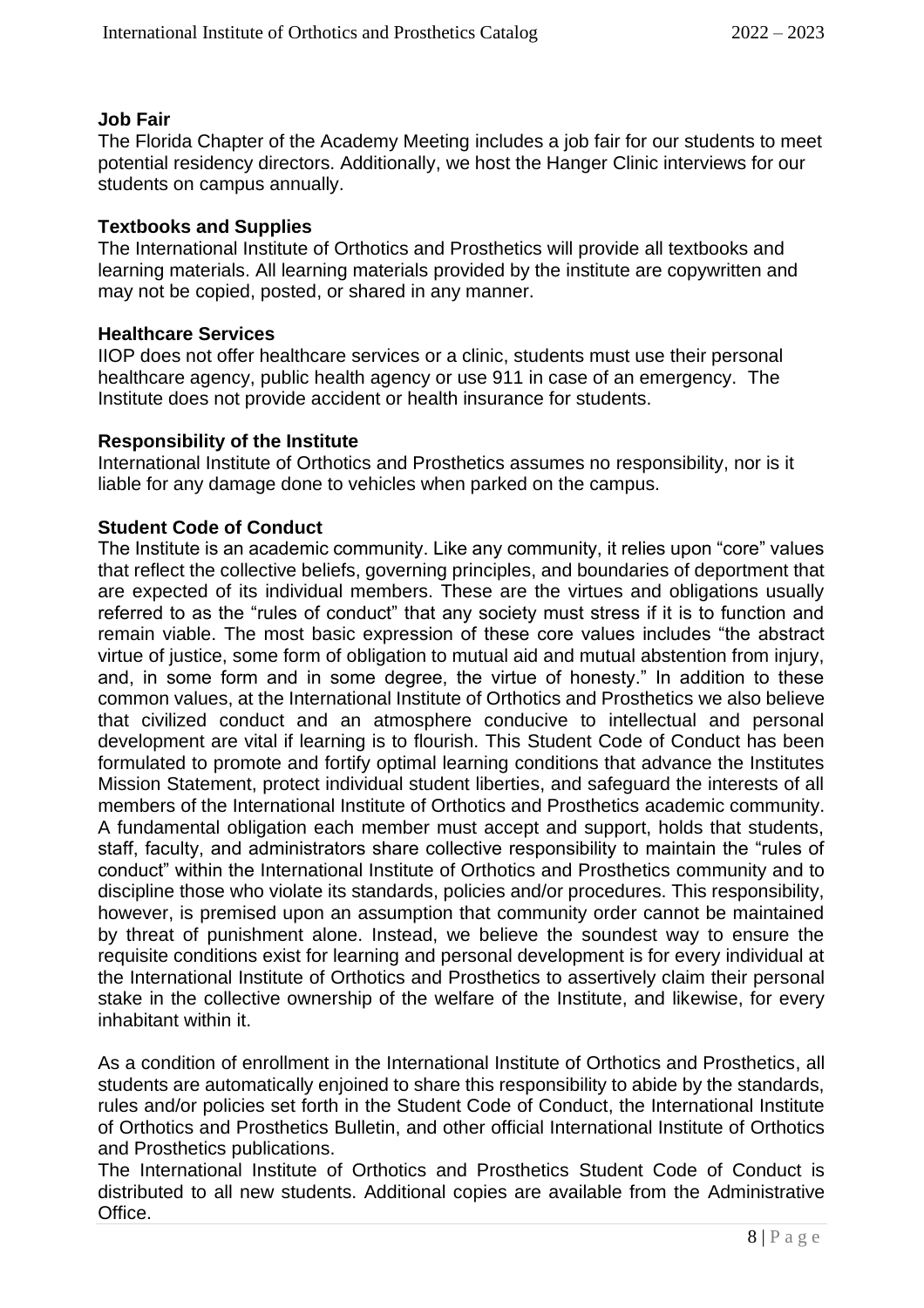### **Student Grievance Procedures**

The student grievance process for resolving student disputes with faculty, staff and administrators applies to all student issues, including but not limited to academic issues.

### **Grievance Steps:**

**Step 1.** The student meets with the employee with whom they have the concern, within three working days of the incident. If the student is not satisfied that their concern has been resolved move to step 2.

**Step 2.** Student complaints not resolved between the student and employee then must be submitted in writing to the Dean of Students or Program Director within three working days of Step 1. If the incident is not resolved move to step 3.

**Step 3.** Student complaints not resolved by the Dean of Students or Program Director are to be submitted in writing to the President within 3 working days of their meeting in Step 2. This form can be obtained through the administrative office. The President will meet with the student within 3 working days. If the incident is not resolved move to The appeals process.

#### **Appeals Process:**

If the student is not satisfied with the outcome of their grievance, they have the right to appeal with Ombudsman Travis Godwin and/or file a complaint with the Commission for Independent Education 325 W. Gaines Street, Suite 1414, Tallahassee, FL 32399- 0400, or email: [cieinfo@fldoe.org](mailto:cieinfo@fldoe.org) or Fax:850-245-3238.

#### **DISABILITY SUPPORT SERVICES**

The Americans with Disabilities Act (ADA) expanded the definition of a disability in 2008. The new law allows for more people and more types of disabilities to be included under the law. However, the law also expanded the proof required (documentation) to be eligible to receive accommodations, support services or academic adjustments.

The International Institute of Orthotics and Prosthetics is committed to compliance with Section 504 of the Rehabilitation Act of 1973 and its regulations. The International Institute of Orthotics and Prosthetics does not discriminate based on disability in admission or access to, or treatment or employment in, its programs and activities. The International Institute of Orthotics and Prosthetics Director is designated the International Institute of Orthotics and Prosthetics' Student Disability Coordinator and coordinates Section 504 compliance. Applicants or students with a disability may request an accommodation by contacting the International Institute of Orthotics and Prosthetics Director.

NOTE: The law stipulates that in the post-secondary setting, a student does not qualify for services until they have obtained proper documentation, registered with the Dean of Students in the Administrative Office, and given a copy of the Dean of Student's accommodation letter to each instructor.

Be advised, if a student expects to be accommodated for any national certification and/or state licensing board, they will be required to submit the same detailed documentation required by the International Institute of Orthotics and Prosthetics. Also, disability law generally requires documentation to be no older than three years.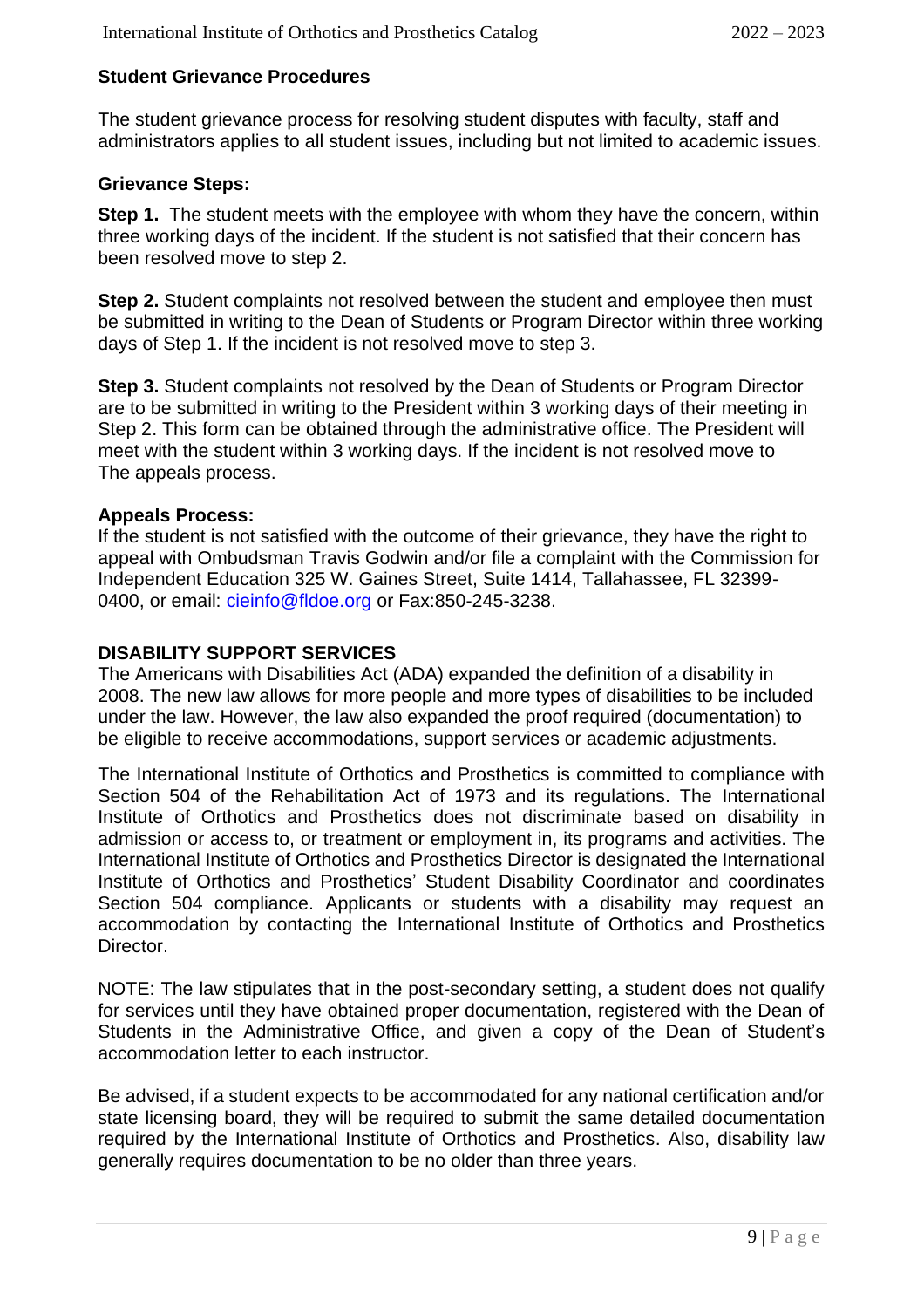### **Specific Documentation Guidelines**

These documents provide guidelines necessary to establish the impact of the disability on the individual's educational performance and participation in other Institute programs and activities, and to validate the need for accommodations. Submitted information must be current and comprehensive to avoid unnecessary delays in granting the accommodations. Students may be asked to provide updated comprehensive information if their condition is potentially changeable and/or previous documentation does not include sufficient relevant information.

Depending upon the type of disability, students will need to obtain the documentation form that corresponds to their disability from the Administrative Office from. The form must be read carefully, completed by a licensed or properly credentialed specialist related to the disability/disabilities. The disability specialist selected must complete the entire form or the student will not be able to be accommodated by the International Institute of Orthotics and Prosthetics Disability Support Services.

Below are disability documentation forms and the type of licensed or credentialed specialist who is qualified to evaluate the student and complete the form:

### **Obtaining Disability Accommodations**

- Students with disabilities who wish to receive accommodations or services must [formally request services,](https://iiofoandp.org/wp-content/uploads/2021/05/IIOP-Accomm-Procedure.docx) including accommodations from the Learning Support Specialist, and submit the appropriate documentation for their disability. The [disability form](https://iiofoandp.org/wp-content/uploads/2021/05/IIOP-Support-Plan.docx) may be obtained from the administrative office.
- Requests for services or accommodation should be made early (prior to the start of the semester or very early in the semester) to allow time to review requests and documentation and make proper arrangements. Accommodation arrangements may be compromised or denied if a request is not made in a timely manner.
- Accommodations are determined on a case-by-case basis considering the learning needs of the student, the requirements of the learning task, the course standards and essential requirements, and the educational environment.
- The Learning Specialist will issue a letter describing accommodations the Institute will provide. Students are responsible for giving a copy of the letter to their instructor and for scheduling any accommodated exams.
- The Institute reserves the right to deny services or accommodations if documentation does not comply with its published guidelines for service eligibility, e.g., the student does not meet the criteria of ADA or Section 504, or documentation is out-of-date or incomplete. Students will be given the opportunity to supplement the initial documentation with more information from an appropriately licensed or credentialed authority.
- The Institute is not required to provide an accommodation that compromises the essential requirements of a course or program, imposes an undue financial burden based upon the Institute's overall institutional resources, or poses a threat to the health or safety of the student or to others.

# **Student Appeal**

- Students who feel their disability has not been reasonably accommodated should seek redress through the following grievance procedure:
- Discuss the issue with the Dean of Students, who shall seek to resolve it informally.
- If this fails, the Dean of Students shall report the dispute to the President.
- The President shall make a final decision and notify the student of the outcome.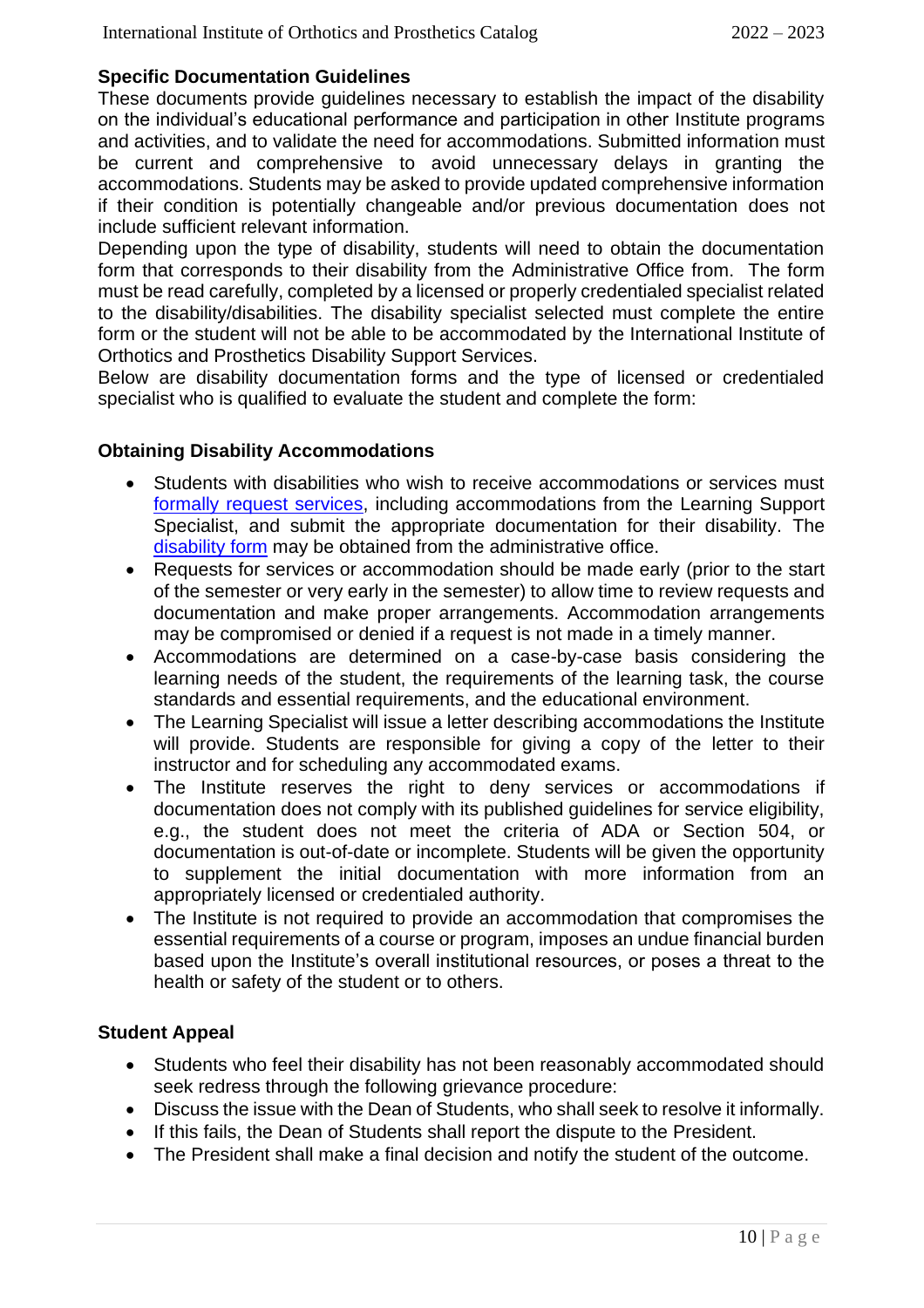# **ACADEMIC POLICIES, REGULATIONS, PROCEDURES**

# **Accident/Incident Reporting**

On campus accidents, incidents, building hazards, or criminal activity should be directly reported to the nearest International Institute of Orthotics and Prosthetics employee and, unless there is direct danger presented to you and others, immediately followed up with the Administrative Office. In the presence of direct danger, seeking safety and shelter is of the first concern.

### **Sexual Misconduct Policy**

The Institute will maintain and defend the right that any individual on campus be free from any form of sexual misconduct.

# **Academic Year Definition**

The Academic Year consists of 47 weeks, two semesters of 16 weeks each and one semester 15 weeks.

# **Course Types: Clock-hour verse Credit hour**

The International Institute of Orthotics and Prosthetics offers curricula based on clockhour or credit hour courses.

### **Clock Hour Definition**

A clock-hour is a 60-minute period-of-time that contains 50 to 60 minutes of either class lecture or faculty supervised laboratory, shop training or internship.

### **Credit Hour Definition**

A credit hour is based on the number of classroom lecture hours per week throughout a term. Students are awarded credit for classes on the basis that a semester unit of credit is equal to a minimum of three hours of work per week (i.e., 1 credit hour equals 1 hour lecture plus 2 hours of homework OR 3 hours of lab) for a 16-week semester.

### **Course Numbering System: Clock-hour Courses**

Unless the course coding for specific curricula is assigned by the governing accreditation institution, all clock-hour courses are identified by a prefix, number, and a postfix text designation. The prefix of a course represents the title of the program of study by the initials of the programs name. The three-digit course numerical code indicates the respective clock-hour value of that course by the decade and unit digit. The century digit is defaulted to "0" unless utilized to discriminate coding between courses with similar clock-hours. A postfix designated with a "C" represent that course takes place in a classroom while a postfix designated with a "L" represent that portion of the program takes place in a laboratory. For curricula with a pre-assigned course coding system the specific coding system will be identified within the catalog section that describes that course.

### **Course Numbering System: Credit Hour Courses**

All credit hour courses in this catalog are identified by a prefix and a three-digit number. If a portion of the course takes place in a laboratory a postfix designated with a "L" will additionally be added. The prefix of a course represents the title of the course description of study by the initials of the courses name. The century digit of the three-digit course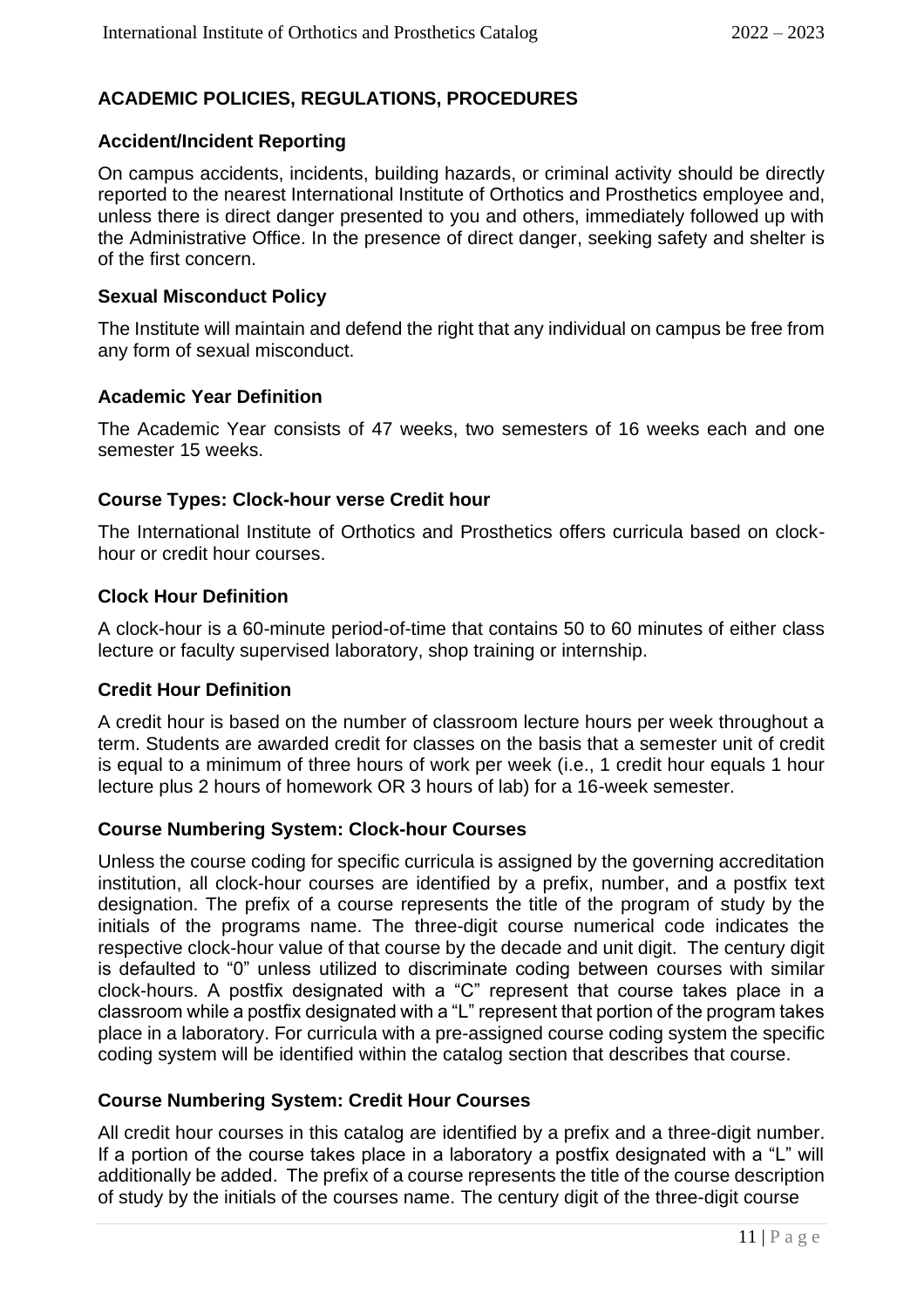numerical code is defaulted to "0" unless that specific course title is of a course that repeats in the curriculum with increasing sequential difficulty. If the course title represents the first level of difficulty for that course, the century digit will be represented as a "1". If the course title represents the second level of difficulty for that course, the century digit will be represented as a "2". The decade digit represents the credit hours dedicated to that course and unit digit is defaulted to "0" unless utilized to discriminate coding between courses with similar numbering.

### **Full-time and Part-time Student Definition**

Students who are enrolled for 5 credits for the semester are considered part-time for financial aid purposes. Students who are enrolled for 10 or more credits are considered full-time for financial aid purposes.

### **Grading System – Scale-graded Courses**

Grading is administered to assess the student's educational progress. Grading is based on the student's performance in class and level of achievement on quizzes, assignments, laboratory work, projects, and examinations. The following is a list of possible grades that a student may receive for a course.

| A | 4.O | Indicates an excellent level of achievement.      |
|---|-----|---------------------------------------------------|
| в | 3.0 | Indicates a respectable level of achievement.     |
| C | 2.0 | Indicates a suitable level of achievement.        |
| D | 1.0 | Indicates a minimal level of achievement.         |
| F |     | Indicates an unsatisfactory level of achievement. |

Incomplete - assigned when a student has completed and passed a majority of the work required for a course but, for reasons beyond the student's control, cannot complete the entire course.

### **Grading System Pass-Fail Courses**

Students in Pass/Fail courses must earn a C (2.0) or higher to pass the course. Pass/Fail courses do not count toward the GPA of the student, these courses must be passed, however, to continue in the curriculum. Only certain classes qualify for the Pass/Fail grading system.

**W** Withdrawal - Indicates that the student withdrew or was terminated from the course within the first 75% of that course. Withdrawals after the first 75% of the course has been completed will receive the otherwise earned letter grade (normally an "F.)

### **Repeated Courses**

Students may repeat a class in which they earned a grade other than W or I only once, without special permission. Both the original and repeat grades will show on the transcript, but hours earned toward graduation will only count once. All hours attempted will count toward the Maximum Time Frame for SAP. To calculate the grade point average, only the grade of the last attempt will be used. To repeat a course more than once, the student must attain the permission of the Dean of Students. Permission is only granted under extenuating circumstances.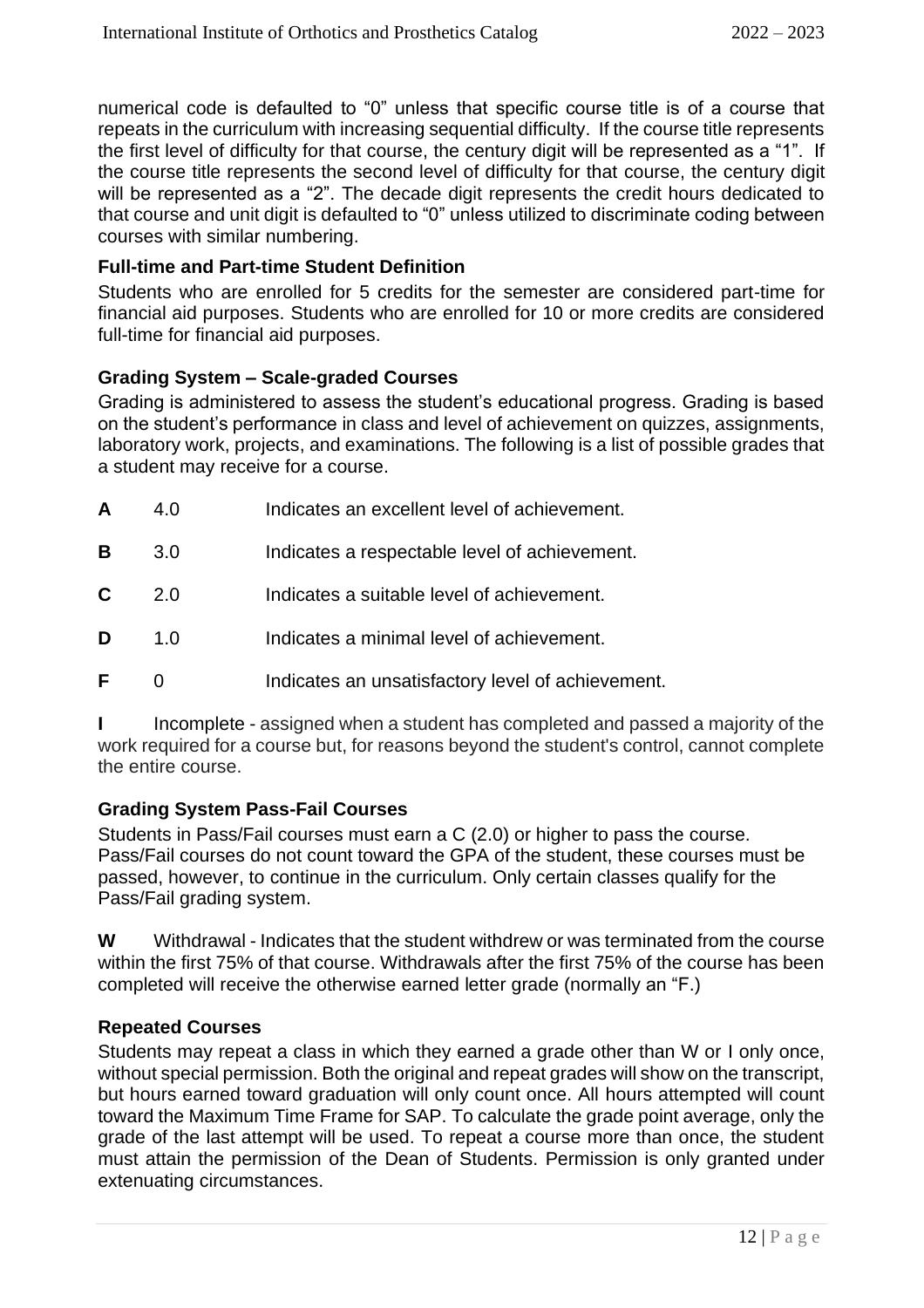# **STUDENT RECORDS POLICY (FERPA) STATEMENT OF COMPLIANCE**

# **1. General Policy**

Under the authority of the Family Educational Rights and Privacy Act of 1974, as amended ("Act"), a student has the right to examine certain records concerning the student which are maintained by the International Institute of Orthotics and Prosthetics. The International Institute of Orthotics and Prosthetics must permit the student to examine such records within 45 days after the International Institute of Orthotics and Prosthetics receives a written request from the student. The International Institute of Orthotics and Prosthetics will also permit the student to obtain a copy of such records upon payment of a reproduction fee. A student may request that the International Institute of Orthotics and Prosthetics amend his or her education records on the grounds that they are inaccurate, misleading or in violation of the student's right of privacy. In the event the International Institute of Orthotics and Prosthetics refuses to amend the records, the student may, after complying with the Student Complaint/Grievance Procedure, request a hearing. If the outcome of a hearing is unsatisfactory to the student, the student may submit an explanatory statement for inclusion in his or her education record. A student has the right to file a complaint with the Family Policy Compliance Office, U.S. Department of Education, 400 Maryland Avenue, S.W., Washington, DC 20202-4605, concerning the International Institute of Orthotics and Prosthetics' alleged failure to comply with the Act.

### **2. Education Records**

Education records are records maintained by the International Institute of Orthotics and Prosthetics which contain information directly related to the student. Examples of education records are the student's education and admission files. The only persons allowed access to such records are those who have a legitimate administrative or educational interest.

### **3. Exemptions**

The following records are exempt from the Act:

- a) Financial records of the student's parents.
- b) Confidential letters and recommendations relating to admission, employment, or honors to which the student has waived his or her right to inspect.
- c) Records about students made by faculty or administrators which are maintained by, and accessible only to, the faculty and administration.
- d) Records made or maintained by a physician, psychiatrist, psychologist or other recognized professional or paraprofessional acting or assisting in such capacity, and which are available only to persons providing the treatment.
- e) Employment records for the International Institute of Orthotics and Prosthetics employees who are also current or former students.
- f) Records created or received after an individual is no longer a student at the International Institute of Orthotics and Prosthetics and are not directly related to the individual's attendance as a student at the International Institute of Orthotics and Prosthetics.
- g) Grades on peer-graded papers that have not been collected and recorded by an instructor.

### **4. Review of Records**

It is the policy of the International Institute of Orthotics and Prosthetics to monitor educational records to ensure that they do not contain information, which is inaccurate, misleading, or otherwise inappropriate. The International Institute of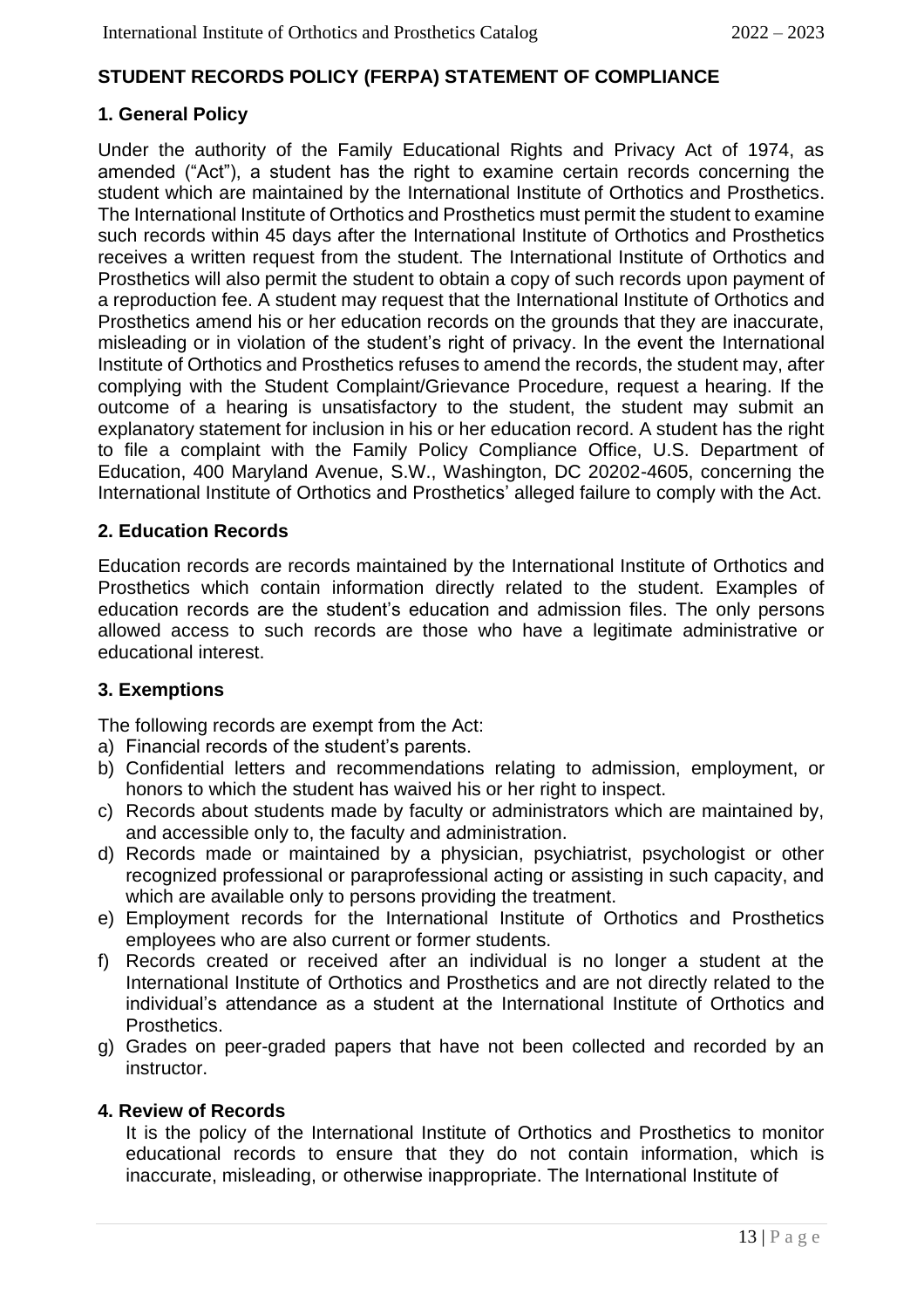Orthotics and Prosthetics may destroy records which it determines, in its discretion, are no longer useful or pertinent to the student's circumstances.

# **5. Directory Information**

Directory Information (as defined below) is that information which may be unconditionally released without the student's consent, unless the student specifically requests in writing that such information not be released. The International Institute of Orthotics and Prosthetics requires that such request must (I) specify what categories of Directory Information are to be withheld by the student and (II) be delivered to the International Institute of Orthotics and Prosthetics Director within 15 days after the student starts class. Any such request must be renewed annually by the student. "Directory Information" means information contained in a student's education record which would generally not be considered harmful or an invasion of privacy if disclosed. Directory Information includes, but is not limited to, the student's name; address(es); telephone number(s); electronic mail address(es); photograph; grade level; enrollment status (e.g., full-time or part-time); date and place of birth; program of study; extracurricular activities; credentials, awards and recognition (i.e., honors) received; last school attended; dates of attendance (i.e., enrollment period(s), not daily attendance record); and student or user ID number (other than a social security number), but only if the identifier cannot be used to gain access to education records except when used in conjunction with one or more factors that authenticate the user's identity which are known or possessed only by the authorized user.

# **6. Access Without Student Consent**

The International Institute of Orthotics and Prosthetics may release a student's education records without written consent of the student to:

- a) Other International Institute of Orthotics and Prosthetics officials who have a legitimate educational interest.
- b) Other schools where the student has applied for admission, so long as the information is for purposes related to the student's attendance at those other schools.
- c) Authorized representatives of the U.S. Department of Education, state and local education authorities, the Comptroller General of the United States, or the Attorney General of the United States.
- d) Providers of financial aid (and services in connection therewith) for which the student has applied or received, including, without limitation, lenders, Veterans Administration, state vocational rehabilitation agencies and collection agencies, if the information is for purposes of determining eligibility for aid, determining the amount of the aid, determining the conditions of the aid, or enforcing the terms and conditions of the aid.
- e) State and local authorities where required.
- f) Accrediting agencies.
- g) A parent (whether a natural parent, guardian, or an individual acting as a parent in the absence of a parent or guardian) of a student who is a dependent of the parent for purposes of the Internal Revenue Code. The International Institute of Orthotics and Prosthetics is not required, however, to release such records.
- h) Any court in which the student or a parent of the student initiates a legal action against the International Institute of Orthotics and Prosthetics, but only with respect to the student's education records that are relevant for the International Institute of Orthotics and Prosthetics to defend itself.
- i) Any court in which the International Institute of Orthotics and Prosthetics initiates a legal action against the student or a parent of the student, but only with respect to the student's education records that are relevant for the International Institute of Orthotics and Prosthetics to prosecute the legal action.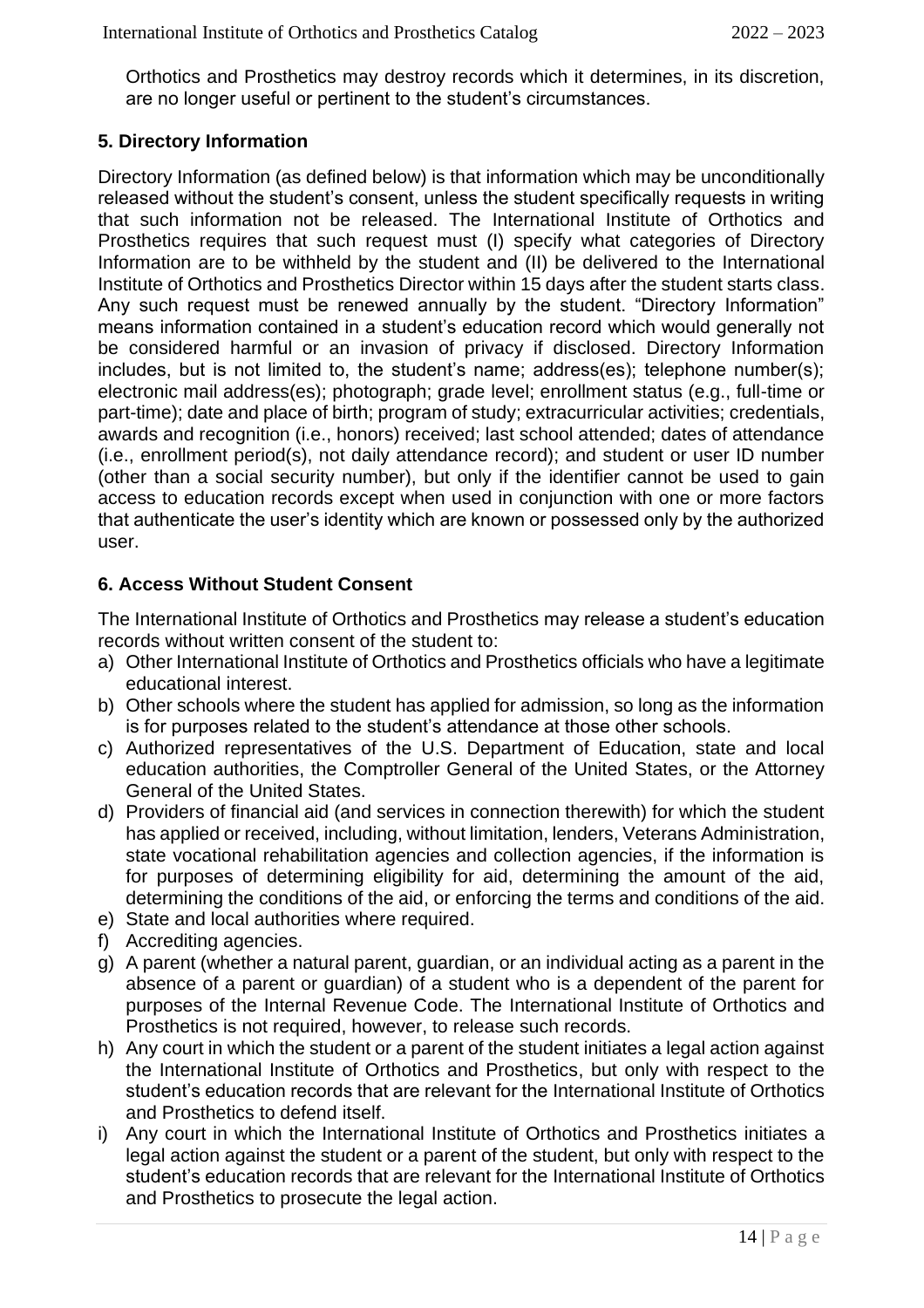- j) Any person pursuant to and in compliance with a judicial order or subpoena, provided that the International Institute of Orthotics and Prosthetics reasonably attempts to notify the student prior to compliance (unless the order or subpoena specifies that the student must not be notified).
- k) Appropriate persons or agencies in the event of a health or safety emergency, where such release without consent is deemed necessary by the International Institute of Orthotics and Prosthetics under the circumstances.
- l) Organizations conducting studies to develop, validate and administer predictive tests, to administer student aid programs or to improve instruction.
- m) The public, if the International Institute of Orthotics and Prosthetics determines, in its discretion, that the student, as an alleged perpetrator, has committed a Crime of Violence (as defined below) or a Non-forcible Sex Offense (as defined below) in violation of the Conduct section of this catalog, but only the following information from the student's education records: the student's name, the violation committed; and any sanction imposed by the International Institute of Orthotics and Prosthetics on the student. A Crime of Violence means an act that would, if proven, constitute any of the following offenses or offenses to commit the following offenses: arson; assault offenses; burglary; criminal homicide, whether manslaughter by negligence, murder, or non-negligent manslaughter; the destruction, damage, or vandalism of property; kidnapping or abduction; robbery; or forcible sex offense. A Non-forcible Sex Offense means an act that would, if proven, constitute statutory rape or incest.
- n) The purported victim, regardless of whether the International Institute of Orthotics and Prosthetics determines that the student, as an alleged perpetrator, committed a Crime of Violence or a Non-forcible Sex Offense in violation of the Conduct section of this catalog, but only the following information from the student's education records: the student's name; the violation committed; and any sanction imposed by the International Institute of Orthotics and Prosthetics on the student.
- o) Any person if the education records disclosed are Directory Information on the student.
- p) The student, or the student's parents if the student is less than 18 years old.
- q) A parent of the student regarding the student's violation of any federal, state, or local law or any rule or policy of the International Institute of Orthotics and Prosthetics concerning the use or possession of alcohol or a controlled substance, if the student is under the age of 21 and the International Institute of Orthotics and Prosthetics has determined that the student has violated the Conduct section of this catalog with respect to that use or possession.
- r) The United States Attorney General (or designee not lower than an Assistant Attorney General) pursuant to an ex parte court order concerning investigations or prosecutions of an offense listed in 18 U.S.C. 2332b(g)(5)(B) or an act of domestic or international terrorism as defined in 18 U.S.C. 2331.
- s) The public, if the disclosure concerns an individual required to register under section 170101 of the Violent Crime Control and Law Enforcement Act of 1994, 42 U.S.C. 14071, and the information was provided to the International Institute of Orthotics and Prosthetics under 42 U.S.C. 14071 and applicable federal guidelines.

The International Institute of Orthotics and Prosthetics will obtain the written consent of the student prior to releasing the student's education records to any other person or organization, except with respect to Directory Information.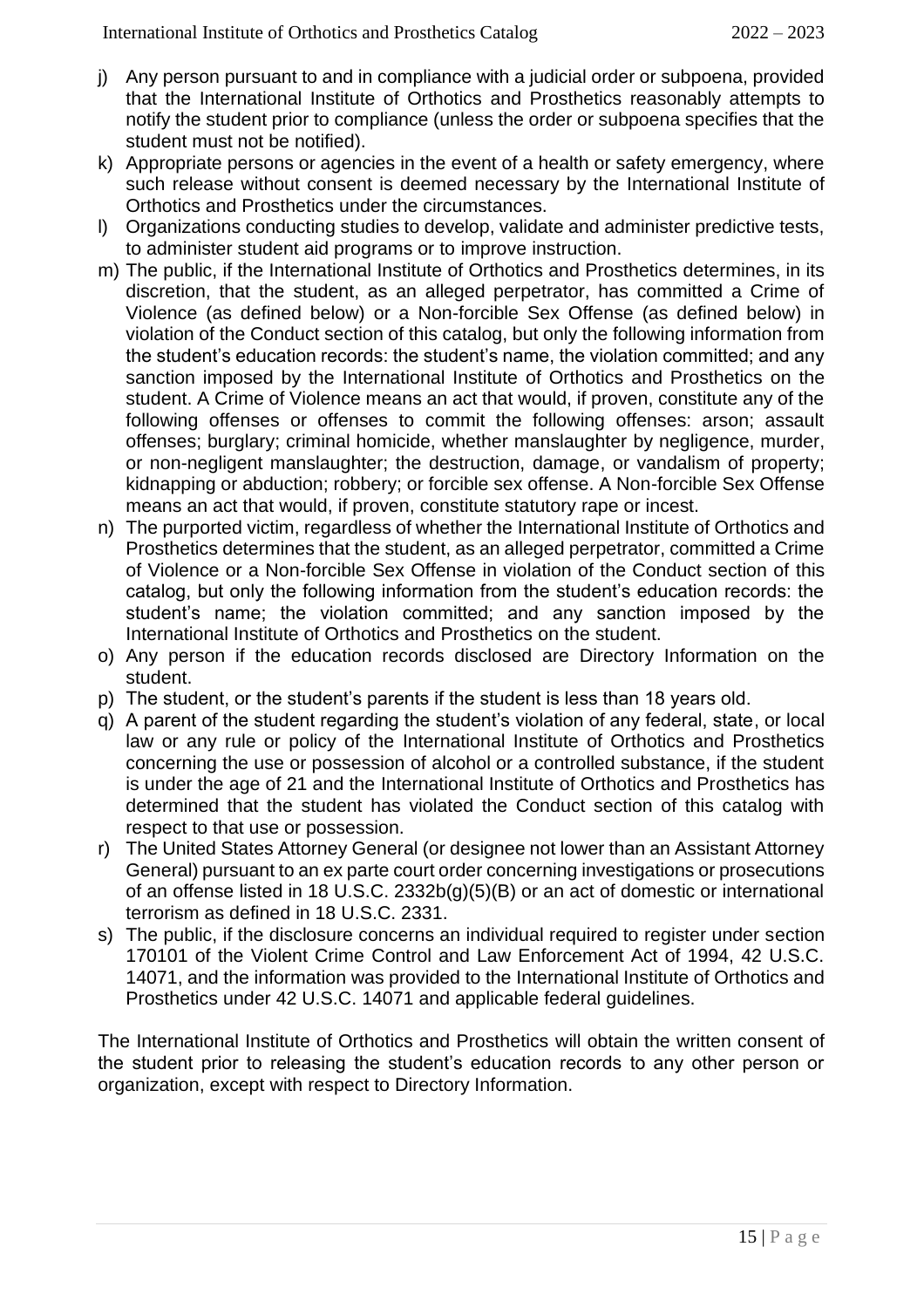# **INTERNATIONAL INSTITUTE OF ORTHOTICS AND PROSTHETICS**

### **ORTHOTICS AND PROSTHETICS MASTER OF SCIENCE PROGRAM**

#### **Curriculum Description**

The International Institute of Orthotics and Prosthetics, Orthotics and Prosthetics Master of Science program develops a competent, confident, self-motivated Orthotists and Prosthetists with the ability to think critically and provide therapy effectively in a variety of client situations. Each student becomes fully prepared to enter the profession of an Orthotist and Prosthetist with a good foundation in therapy, knowledge, and skills. Students develop an attitude of caring while developing self-confidence in interacting with clients and other health care providers. They will learn to apply the techniques required of an Orthotist and Prosthetist in a purposeful and focused manner.

The curriculum includes a total of 49 credit-hours taken over four semesters. A credit hour is based on the number of classroom lecture hours per week throughout a term. Students are awarded credit for classes on the basis that a semester unit of credit is equal to a minimum of three hours of work per week (i.e., 1 credit hour equals 1 hour lecture plus 2 hours of homework OR 3 hours of lab) for a 16-week semester. Course work includes studies of the basic sciences, research as well as the physical and clinical sciences of orthotics and prosthetics. Course work is evaluated on the scale-graded grading system as identified in this catalog.

A Master of Science Degree is awarded upon completion of the 49 credit-hour curriculum of study. The following academic policies, regulations and procedures apply to all students at the International Institute of Orthotics and Prosthetics, Orthotics and Prosthetics Master of Science program. Failure to conform to policies, regulations and procedures may jeopardize or negate a student's opportunity to pursue and/or complete the program of study leading to the Master of Science in Orthotics and Prosthetics degree.

The Master of Science Degree is required in order to become eligible for licensure through the American Board for Certification in Orthotics, Prosthetics & Pedorthics (ABC). In addition to the Master of Science Degree, ABC certification also requires the student meet other eligibility rules which is not provided by the degree earned at the International Institute of Orthotics and Prosthetics. These requirements include completion of a National Commission on Orthotic and Prosthetic Education (NCOPE) accredited residency program. This is a 12-month program, per discipline, or an 18-month dual discipline program in which a resident is tracked through the program with specific clinical experience, research, and other requirements. Residents must successfully complete the residency program to meet the certification eligibility requirements. The student is encouraged to visit the ABC website (www.abcop.org) for further information.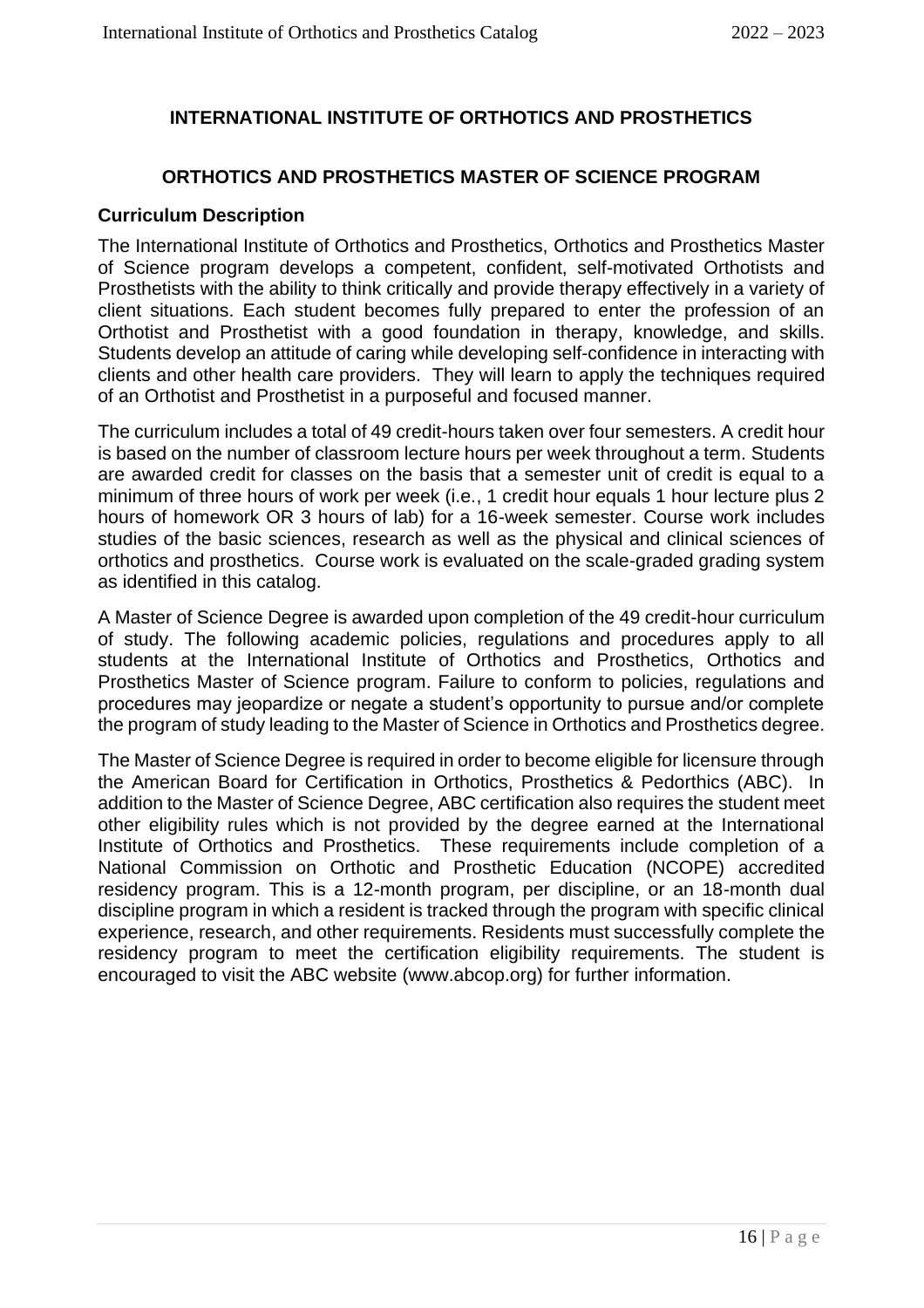### **Nature and Institutional Purposes**

The purposes of the Orthotics and Prosthetics Master of Science program are listed below.

- 1) The International Institute of Orthotics and Prosthetics, Orthotics and Prosthetics Master of Science program has as its first purpose the provision of specialized education requisite to qualify men and women as competent Orthotists and Prosthetists. Thus, the program educates its students in the clinical sciences as well as in related health subjects.
- 2) The International Institute of Orthotics and Prosthetics, Orthotics and Prosthetics Master of Science program has as its second purpose the provision of general educational components for the express purpose of helping students appreciate and use their intellect, examine their values, evaluate and appreciate divergent views, participate in the free exchange of ideas and attitudes, and acquire and enhance those interpersonal skills, including touch, necessary for ethical performance as an Orthotist and Prosthetics.

# **Orthotics and Prosthetics Master of Science program Educational Objectives**

- 1. The student will demonstrate competence in the basic and clinical sciences.
- 2. The student will demonstrate competence in the research science and skills.
- 3. The student will demonstrate competence in ethical practices.
- 4. The student will demonstrate competence in clinical assessment.
- 5. The student will demonstrate competence in the formulation and implementation of a treatment plan.
- 6. The student will demonstrate competence in the art and science of the Orthotist and Prosthetist.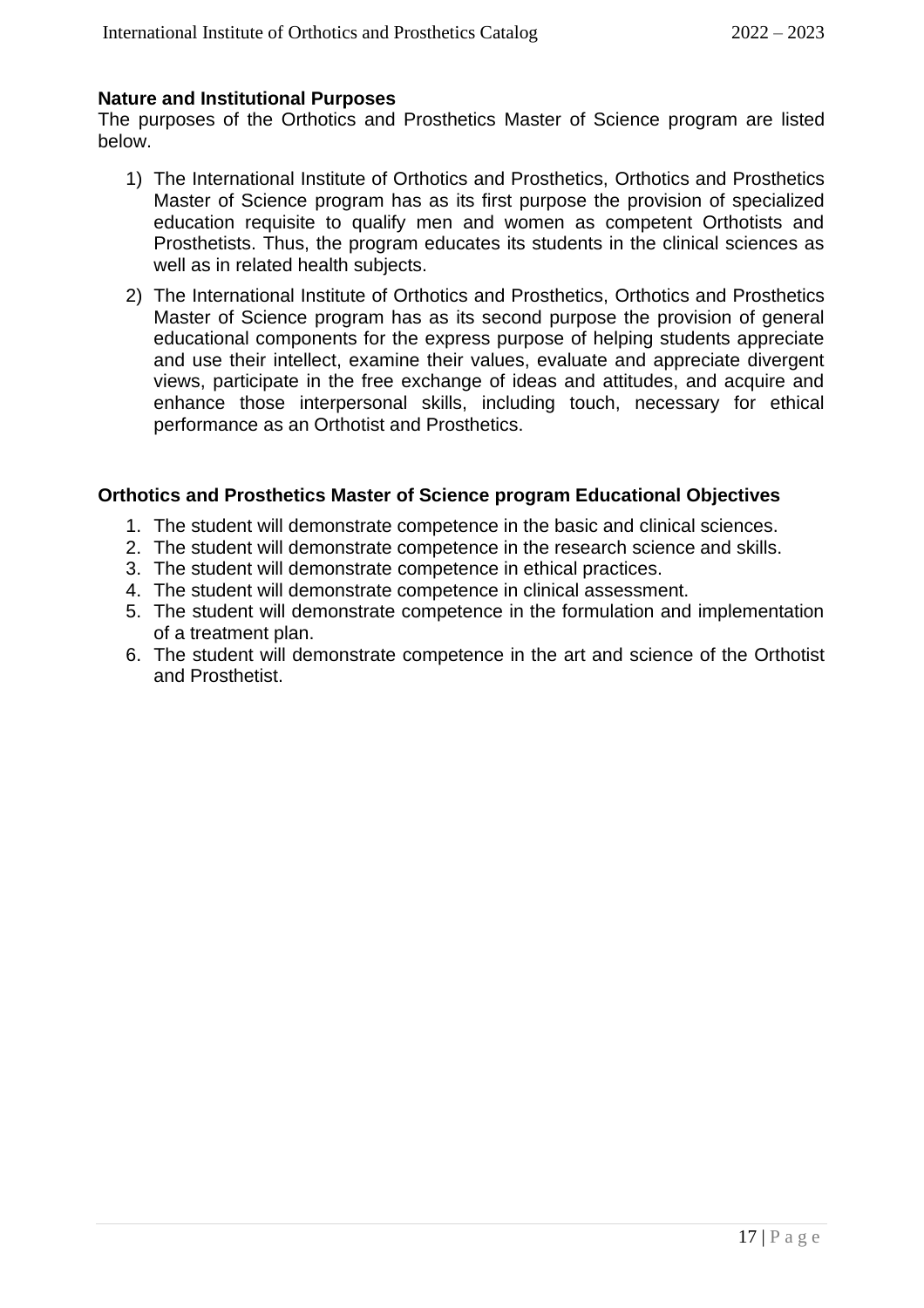# **ADMISSIONS**

### **Entry Requirements**

Applicants must have obtained a baccalaureate degree in science with emphasis in health. The baccalaureate degree must have been awarded with a cumulative GPA of no less than 3.0 on a 4.0 scale. If GPA requirement is not met students may be reviewed and considered for acceptance on a case-by-case basis. Applicants with a degree in any other discipline will be reviewed individually and an admission recommendation will be made on a case-by-case basis. All applicants must be a minimum of 18-years of age at the time of application.

### **International Students**

For applicants who have attended schools outside of the US, please provide the admissions office with the following information:

- A course-by-course credential review from an accredited agency such as [World Education Services](https://www.wes.org/) which evidences all post-secondary studies completed.
- An official evaluation may be sent from the agency directly to OPCAS or [registrar@iiofoandp.org](mailto:registrar@iiofoandp.org)
- English Language Proficiency testing results from [TOEFL](https://www.ets.org/toefl/test-takers/) or [IELTS](https://www.ielts.org/en-us/for-test-takers/book-a-test) are required for all students whom English is a second language.

# **Typical Undergraduate Coursework Completed Leading to Successful Graduates**

- Physics
- Life Sciences/Biology
- Chemistry
- Human Anatomy
- Psychology
- Statistics

# **Additional Optional Information**

- Resume/CV
- O&P Experience

# **Medical Health**

Every student is required to submit official documentation of the following:

- Immunization Validation stating that the student has received proper immunizations and testing as required by the program. Annual updates will be required at the discretion of the program.
- Valid Cardiopulmonary Resuscitation (CPR) Certificate must be maintained current. See Basic Life Support Policy below.
- It is the responsibility of each student to see that the appropriate documentation is on file with the O & P program. There are no exceptions.

# **Technical Standards**

Admission into the Orthotics and Prosthetics program at International Institute of Orthotics and Prosthetics is determined, in part, by a student's ability to demonstrate competency in Technical Standards, as defined by the National Commission on Orthotic and Prosthetic Education (NCOPE). The Technical Standards represent nonacademic requirements necessary for a student to be able to satisfactorily participate in the program, and include a wide array of abilities, including cognitive, interpersonal, and physical. Mastery of these skills is demonstrated through pre-admissions preceptor evaluations, personal interviews, and prior experience.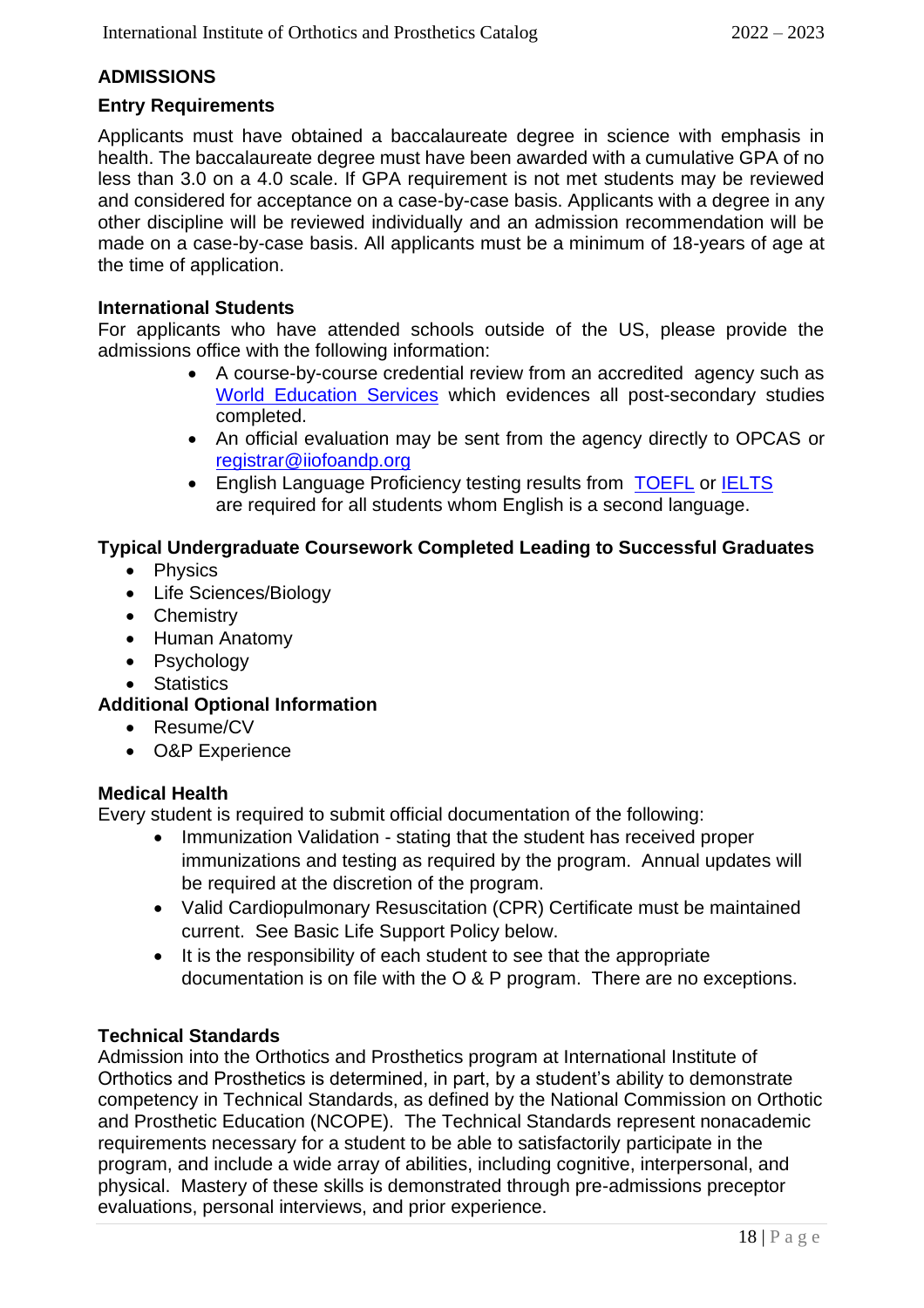Students should be aware that their proficiencies in each of the following Technical Standard areas are of equal importance to their mastery of the academic content acquired through the coursework. Students' mastery of Technical Standards is continuously assessed throughout the program. If gaps in performance exist, a student may be placed on an improvement plan to ensure progression and success in the program.

# **Cognition**

• The student demonstrates the ability to comprehend, memorize, analyze, and synthesize basic science and clinical material in a timely manner.

# **I. Conduct**

- The student demonstrates respect for self and others and has personal integrity.
- The student is able to remain emotionally stable and intellectually engaged in stressful situations and in an ever-changing environment.

# **II. Communication**

● The student communicates accurately and efficiently in English with patients, their families, peers, faculty, and staff.

# **III. Physical Skills**

- The student demonstrates sufficient visual acuity, tactile sensation, motor control, and muscular strength to perceive the signs and symptoms of disease.
- The student demonstrates sufficient visual acuity, tactile sensation, motor control, and muscular strength to safely transfer and move patients in a clinical setting.
- The student demonstrates sufficient visual acuity, tactile sensation, motor control, and muscular strength to safely use chemicals, operate power tools and equipment, maneuver bulky positive-models and materials, and clean-up after themselves.
- The student demonstrates the physical capacity to work in a prosthetic laboratory for 4 to 6 hours and can lift 50 lbs. unassisted.

# **Essential Functions**

In addition to mastery of course material, program goals, and laboratory/clinical expectations, students are required to demonstrate competency in each of the Essential Functions areas, as defined by the National Commission of Orthotic and Prosthetic Education (NCOPE). The Essential Functions represent the minimum competencies required for satisfactory completion of the program, and cover similar areas included in the Technical Standards.

Students' mastery of Essential Functions is continuously assessed throughout the program. If gaps in performance exist, a student may be placed on an improvement plan to ensure progression and success in the program.

# **I. Cognition**

- The student demonstrates the ability to perform a comprehensive patient assessment, collect the results, and record the information appropriately in the medical record.
- The student demonstrates the ability to analyze the evidence from the patient assessment and develop a comprehensive treatment plan.
- The student demonstrates the ability to direct the implementation of treatment plans including material and component selection, image capture, preparatory treatment, and patient education.
- The student demonstrates the ability to develop and direct follow-up treatment plans, including adjustment strategies, schedules, and patient education.
- The student demonstrates the ability to contribute to the economic viability of an orthotic and prosthetic clinical practice.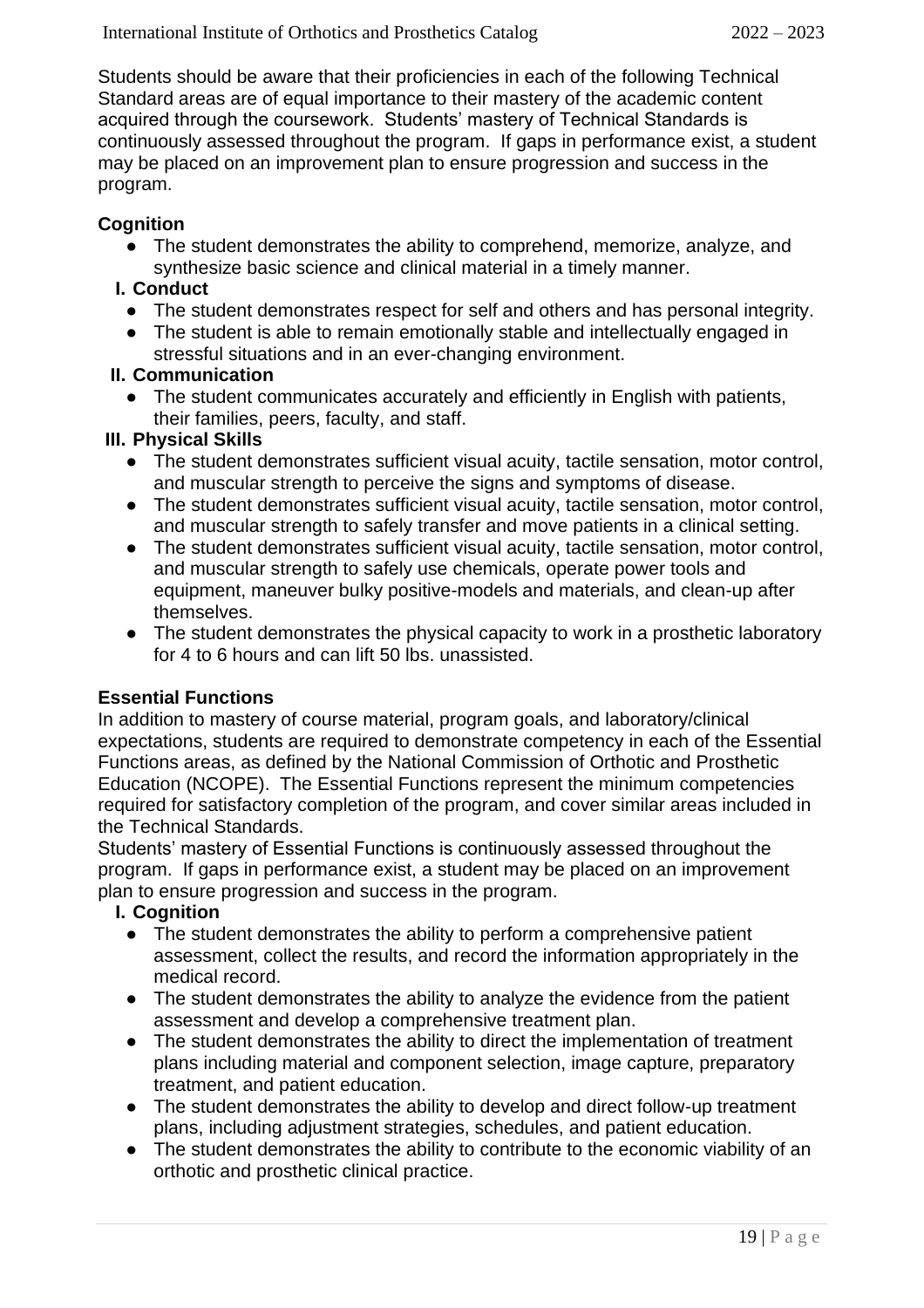• The student promotes the profession and actively participates in continuing education.

# **II. Conduct**

- The student demonstrates satisfactory professional conduct, including compassion, sympathy, empathy, altruism, honesty, integrity, responsibility, and tolerance necessary to provide appropriate patient centered care.
- The student conducts continuous self-assessment and recognizes the importance of personal growth through participation in professional organizations and continuing education.

# **III. Communication**

● The student demonstrates satisfactory communication skills, including written, verbal, and non-verbal communication, and the active listening techniques necessary to provide appropriate patient centered care.

# **IV. Physical Skills**

- The student demonstrates the ability to assess the patient, including patient handling; range-of-motion, manual muscle, sensation, proprioception, and gait testing.
- The student demonstrates the ability to implement a treatment plan, including capturing patient images using negative impression techniques with plaster and synthetic casting materials; CAD/CAM scanning; preparing paper schematics and plaster models; vacuum forming thermoplastics; laminating thermo-sets; contouring metals; assembling components; shaping and smoothing trim lines; fitting and adjusting orthotic and prosthetic devices.
- The student demonstrates the ability to implement follow-up care, including reassessing patients and adjusting and repairing orthotic and prosthetic devices.

Applicants must review the technical standards and sign a form certifying they have read, understand and are able to meet the standards (with or without reasonable accommodations) of that program. This information is provided to help every student be more aware of the types of performance and expectations associated with the Orthotics and Prosthetics Master of Science program. The use of technical standards is derived from Section 504 of the Rehabilitation Act of 1973 and the Americans with Disabilities Act of 1990. These laws provide a framework for individuals with documented disabilities to request reasonable accommodations to fulfill their educational objectives. Reasonable accommodations are defined as any change or modification in the way things are usually done that enables an individual with a disability to participate as fully as possible in the Orthotics and Prosthetics Master of Science program. An effective accommodation for a disability can ensure, that an otherwise qualified student with a disability is able to perform and be assessed on their ability rather than by their disability.

Candidates with documented disabilities who wish to request accommodations under the Americans with Disabilities Act must follow the Institute's procedure for requesting an accommodation. This procedure, in summary, requires submitting a written request for accommodations and supporting documentation of a life-limiting disability to the Dean of Students. The Dean of Students will review the request and determine whether a reasonable accommodation can be made.

International Institute of Orthotics and Prosthetics does not discriminate against qualified individuals with disabilities in recruitment or admission to its programs, services, or activities. Any information disclosed by an applicant regarding disabilities will not adversely affect admissions decisions nor eligibility to remain enrolled.

The Institute reserves the right to reject requests for accommodations that would fundamentally alter the nature of the program, lower the academic standards, cause an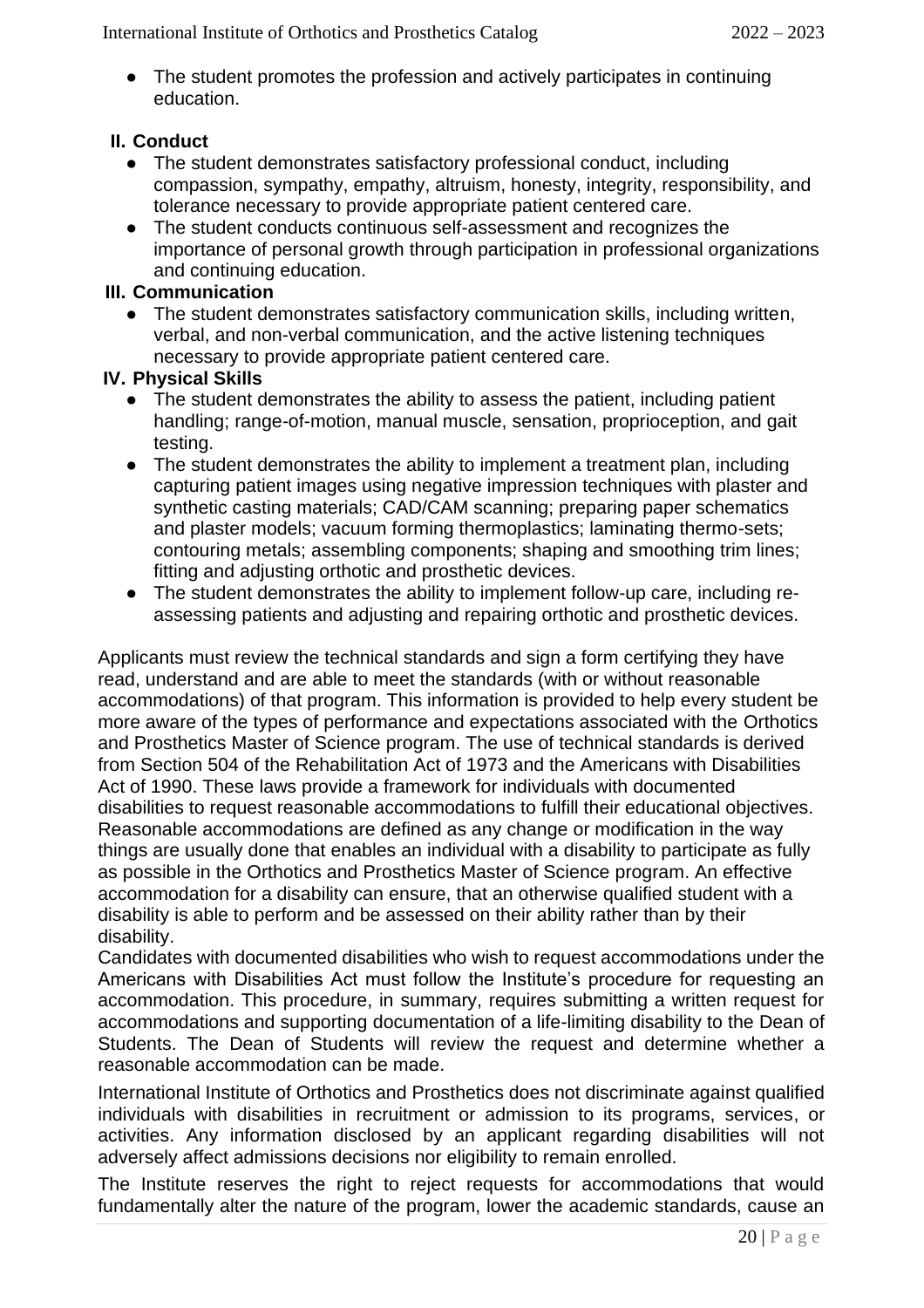undue hardship on the Institute, or endanger the health or safety of a student with a disability, other students, clinic patients, or any other member of the Institute community. Orthotic and Prosthetic students must have abilities and skills of five varieties:

#### **Sensory/Observation**

A student must have sufficient sense of vision, hearing, and touch to perform palpation sufficient to note changes in soft tissue tone and consistency, and visual observation capable of noting changes in skin, posture, and gait (walking). A student must also be able to observe classroom and laboratory demonstrations.

#### **Communication**

A student must be able to speak, to hear and to observe the client in-order to elicit information, describe changes in mood, activity, and posture, and perceive nonverbal communications. A student must be able to communicate effectively and sensitively in both oral and written form with clients and any other members of the health care team.

#### **Motor/Strength/Coordination**

A student must have sufficient motor function and strength to elicit information and perform procedures on clients by palpation and fitting of devices. A student must also have the strength and coordination to assist clients to assume comfortable positions, and the dexterity to handle devices. A student must be able to execute motor movements required to provide emergency and first aid care to clients such as CPR, applying pressure to stop bleeding, and opening an obstructed airway. Such actions require coordination of both gross and fine muscular movements, equilibrium and the senses of touch and vision.

#### **Conceptual, Integrative and Quantitative Abilities**

These abilities include measurement, calculations, reasoning, analysis, and synthesis. Problem solving and the planning and execution of tasks in group and individual settings require these intellectual abilities. Testing and evaluation of these abilities in the Orthotists and Prosthetists curriculum employs periodic examinations as an essential component of the curriculum. Successful completion of these examinations is required of all candidates as a condition for continued progress through the curriculum. Examples of these tests include essay, oral and/or multiple-choice tests, typewritten papers, oral presentations, and lab practicals designed to assess a variety of cognitive and non-cognitive skills in a simulated or supervised clinical setting.

#### **Behavioral and Social Attributes**

A student must possess the emotional health required for full utilization of his or her intellectual abilities, the exercise of good judgment, and prompt completion of all responsibilities, attendant to the care of clients. A student must be able to function effectively under stress. Compassion, integrity, concern for others, interpersonal skills, interest, and motivation are all personal qualities that a student must possess to successfully complete the challenges encountered in training.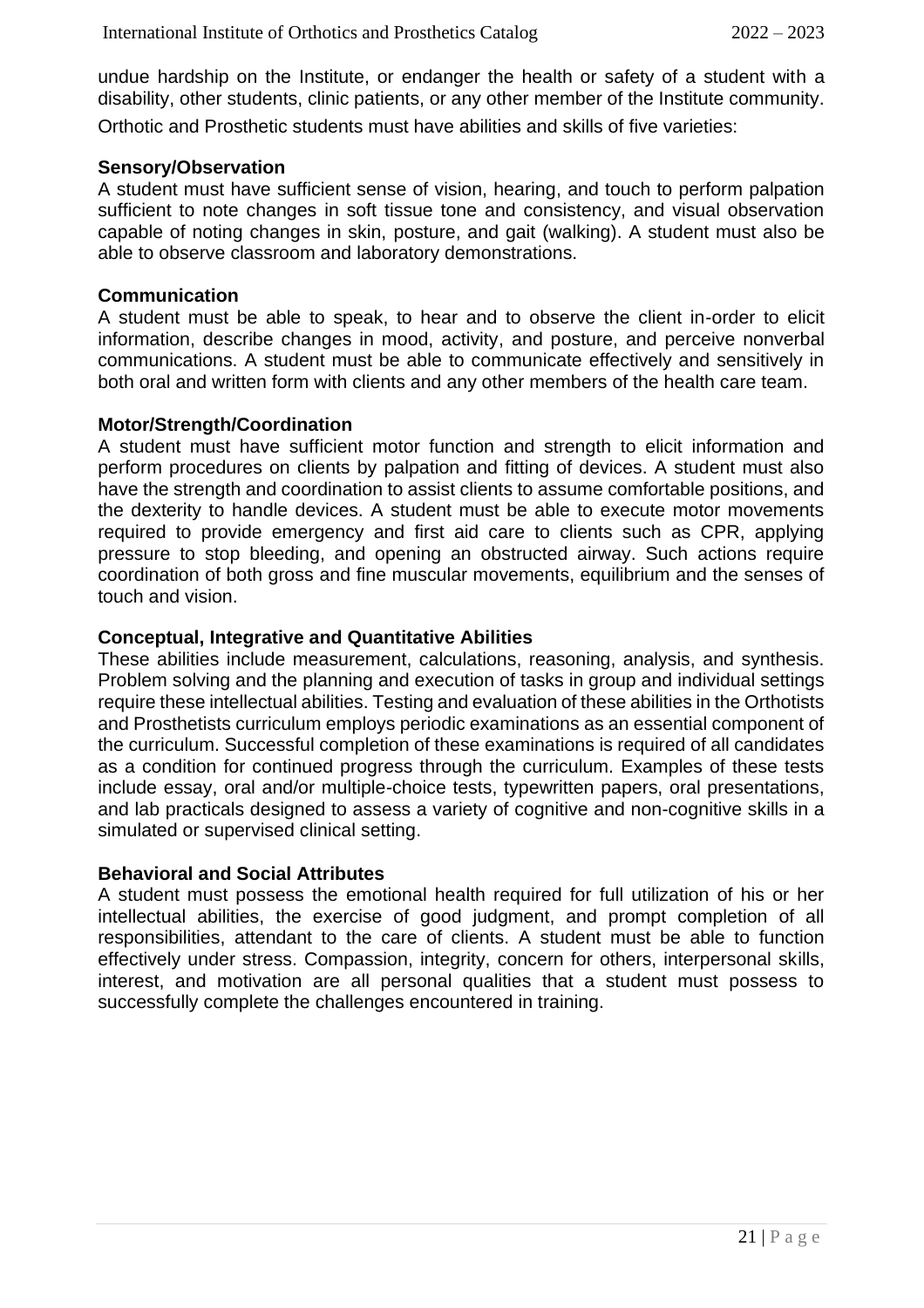# **Application Procedure**

1. Completion of online application at

<https://iiop.empower-xl.com/new/EMPOWER/authentication/applicationLogin.xhtml>

- 2. Submission of official transcripts from Institute(s) and university(s) attended, to be sent directly to the International Institute Office of Admissions at [registrar@iiofoandp.org](mailto:registrar@iiofoandp.org)
- 3. Two letters of recommendation. (Letters of recommendation from relatives will not be accepted.)
- 4. Proof of being a minimum of 18 years of age upon entry to the program.
- 5. Non-Refundable application fee.

# **Admission Decisions**

Applicants for admission are not fully approved by the Committee of Admissions until it receives all required documents for admission, and application fee is paid.

# **Selection of Candidates**

The Committee on Admissions approves applicants for matriculation. In addition to meeting the International Institute of Orthotics and Prosthetics' admission standards, the Committee on Admissions will admit only those candidates who in the judgment of the Institute are of good character, possess the physical, behavioral, emotional, and cognitive criteria regarded as essential requirements needed to participate and complete the entire spectrum of study, training and experiences within the Orthotics and Prosthetics Masters of Science program, and who show promise of becoming a credit to the profession and the Institute. Telephone or personal interviews may be required. Acceptance letters will be sent with instructions for submission of a letter of intent, completion of an Enrollment Agreement and Technical Standards document.

# **Transfer Students and Advanced Standing**

The International Institute of Orthotics and Prosthetics will not transfer credit to or from any other institution or school for any course offered in the Orthotics and Prosthetics Master of Science program.

# **Prior Learning Assessments and Challenge Exams**

The International Institute of Orthotics and Prosthetics' Orthotics and Prosthetics Master of Science program does not accept credit by exam as part of its admission consideration.

# **Registering for Classes**

Students will be automatically enrolled each semester.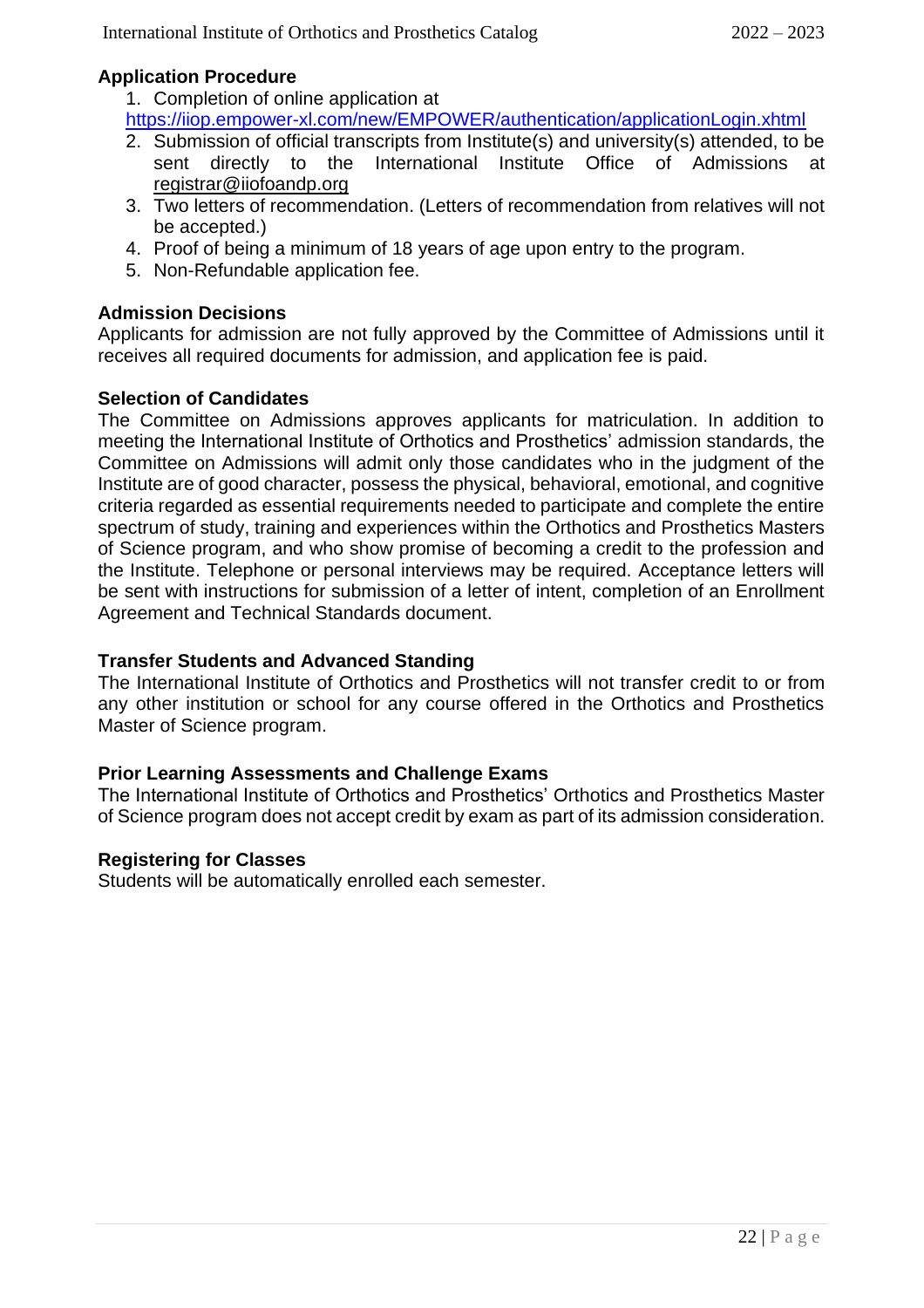# **Orthotics and Prosthetics Master of Science Program Course of Instruction**

The program is comprised of a 49 credit-hour curriculum spread across four semesters. All classes/laboratories must be attended, and all quizzes/tests passed to receive the Master of Science degree.

| <b>Course</b>  | <b>Material Covered</b>                         | <b>Credit</b><br><b>Hours</b> | Lecture<br><b>Hours</b> | Laboratory<br><b>Hours</b> | <b>Clinic</b><br><b>Hours</b> |
|----------------|-------------------------------------------------|-------------------------------|-------------------------|----------------------------|-------------------------------|
|                | <b>SEMESTER 1</b>                               |                               |                         |                            |                               |
| HAP030L        | Human Anatomy & Physiology                      | 3                             | 32                      | 48                         |                               |
| <b>INP030</b>  | Introduction to Pathology                       | 3                             | 48                      |                            |                               |
| <b>ACN030</b>  | <b>Applied Clinical Neuroanatomy</b>            | $\ensuremath{\mathsf{3}}$     | 48                      |                            |                               |
| CGA030L        | <b>Clinical Gait Analysis</b>                   | 3                             | 32                      | 48                         |                               |
|                | <b>SEMESTER 2</b>                               |                               |                         |                            |                               |
| ILS010L        | Introduction to Laboratory Skills and Materials | 1                             |                         | 48                         |                               |
|                | in Prosthetics and Orthotics                    |                               |                         |                            |                               |
| CET010L        | <b>Clinical Evaluation Tools</b>                | 1                             |                         | 48                         |                               |
| OML140L        | Orthotic Management of the Lower Limb 1         | 4                             | 32                      | 96                         |                               |
| OMS030L        | Orthotic Management of the Spine                | 3                             | 32                      | 48                         |                               |
| <b>PML140L</b> | Prosthetic Management of the Lower Limb 1       | 4                             | 32                      | 96                         |                               |
|                | <b>SEMESTER 3</b>                               |                               |                         |                            |                               |
| OML240L        | Orthotic Management of the Lower Limb 2         | 4                             | 32                      | 96                         |                               |
| <b>PML240L</b> | Prosthetic Management of the Lower Limb 2       | 4                             | 32                      | 96                         |                               |
| PMU030L        | Prosthetic Management of the Upper Limb         |                               | 32                      | 48                         |                               |
| OMU030L        | Orthotic Management of the Upper Limb           |                               | 32                      | 48                         |                               |
| CPS040L        | <b>Contemporary Practice and Synthesis</b>      | $\overline{4}$                | 48                      | 48                         |                               |
| <b>CLR010</b>  | <b>Clinical Research</b>                        | 1                             |                         | 48                         |                               |
|                | <b>SEMESTER 4</b>                               |                               |                         |                            |                               |
| CLR020         | <b>Clinical Rotation</b>                        | $\overline{2}$                | $\Omega$                | $\Omega$                   | 200                           |
| <b>MAP030</b>  | <b>Masters Project</b>                          | 3                             | 48                      |                            |                               |
|                | <b>Total Hours</b>                              | 49                            | 480                     | 816                        | 200                           |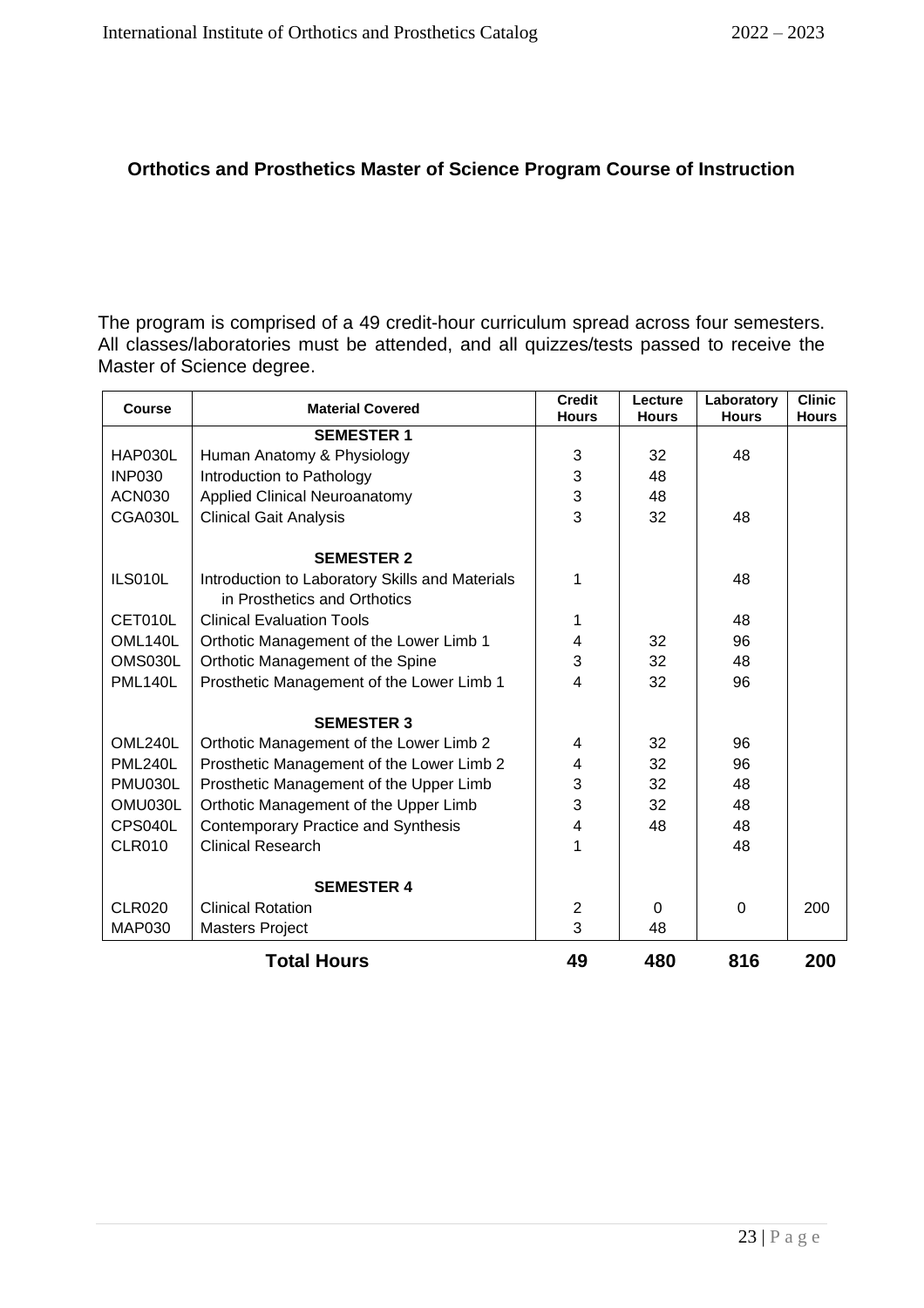# **Faculty**

# **Ryan Chase, BAS, CPO**

Bachelor of Applied Science in Orthotics and Prosthetics Degree Conferred by St. Petersburg College

# **Arlene Gillis, M.Ed., BS, LPO**

Master of Education Degree Conferred by University of South Florida

Bachelor of Science in Orthotics and Prosthetics Degree Conferred by Florida International University

### **Brad Martin, BSOP, LCPO**

Bachelor of Science in Orthotics and Prosthetics Degree Conferred by St. Petersburg College

# **Alicia Orbea, DC, BS**

Doctor of Chiropractic Degree Conferred by National University of Health Sciences

Bachelor of Science in Biology Degree Conferred by St. Petersburg College

### **Bobby Roe, BA, CP, C.Ped**

Bachelor of Arts Foreign Language Degree Conferred by University of Memphis CPED – Pedorthics Oklahoma State University

### **Madelyn Walsh, MSOP, ORT, PROR**

Master of Science in Orthotics and Prosthetics Degree conferred by International Institute of Orthotics & Prosthetics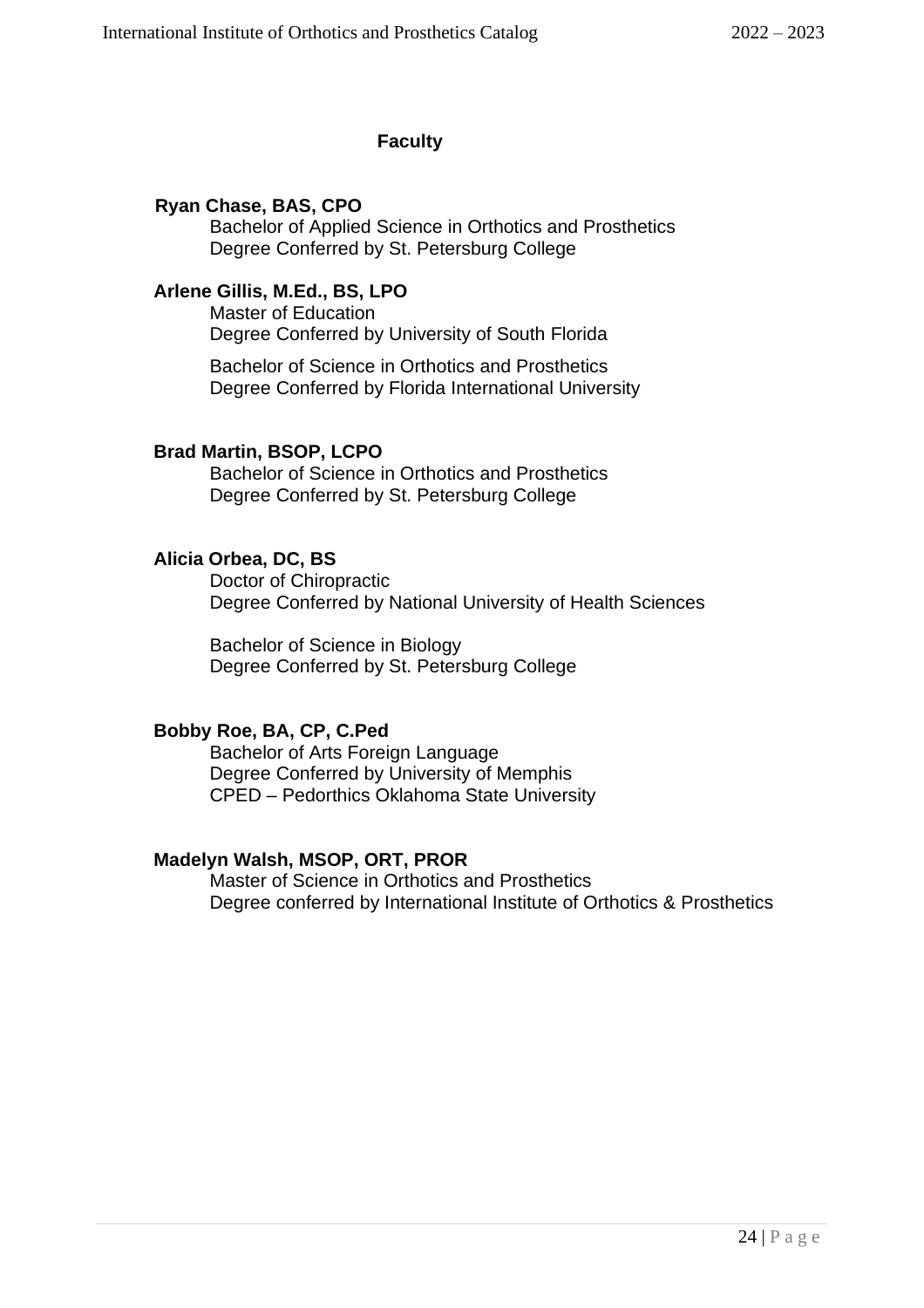# **Course Descriptions: Orthotics and Prosthetics Masters Curriculum**

#### **SEMESTER 1**

### **HAP030L - Human Anatomy and Physiology 3 Credit Hours**

This course will present core knowledge of the gross anatomy and physiology. Students will demonstrate an anatomical and functional understanding of the human body. The integrated gross anatomy laboratory exercises will address related basic science issues.

#### **INP030 - Introduction to Pathology 3 Credit Hours**

This course will present the basic concepts of disease processes in the human body. The knowledge of disease processes will be helpful in the differential diagnosis process and the development of a treatment plan that include realistic goals and is consistent with prognosis of the disease. The course will address General Pathology, which deals with the basic principles and characteristics of disease processes that may involve any tissue or organ of the body and underlie all diseases, and Systemic Pathology, which deals with the pathophysiologic processes that affect specific tissues and organ systems of the body. A clinical pathological approach i.e., ability to understand, interpret and correlate patients' clinical signs and symptoms with the underlying pathophysiologic process will be emphasized.

#### **ACN030 - Applied Clinical Neuroanatomy 3 Credit Hours**

This course will present the human motor control systems and various neurophysiological theories and principles which are applied in the rehabilitation of patients with neurological dysfunction. Emphasis will be placed on progressive and non-progressive neurological disorders throughout the adult life span. Students will review and practice evaluation, treatment, and documentation principles for the disorders presented. Case studies will be utilized to emphasize problem solving and clinical decision-making in patient care.

### **CGA030L - Clinical Gait Analysis 3 Credit Hours**

This course will present the fundamental principles of static and dynamic movement in able-bodied persons and persons with lower limb pathology. This course will introduce the mechanical and biomechanical principles integrated with anatomical and neuromuscular knowledge to provide an understanding of static and dynamic human movement. The biomechanics of human ambulation will be broken down into kinematic and kinetic data during all phases of the gait cycle using instrumented analysis equipment as well as clinical observational analysis. The students will be introduced to pathologic gait and begin to correlate gait deviations because of clinical pathologies to the pathomechanics of gait analysis. The experience gained from this course will be used as foundational knowledge of understanding pathological gait for the remaining clinical didactic courses in the program.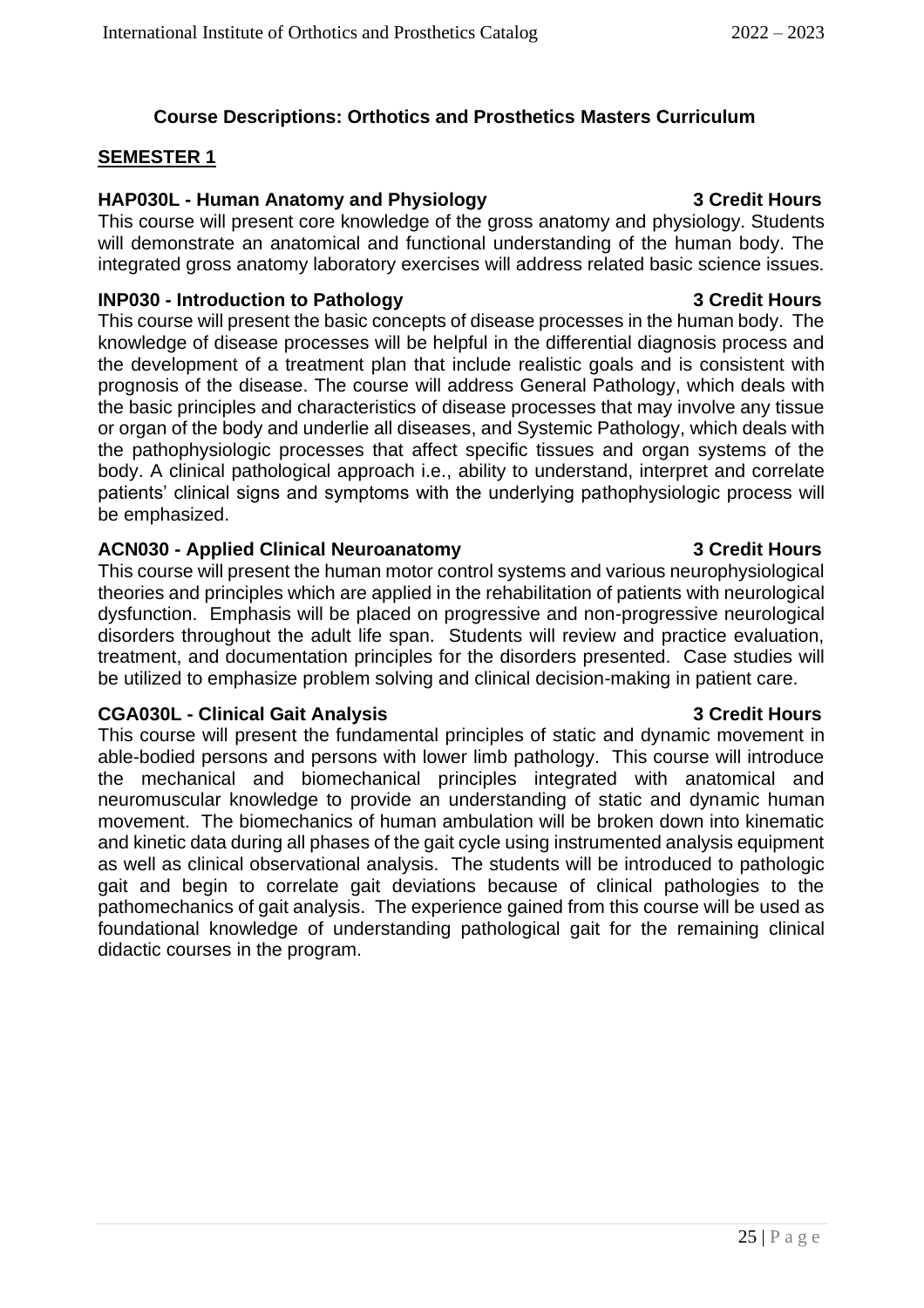# **SEMESTER 2**

#### **ILS010L - Introduction to Laboratory Skills and Materials 1 Credit Hour in Prosthetics and Orthotics Prerequisite: Successful completion of semester 1**

### This course will present an introduction to equipment and tools used in the fabrication of prostheses and orthoses. Proper safety techniques and operating procedures in the laboratory environment are stressed. Prosthetic and orthotic material characteristics are introduced.

### **CET010L - Clinical Evaluation Tools 1 Credit Hour Prerequisite: Successful completion of semester 1**

This course will present a focus on utilizing medical evidence and patients' exam to support clinical practical decisions. This course is clinically based on instruction in selection of the prescription criteria. The course will help students gather and document appropriate clinical data required for good practical decisions. The laboratory portion will focus on patient assessment skills and documentation.

### **OML040L - Orthotic Management of the Lower Limb 1 4 Credit Hours Prerequisite: Successful completion of semester 1**

This course will present a comprehensive study of short- and long-term lower limb orthotic patient management distal to the knee. It includes evaluation, treatment plan formulation, biomechanics, and orthotic design. Fabrication and fitting of selected orthoses are presented including material characteristics. International standards and product failure are also included.

# **OMS030L - Orthotic Management of the Spine 3 Credit Hours Prerequisite: Successful completion of semester 1**

This course will present orthotic treatment modalities of the spine and cranium. Students will receive instruction on the assessment, formulation, implementation and follow up of an orthotic treatment plan for common spinal and cranial disorders affecting pediatric, adult, and geriatric populations. Concurrent lab activities with patient models will allow the student to correlate clinical findings with evidence-based practice to synthesize the significance of the appropriate choice of components, principles, material properties and medical management. The student will interact with multiple prosthetic systems.

# **PML140L - Prosthetic Management of the Lower Limb 1 4 Credit Hours Prerequisite: Successful completion of semester 1**

This course will present a comprehensive study of short- and long-term lower limb prosthetic patient management distal to the knee. It includes evaluation, treatment plan formulation, biomechanics, and orthotic design. Fabrication and fitting of selected prostheses are presented including material characteristics. International standards and product failure are also included.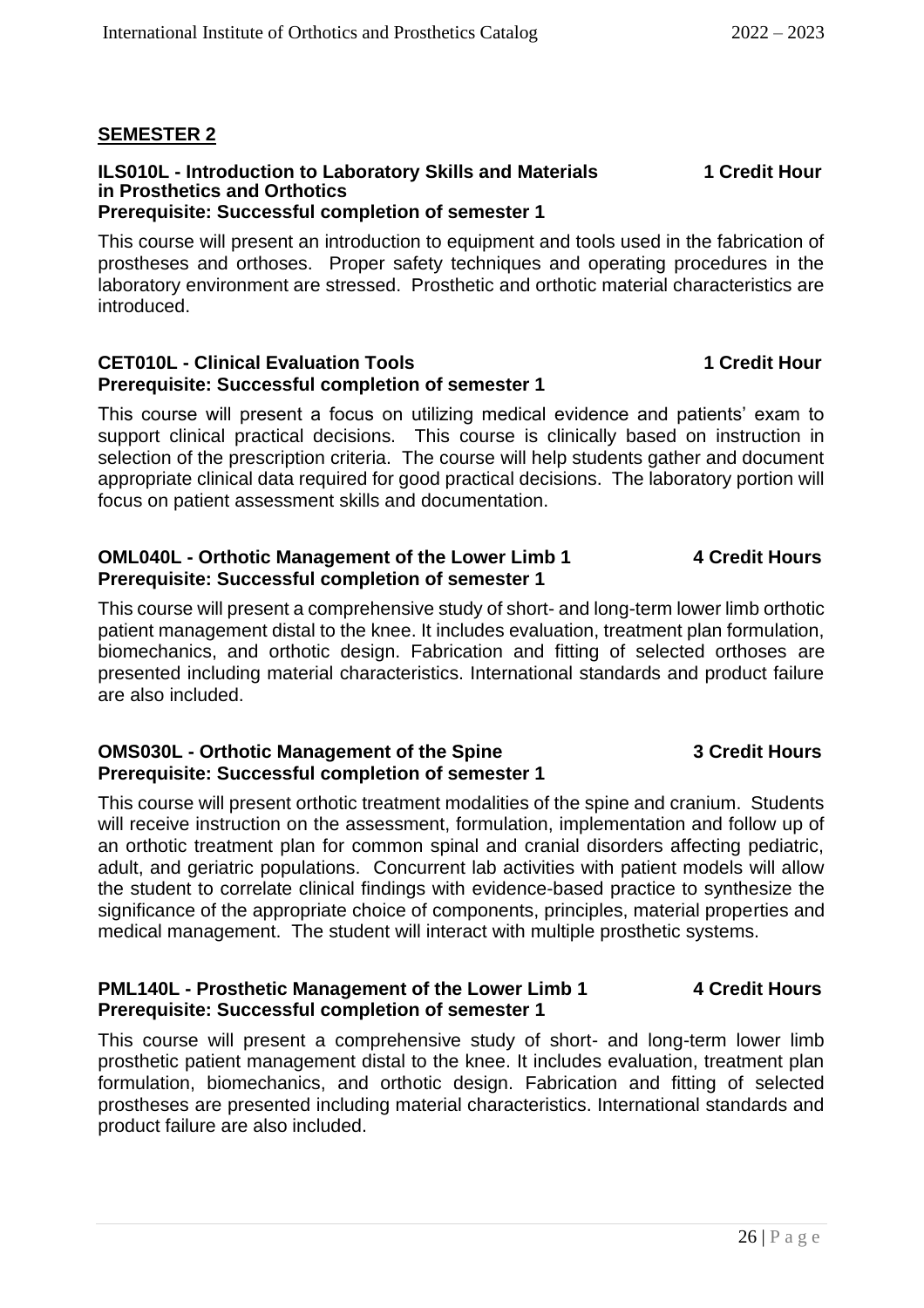# **SEMESTER 3**

#### **OML240L - Orthotic Management of the Lower Limb 2 4 Credit Hours Prerequisite: Successful completion of semester 3**

This course will present continued concepts of the orthotic treatment of the lower extremity. Students in this course will receive instruction on the assessment, formulation, and implementation of an orthotic treatment plan for common disorders affecting the lower extremity. Students will receive instruction on the use of ankle-foot orthoses (AFO), kneeankle-foot orthoses (KAFO), knee orthoses (KO), hip orthoses (HO) and hip-knee-anklefoot orthoses (HKAFO) in the treatment of these disorders. In the lab, students will have the opportunity to perform patient assessments, castings, and measurements and to fabricate a variety of AFOs, KAFOs.

#### **PML240L - Prosthetic Management of the Lower Limb 2 4 Credit Hours Prerequisite: Successful completion of semester 3**

This course will present prosthetic treatment modalities of the lower extremity proximal to the knee. Students in this course will receive instruction on the assessment, formulation, implementation and follow up of a prosthetic treatment plan for knee disarticulation, transfemoral, hip disarticulation and hemipelvectomy amputation levels. Concurrent lower extremity lab activities with patient models will allow the student to correlate clinical findings and evidence-based practice to synthesize the significance of the appropriate choice of components, principles, material properties, socket design, prosthetic alignment, and medical management. Application of technology including CAD/CAM imaging will be incorporated throughout the course projects. Relevant case studies will be discussed to facilitate clinical problem-solving skills.

#### **PMU030L - Prosthetic Management of the Upper Limb 3 Credit Hours Prerequisite: Successful completion of semester 3**

This course will offer prosthetic treatment options for patients with upper extremity amputations. The students in this course will receive instruction on the assessment, formulation, implementation, and follow-up care for an upper extremity treatment plan for pediatric and adult populations. Concurrent upper extremity lab activities with patient models will provide the students to associate clinical findings with evidence-based practice to synthesize the significance of the appropriate choice of principles, materials properties, components, socket designs and medical management. The student will interact with upper extremity systems specific to transradial and transhumeral levels incorporating Figure of 8 & 9 harness systems, anatomical suspension variants and single and dual control cable systems.

### **OMU030L - Orthotic Management of the Upper Limb 3 Credit Hours Prerequisite: Successful completion of semester 3**

This course will present orthotic treatment modalities of the upper extremity. Students in this course will receive instruction on the assessment, formulation, implementation and follow up of an orthotic treatment plan for common finger, wrist, elbow and/or shoulder disorders affecting pediatric, adult, and geriatric populations. Concurrent upper extremity lab activities with patient models will allow the student to correlate clinical findings with evidence-based practice to synthesize the significance of the appropriate choice of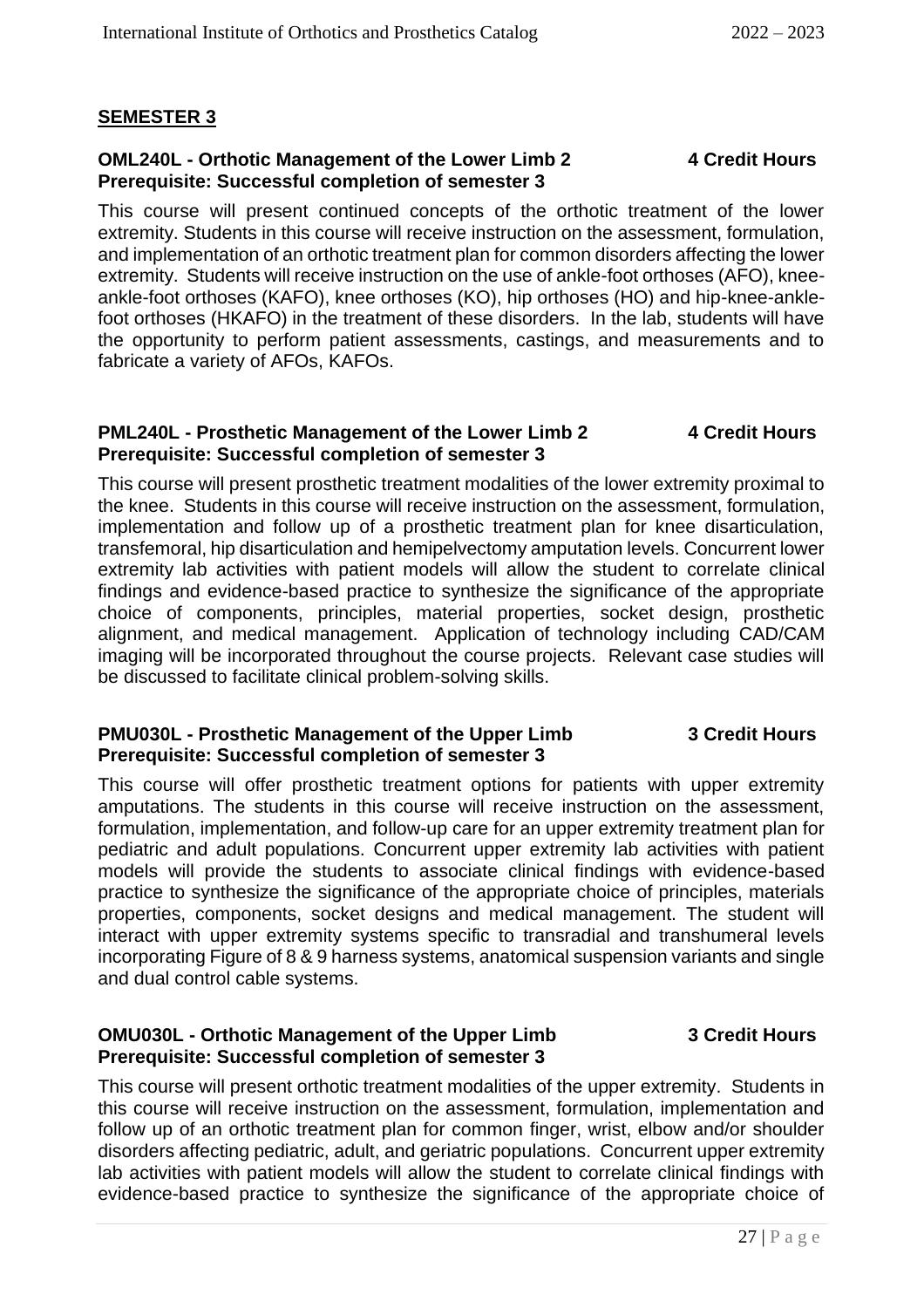components, principles, material properties and medical management. The student will interact with multiple orthotic systems.

### **CPS040L - Contemporary Practice and Synthesis 4 Credit Hours Prerequisite: Successful completion of semester 3**

This course will present the student with several graded realistic clinical simulations to provide the student with feedback with respect to their ability to complete a patient evaluation process competently; their ability to integrate and apply foundational knowledge and patient information to direct potential orthotic and/or prosthetic management; their ability to apply the necessary skills and procedures, including fabrication, to provide orthotic and/or prosthetic care; their ability to develop and implement an effective follow-up plan to assure optimal fit and function of the orthosis or prosthesis and monitor the outcome of the treatment plan; their ability to identify and observe policies and procedures regarding human resource management, physical environment management, financial management and organizational management as well as articulating the importance of personal and professional development.

### **CLR010 - Clinical Research 1 Credit Hour Prerequisite: Successful completion of semester 3**

This course will present the student with an in-depth understanding of the research process. The student will develop techniques used in scientific research to critically evaluate scientific papers with regard to the measurements and methods used. The course emphasizes a conceptual understanding of how different research designs can be instituted to answer a variety of questions relevant to the field of Orthotics and Prosthetics. Emphasis is placed on building a foundation for future professional practice and stresses the importance of research for informed decisions and evidence-based practice as well as the importance of ethical research conduct. Students will search, read, and analyze literature that validates current practice. Students will also learn basic steps related to the design of research projects.

# **SEMESTER 4**

### **CLR020 - Clinical Rotation 2 Credit Hours Prerequisite: Successful completion of semester 2**

This course will present real world clinical experience to augment formal classes. This course provides clinical rotation hours off-site, in which students observe, assist, and practice patient care and device fabrication in an environment that prepares them for an orthotic or prosthetic residency. Students are placed at a clinical agency to practice skills under close supervision of an American Board Certified (ABC) prosthetist/orthotist. Students are required to document patient interactions and case analysis of their clinical experiences, and to present case studies to an audience of peers.

#### **MAP030 - Master's Project 3 Credit Hours Prerequisite: Successful completion of semester 2**

This course will present individual work culminating in a professional practice-oriented report suitable for the requirements of the Professional Track of the Master of Science program in Orthotics and Prosthetics.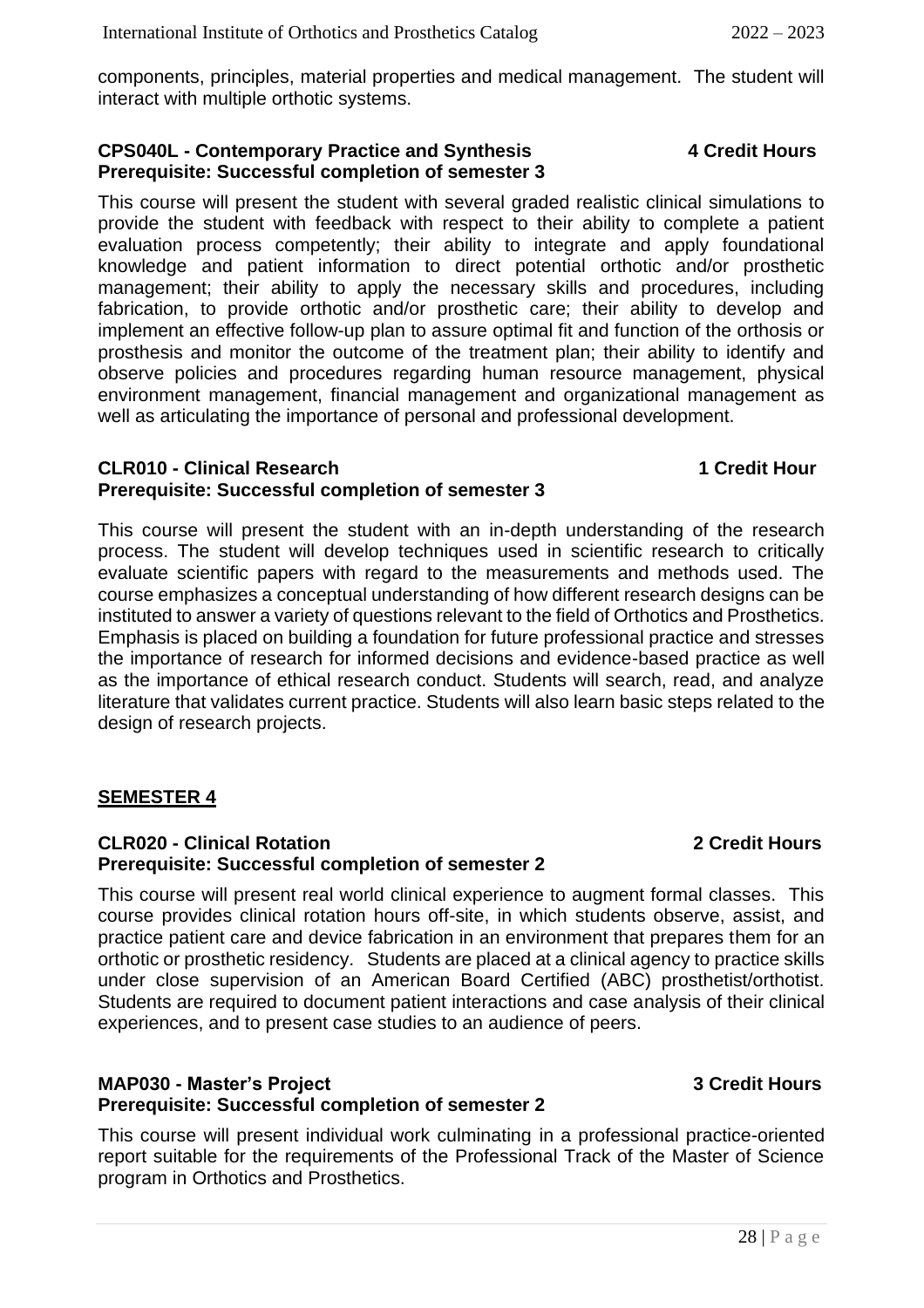# Academic Calendar 2022-2023

# Fall 2022 Semester (16 Weeks)

| <b>Tuition Due</b>                        | Monday, August 15, 2022                        |
|-------------------------------------------|------------------------------------------------|
| <b>New Student Orientation</b>            | Friday, August 19, 2022                        |
| <b>Classes Start</b>                      | Monday, August 22, 2022                        |
| Labor Day (School Closed)                 | Monday, September 5, 2022                      |
| Columbus Day (No Classes)                 | Monday, October 10, 2022                       |
| Veterans Day (No Classes)                 | Friday, November 11, 2022                      |
| Thanksgiving Break (No Classes)           | Wed., November 23-Fri., November 25,<br>2022   |
| <b>Thanksgiving Break (School Closed)</b> | Thurs., November 24-Fri., November 25,<br>2022 |
| <b>Graduation Ceremony</b>                | Thursday, December 8, 2022                     |
| Last Day of Classes                       | Friday, December 9, 2022                       |

# Spring 2023 Semester (16 Weeks)

| <b>Tuition Due</b>                            | Monday, January 2, 2023   |
|-----------------------------------------------|---------------------------|
| <b>New Student Orientation</b>                | Friday, January 6, 2023   |
| <b>Classes Start</b>                          | Monday, January 9, 2023   |
| Martin Luther King Jr. Day (School<br>Closed) | Monday, January 16, 2023  |
| Presidents' Day (No Classes)                  | Monday, February 20, 2023 |
| <b>Graduation Ceremony</b>                    | Thursday, April 27, 2023  |
| Last Day of Classes                           | Friday, April 28, 2023    |

# Summer 2023 Semester (15 Weeks)

| <b>Tuition Due</b>             | Monday, May 1, 2023     |
|--------------------------------|-------------------------|
| <b>Classes Start</b>           | Monday, May 8, 2023     |
| Memorial Day (School Closed)   | Monday, May 29, 2023    |
| Fourth of July (School Closed) | Tuesday, July 4, 2023   |
| Juneteenth                     | Monday, June 19, 2023   |
| Last Day of Classes            | Friday, August 18, 2023 |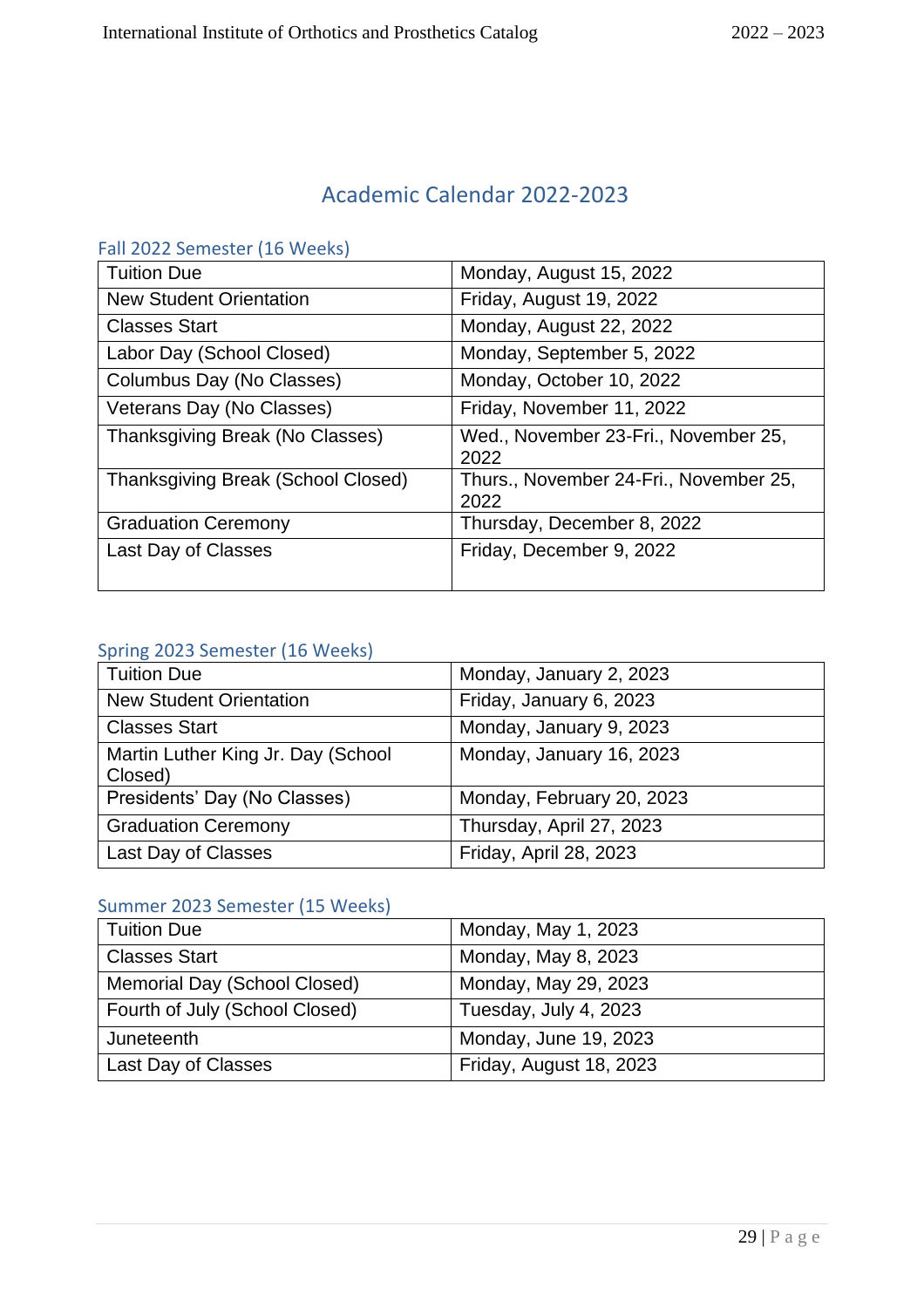# **Tuition and Fees**

| <b>Total Cost of Attendance</b>                                               | \$54,368.00 |
|-------------------------------------------------------------------------------|-------------|
| Books, Supplies, Lab and Student Activities Fees and Uniform (non-refundable) | \$4,298.00  |
| <b>Orthotics and Prosthetics Master of Science Program Tuition</b>            | \$50,040.00 |
| Application Fee (non-refundable)                                              | \$30.00     |
| Tuition is calculated at \$1,021.23 cost per credit hour.                     |             |

\*American Academy of Orthotics and Prosthetics membership fee **\$36** (subject to change) to be **paid by student during second semester.** 

\***\$30** graduation application fee, plus **additional variable fees** dependent upon number of guests and purchase or rental of regalia. To be **paid by student during 4th semester.**

\*Convenience fees: credit card payments 4% and Bank ACH transfers 2%.

#### **Per Semester Tuition**

| <b>Semester One Tuition</b>                           | \$12,000.00                |
|-------------------------------------------------------|----------------------------|
| Book, Supplies and Activities Fees                    | \$2,998.00                 |
| <b>Semester Two Tuition</b>                           | \$13,500.00                |
| <b>Lab and Activities Fees</b>                        | \$1,100.00                 |
| <b>Semester Three Tuition</b>                         | \$19,540.00                |
| <b>Activities Fee</b>                                 | \$100.00                   |
| <b>Semester Four Tuition</b><br><b>Activities Fee</b> | 5,000.00<br>\$<br>\$100.00 |

*Upon acceptance to the program a \$500.00 non-refundable deposit is due with submittal of Letter of Intent and is applied to semester one tuition.*

*Tuition is due and payable on a per semester basis as indicated by the academic schedule furnished in the catalog. The student must pay full tuition prior to the first day of class for the respective semester being attended.* 

Students are responsible for payment of all tuition and fees. Failure to make a full, on time payment (prior to the first day of class) will result in the student not being able to sit for classes until full payment is received.

A late payment fee \$15.00 will apply to any late payments and a returned check fee of \$25.00 will apply for any returned checks. In the event of non-payment, students will be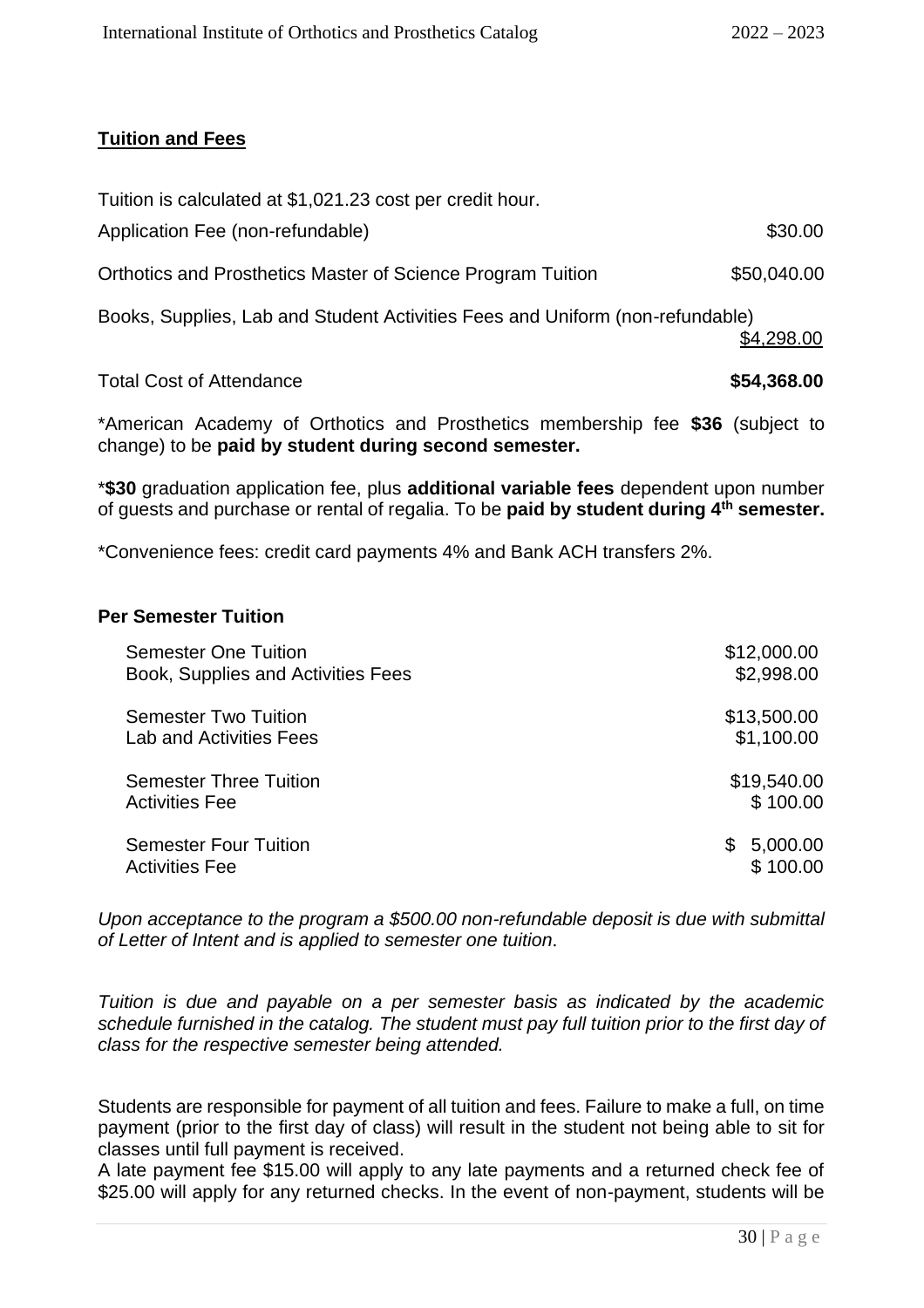responsible for all collection costs.

Degrees will not be issued unless all fees and any other obligations to the Institute are paid or met in full.

# **Financial Aid for Orthotics and Prosthetics Master of Science program**

There is no federal Title IV financial aid available for students enrolled in the Orthotics and Prosthetic program. Students needing financial assistance for those who qualify may apply for a private alternative loan. Student loan options may be reviewed at Elm Select.

### **Withdrawal**

Students who stop attending the Orthotics and Prosthetics Curriculum must officially withdraw from the International Institute of Orthotics and Prosthetics. Students desiring to withdraw in good standing must secure a Request for Authorized Withdrawal form from the Administrative Office and the form must be properly completed and returned. The student's official withdrawal date will begin the date the student gave official notification of intent to withdraw by obtaining the form; at this time, the student is expected to not attend any classes and will have seven (7) calendar days to return the form, completed in entirety, to the Administrative Office. If the student continues to attend class, the official withdrawal date will be the last day of attendance. If the student does not return the form within the seven calendar days of the initial obtainment date, the official withdrawal date will be the date the completed form was returned to the Administrative Office.

### **Returning after Withdrawal**

Students who left the Institute in good academic standing and now wish to reenroll within a year of their withdrawal date will normally be allowed to resume academic studies where they finished and will be subject to the tuition rate at the time they return. However, if a student leaves in poor academic standing, the resumption of academic studies will be at the discretion of the appropriate Dean of Students. The Dean of Students may consult with other relevant personnel regarding this request. In either case, the student may be required to follow a remedial academic plan determined by the Dean of Students.

A student who left the Institute in good academic standing and now wishes to reenroll more than a year after their withdrawal date will normally have to start the program over. However, the student may apply for advanced standing to receive credit for prior coursework. The awarding of advanced standing is made at the discretion of the Dean of Students. The Dean of Students may consult with other relevant personnel regarding this request. If the student left in poor academic standing, they would receive no credit for prior coursework and will have to start over.

In all circumstances, a student must complete the Orthotics and Prosthetics Master of Science program within four (4) calendar years from the date of their first matriculation in coursework.

# **Refund Policy**

Should a student's enrollment be terminated or cancelled for any reason, all refunds will be made according to the following refund schedule:

- 1. Cancellation can be made in person, by electronic mail, by Certified Mail or by termination.
- 2. After signing the enrollment agreement and making initial payment, all monies will be refunded if the International Institute of Orthotics and Prosthetics does not accept the applicant or if the student cancels before the first day of class, the application fee is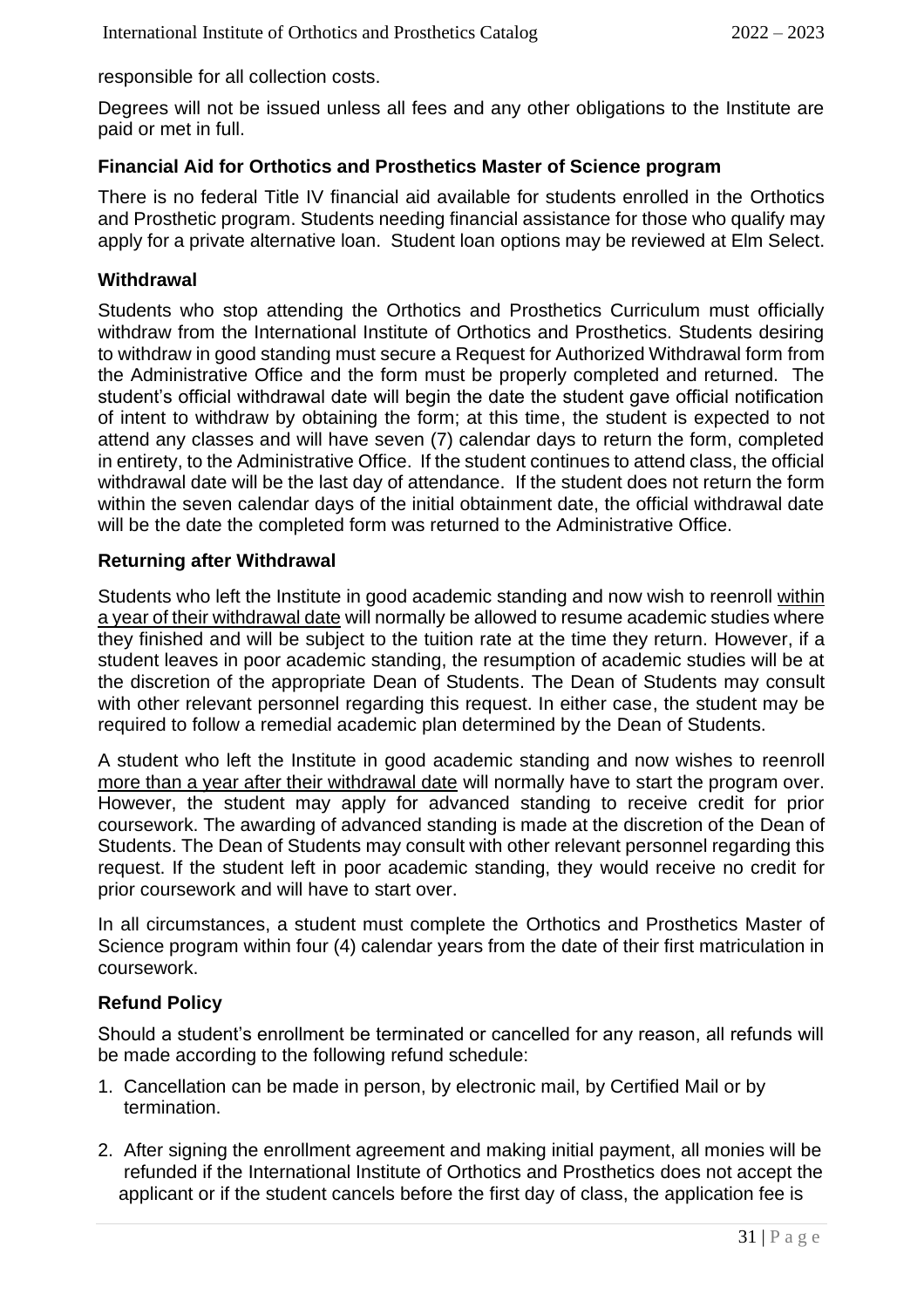non-refundable.

- 3. Withdrawal from IIOP within 1 week of the start of the semester will result in a full refund of tuition, books and supplies that may be returned to the institution.
- 4. Withdrawal after 1 week of the start of the semester will result in forfeit of all tuition and fees.
- 5. Refunds will be made within 30 days of termination of students' enrollment or receipt of Cancellation Notice from student.
- 6. If the student is not in attendance for the first 3 days of the semester, they are automatically dropped from the program and receive a full refund, except for non-refundable fees.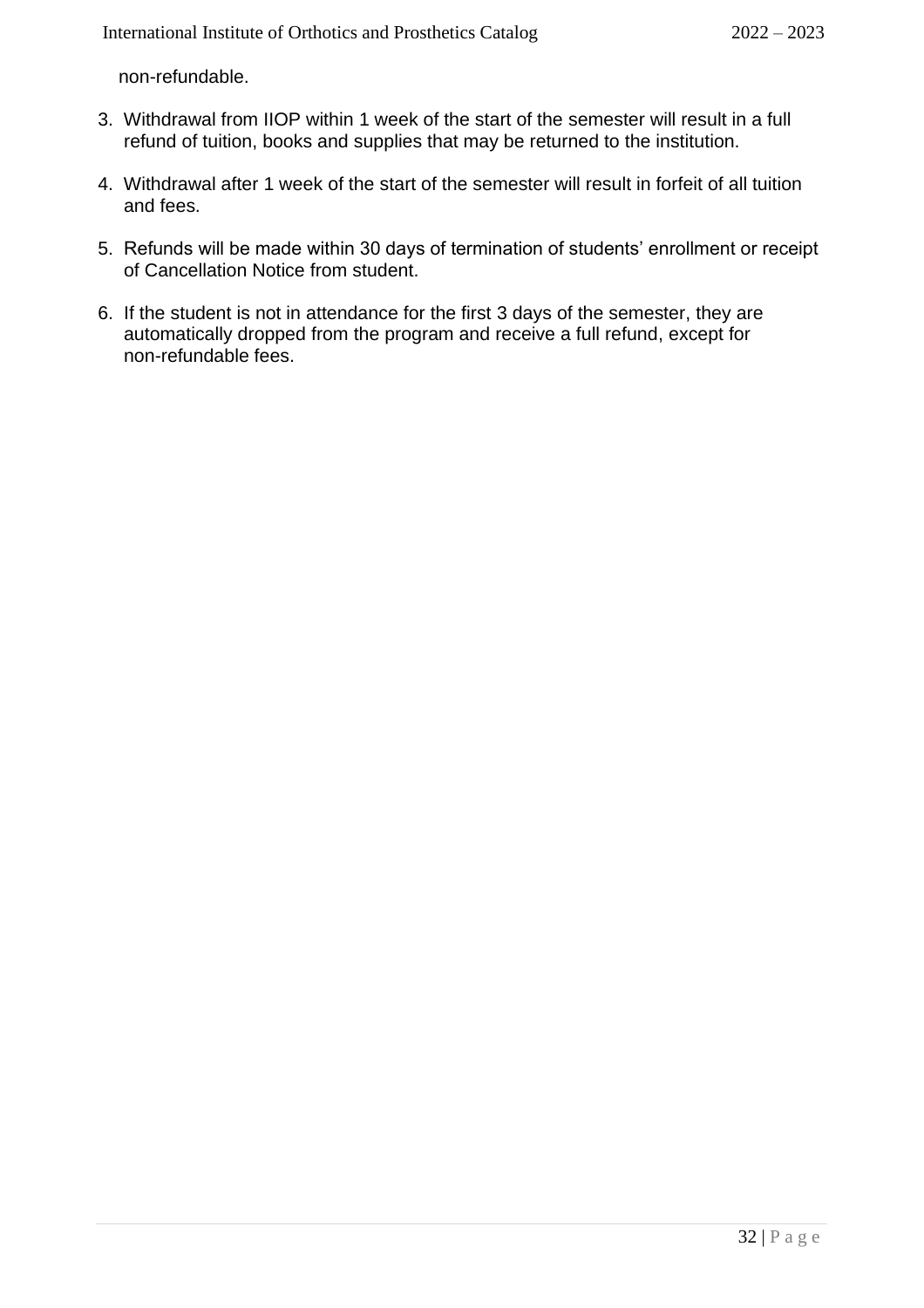# **Satisfactory Academic Progress (SAP)**

| <b>Grading Scale</b> |            |
|----------------------|------------|
| <b>Letter Grade</b>  | <b>GPA</b> |
| n                    | 4.0        |
| В                    | 3.0        |
|                      | 2.0        |
|                      | 1.0        |
|                      |            |

# **SAP Policy**

# **Satisfactory Academic Progress (SAP)**

Satisfactory Academic Progress is the review of students' progress at the end of each semester. There are 3 measurements for SAP that must be met by all students.

- 1. Cumulative GPA
- 2. Completion ratio
- 3. Maximum credits or clock hours needed in which to complete the program.

SAP Policy: Student Requirements - must meet all 3 requirements:

# o **GPA Requirement – Qualitive Measure**

**Must maintain a minimum cumulative GPA of 3.0 average.**

This GPA is calculated on all classes taken at IIOP. GPA is calculated by dividing the total amount of grades points earned by the total amount of credit hours attempted. W and I grades are not included in the GPA calculation. Incomplete (I) grades are changed to F's if not completed in one year. If you retake a course, your cumulative GPA will be calculated based on the grade from the most recent attempt of the course. All attempted coursework will be counted in your attempted credits and your completion rate.

o **Completion Rate (PACE) Requirement – Quantitative Measure Must complete a minimum of 70% of credits attempted each semester.**  Students must progress at a pace that allows the student to complete their program within the maximum allotted time frame. This is calculated as follows: Total credit hours successfully completed /Total attempted credit hours. Students must pass at least 70% of attempted credits with a 3.0. Repeated, W, I and non-passing grades will also count as attempted credit hours even if the grade is no longer calculated in the GPA.

|                           | <b>Semester 1</b> | <b>Semester 2</b> | <b>Semester 3</b> | <b>Semester 4</b> |  |
|---------------------------|-------------------|-------------------|-------------------|-------------------|--|
| <b>Hours</b><br>attempted |                   | 25                | 30                |                   |  |
| Hours<br>completed        |                   | 18                |                   | 35                |  |

#### **70% Completion Ratio**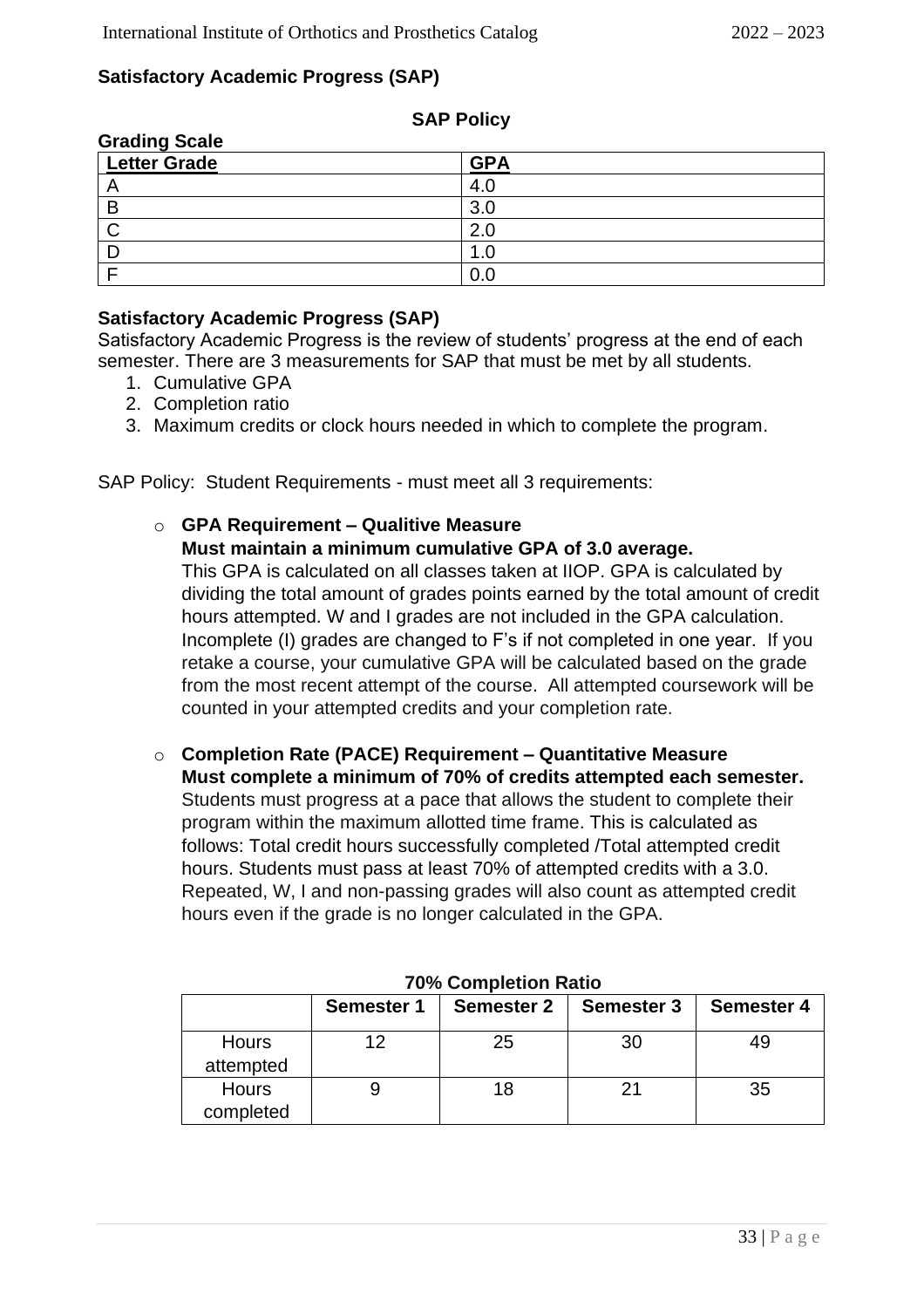o **Program Completion (150% - Maximum Time Frame) Overall time for completion is 150% of the total program leg** of the program. The maximum time for completion should be no more than 150% of credit hours required to complete the program. This equals no greater than 73 credit hours. Repeated, W, I and non-passing grades will also count as attempted credit hours even if the grade is no longer calculated in the GPA.

| <b>Based on</b><br><b>Maximum</b><br>timeframe | <b>Semester</b><br>1 | <b>Semester</b><br>2 | <b>Semester</b><br>3 | <b>Semester</b> | <b>Semester</b><br>5 | <b>Semester</b><br>6 |
|------------------------------------------------|----------------------|----------------------|----------------------|-----------------|----------------------|----------------------|
| Actual<br>credit<br>hours                      | 12                   | 13                   | 5                    | 19              |                      | 0                    |
| Minimum<br>hours<br>required                   | 9                    | 9                    | 3                    | 14              |                      |                      |

# **Minimum Hours to Maintain Good Academic Standing at 150% Time**

- o Withdrawals: Grades of "W" are recorded on the student's permanent academic transcript for withdrawn classes, will be included as credits attempted, and will have an adverse effect on the student's ability to meet the requirements.
- o Incomplete Grades: Courses that are assigned an incomplete grade are included in cumulative credits attempted. These cannot be used as credits earned in the progress standard until a successful grade is assigned.
- o Repeated Courses: Students who choose to repeat passed classes can possibly achieve a higher cumulative grade point average. The final grade received will be counted in the cumulative GPA, whether it improves the GPA or not. Repeating courses may adversely affect the student's ability to meet the requirements of the completion rate.

# **Satisfactory Academic Status**

# • **Good Academic Standing:**

To be in good academic standing, a student must maintain a graduate cumulative grade-point average of 3.0 or better in all graduate credit courses at IIOP and must maintain reasonable progress toward to all graduate program requirements.

# • **Warning Status:**

o Failure to meet the cumulative GPA requirement of 3.0 or the completion ratio of 70% will result in a written warning and the student will be placed on warning status. They will be given one semester to improve their SAP standing, while receiving financial aid. Students who cannot re-establish SAP after being placed on warning status, will be placed on suspension. Students on suspension are not eligible for financial aid and may be dismissed from IIOP. Students on suspension may appeal their status. Review your Right to Appeal for more information.

Example: A student earns a CGPA of 2.5 during semester one of the program. The student is placed on warning and given until end of semester 2 to obtain a minimum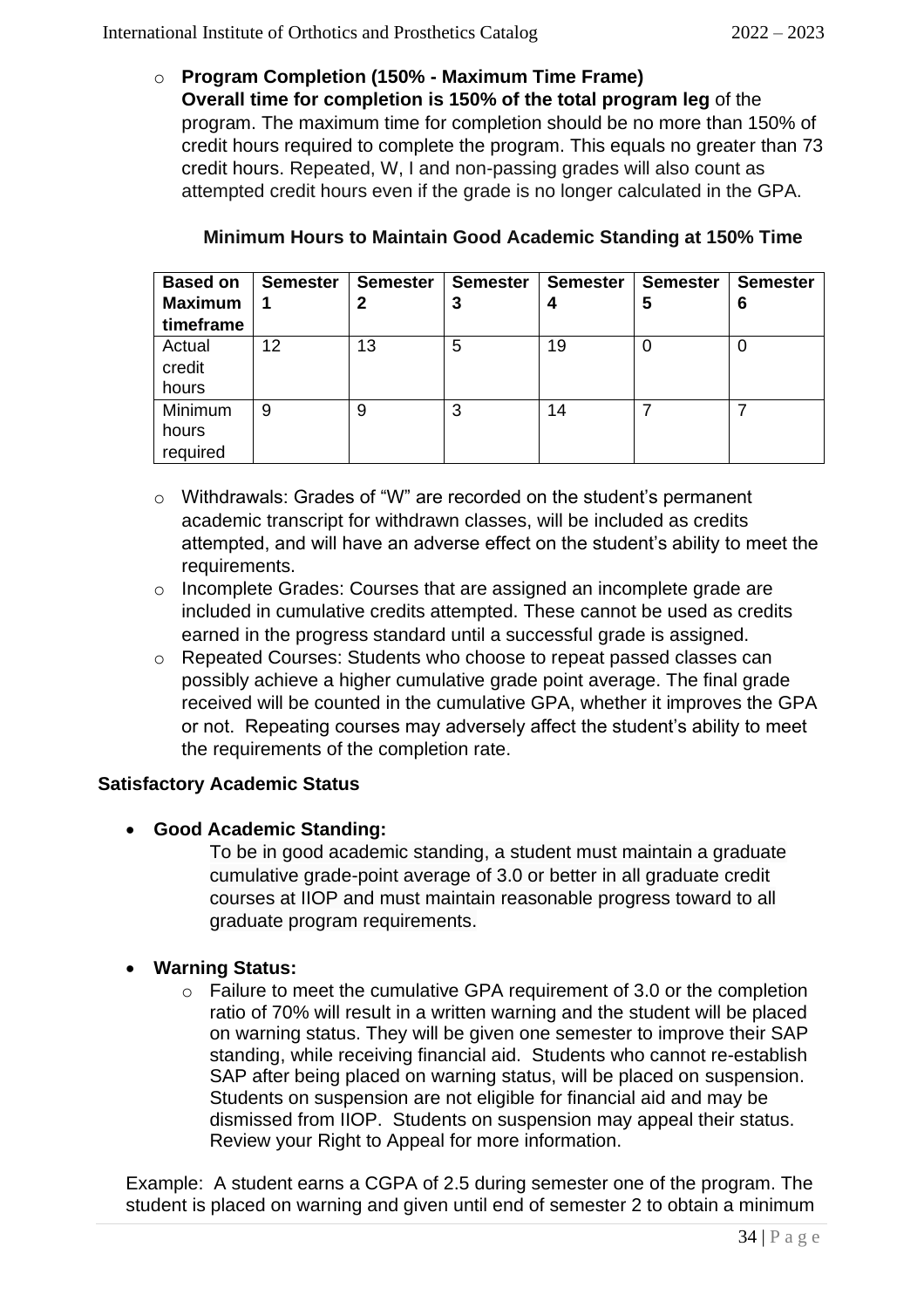3.0 cumulative GPA. If the student does not obtain a cumulative GPA of 3.0 by semester 2, the student is suspended.

### • **Suspension Status A student who has been suspended is not eligible for financial aid and will be dismissed from the program.**

- Procedure for Re-Establishing Good Standing (SAP):
	- o Students who are placed on academic warning are given one semester to regain SAP status. At the end of the warning semester, if the student meets the minimum cumulative standards, the student will be in good standing and may continue to receive financial aid.
	- o Students who are placed on academic warning status and fail to meet the minimum standards by the end of the warning semester, will be suspended. Suspended students will be notified in writing at the end of the semester and may appeal by meeting their Academic Advisor and creating an Academic Advisement Progress Assessment Plan. The plan must be submitted and approved by the Executive Committee before the student can attend school again. If the plan is not submitted and approved, the student will be dropped from all courses and will be responsible for any outstanding charges without the benefit of financial aid.
- Maximum Timeframe Suspension
	- o Students who fail to meet the Maximum Time Frame standards, will be placed on Maximum Time Frame Suspension. There is no provision for a warning period if students are exceeding the maximum time frame. period if students are exceeding the maximum time frame. Students have the right to appeal this suspension if extenuating circumstances exist.
- **Right to Appeal**:
	- o Students placed on suspension may apply for appeal under circumstances: death in the immediate family, serious accident or injury, health crisis, etc. Proper documentation is required i.e.: police report, medical report, death certificate, etc. Students may be granted one or two probationary semesters with financial aid under an approved Academic Advisement Progress Assessment Plan if the appeal is granted. Once the student completes their AAPAP plan successfully the student will be in good academic standing. Failure to complete the AAPAP plan will result in immediate dismissal from the school.

# **Attendance, Tardiness, Make-up Work**

International Institute has established the following policy for the Orthotics and Prosthetics Master of Science program. Students may not miss any course or laboratory hours without being required to make up the missed work. Absence of any hours results in a grade of "F" unless the student qualifies for an excused absence or does all make-up work to the extent allowed by the Institution. To qualify for an excused absence, the student must verify one of the following requirements: death of an immediate family member; grave personal illness or injury; personal catastrophe; or non-reschedulable military service requirement. The instructor may only grant an excused absence. Tardiness contributes toward absenteeism. Tardiness is defined as arriving after the official start time of a class, or leaving class early, and counts as an absence.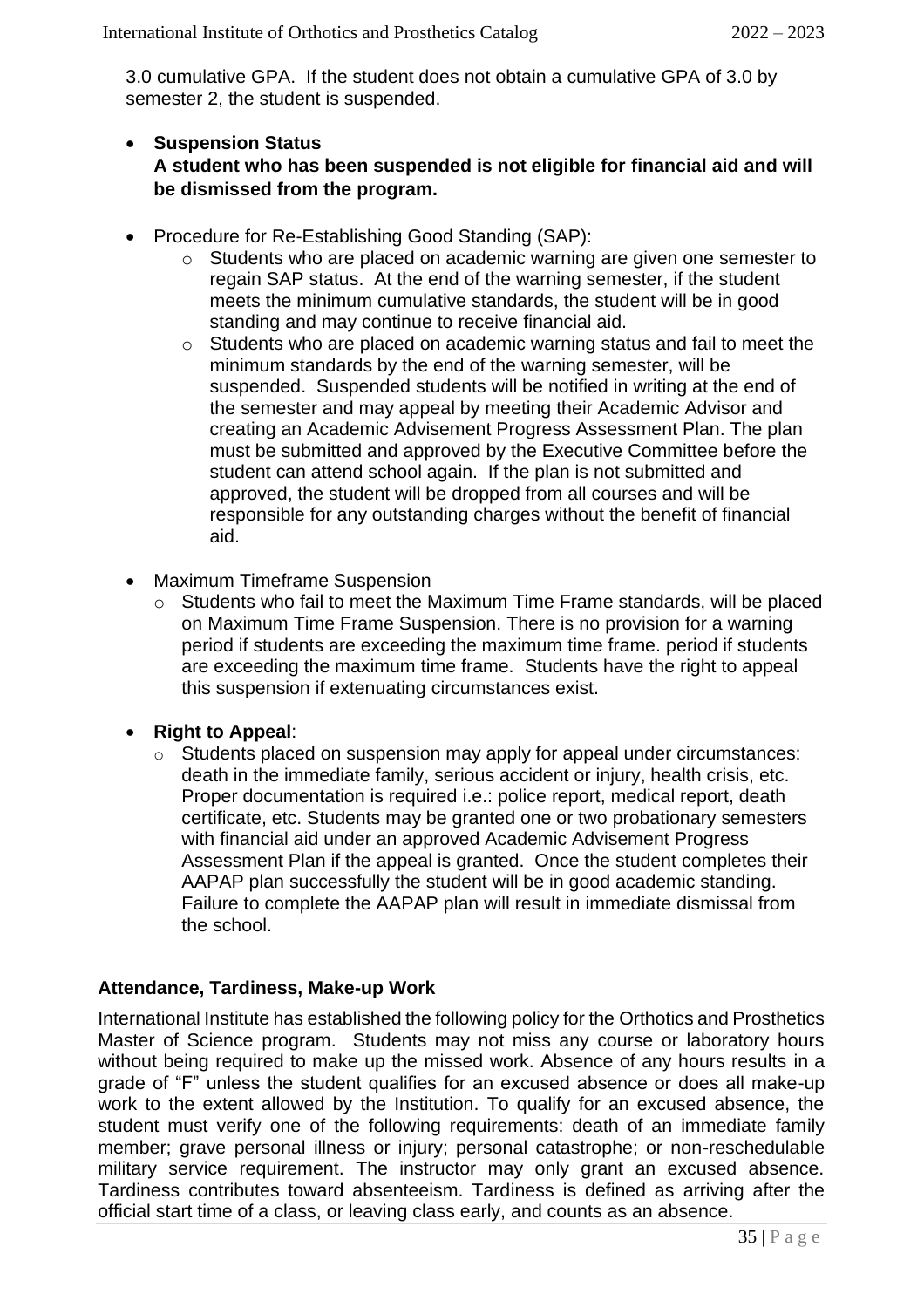# **Placement Assistance**

As described in the curricular description, licensure will require the student to complete a clinical residency. In an attempt for the International Institute of Orthotics and Prosthetics to provide networking opportunities, the Administrative Office keeps a file of available potential employment positions; however, the Institute does not guarantee job availability or placement.

#### **Credits Earned and Transferability**

Transfer of any successfully completed course from The International Institute of Orthotics and Prosthetics, Orthotics and Prosthetics Master of Science program to another school is not possible.

#### **Graduation Requirements**

The Master of Science in Orthotics and Prosthetics degree is conferred on the individual who:

- 1. meets all stipulated academic requirements for the degree,
- 2. has successfully completed all the required courses and laboratories,
- 3. is in good academic standing and is clinically competent,
- 4. is free of all indebtedness and other obligations to the Institute.

### **Applying for Graduation**

To graduate students must obtain an Application for Graduation form from the Administrative Office, fill the form out completely and **return the application form and the \$30.00 application fee to the same office, 30 days prior to graduation.**

#### **National Certification**

Currently, the National Certification Board for Orthotists and Prosthetists is the American Board for Certification in Orthotics, Prosthetics & Pedorthics (ABC). The ABC examination is the only nationally accredited exam that is accepted for licensure requirements. For more information students should contact ABC or visit the website at www.abcop.org.

American Board for Certification in Orthotics, Prosthetics & Pedorthics 330 John Carlyle Street, Suite 210 Alexandria, Virginia 22314 Tel: (703) 836-7114 Fax: (703) 836-0838 [info@abcop.org](mailto:info@abcop.org)

### **Orthotist and Prosthetist Licensure Information**

The receipt of a Master of Science Degree from the International Institute of Orthotics and Prosthetics, students of the Orthotics and Prosthetics Master of Science program who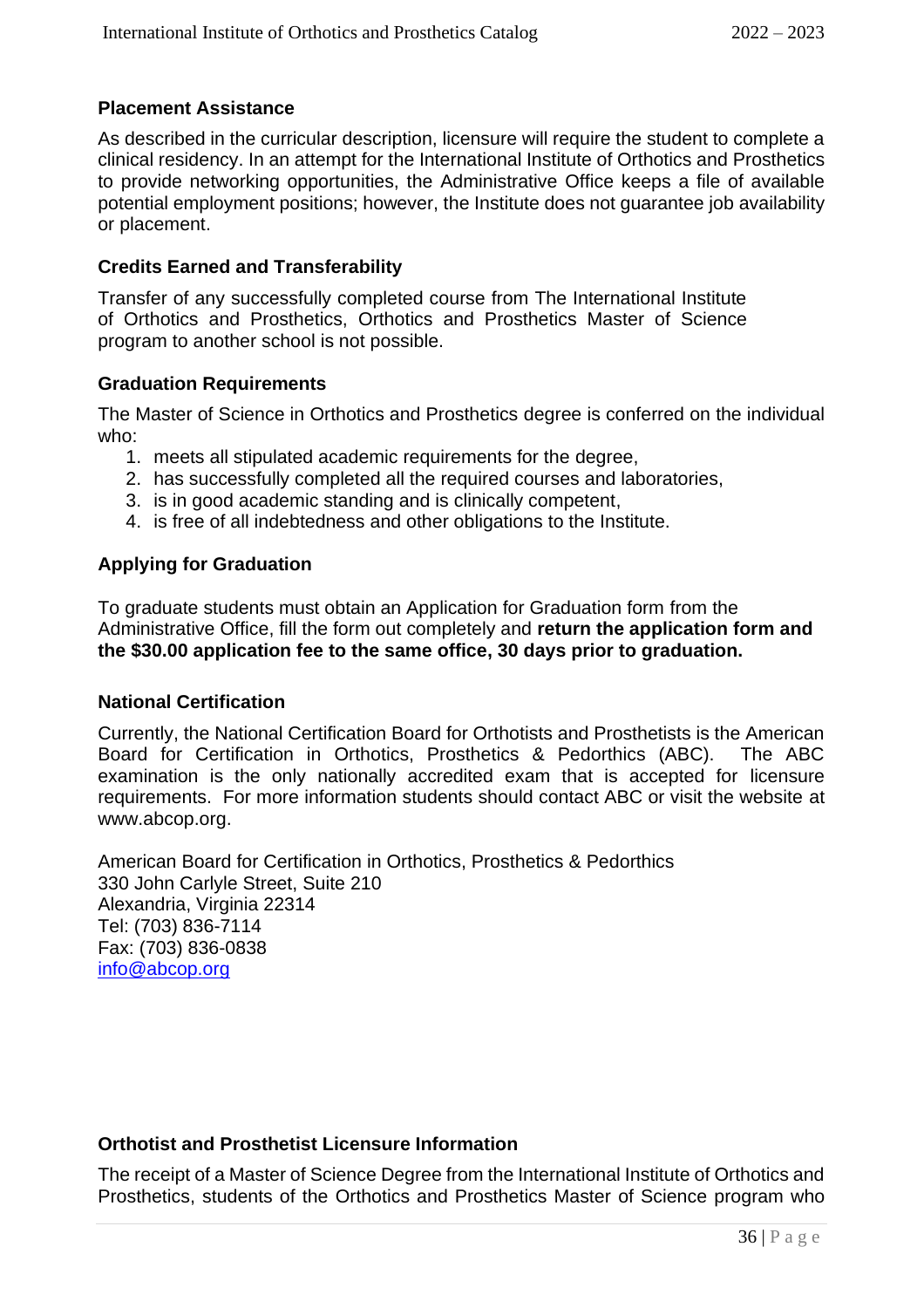wish to obtain licensure status in the state of Florida will need to meet additional requirements which are NOT provided by the International Institute of Orthotics and Prosthetics' Orthotics and Prosthetics Master of Science program. These requirements include:

- 1. The applicant is of good moral character.
- 2. Has completed the appropriate educational preparation of:
	- a. An NCOPE approved Residency Program (If the applicant completed a residency program certified by NCOPE, an original letter from the head of the residency program attesting to successful completion of the program.) <u>OR Starting and the Construction of the Construction of the Construction of the Construction of the Const</u>

- b. 1900 internship program (If the applicant completed an internship, a patient log signed by the applicant's qualified supervisor(s), including the types of patients treated, the types of treatment provided, and the number of hours worked, that demonstrates compliance with Rule 64B14-4.100, F.A.C.)
- 3. Passed the board-approved orthotics and prosthetics examination. (Through the American Board of Certification in Orthotics, Prosthetics, and Pedorthics, Inc.)
- 4. Completed the mandatory courses.

For more information on these additional requirements the student is encouraged to visit the Florida Board of Orthotists & Prosthetists website at http://floridasorthotistsprosthetists.gov

Students at International Institute who desire detailed information relative to other state requirements should contact that state's regulating body. Currently, eighteen states regulate Orthotists and Prosthetists. In each state, the Orthotist and Prosthetist must meet certain standards established by the state. The states that currently have licensing laws for Orthotists and Prosthetists are Alabama, Arkansas, Florida, Georgia, Iowa, Illinois, Kentucky, Mississippi, Minnesota, New Jersey, North Dakota, Ohio, Oklahoma, Pennsylvania, Rhode Island, Tennessee, Texas, and Washington.

# **Background Screening Required for Licensure**

According to the Agency for Healthcare Administration information on background screening at<http://www.doh.state.fl.us/mqa/background.html> certain health care practitioners are subject to criminal background screening at initial licensure. Currently, there are three different groups of criminal background screening: Statewide, National and Level II. For Regulated Provider Type/Licensee Initial Licensure -- Orthotists, Prosthetists, Pedorthist, Orthotic Fitters, Orthotic Fitter Assistants, and O&P Residents, background checks are according to 468.803(2)(a) with a Current Level of Screening of Statewide/National. This includes Statewide and National criminal background screenings and requires fingerprinting performed by the Florida Department of Law Enforcement and the Federal Bureau of Investigations. The results are reviewed by the applicant's respective health care board and used to decide whether to grant a license. For more details, see [http://www.doh.state.fl.us/mqa/background.html.](http://www.doh.state.fl.us/mqa/background.html)

# **Florida Statute 468.803(2)(a)**

An applicant for registration, examination, or licensure must apply to the department on a form prescribed by the board for consideration of board approval. Each initial applicant shall submit a set of fingerprints to the department on a form and under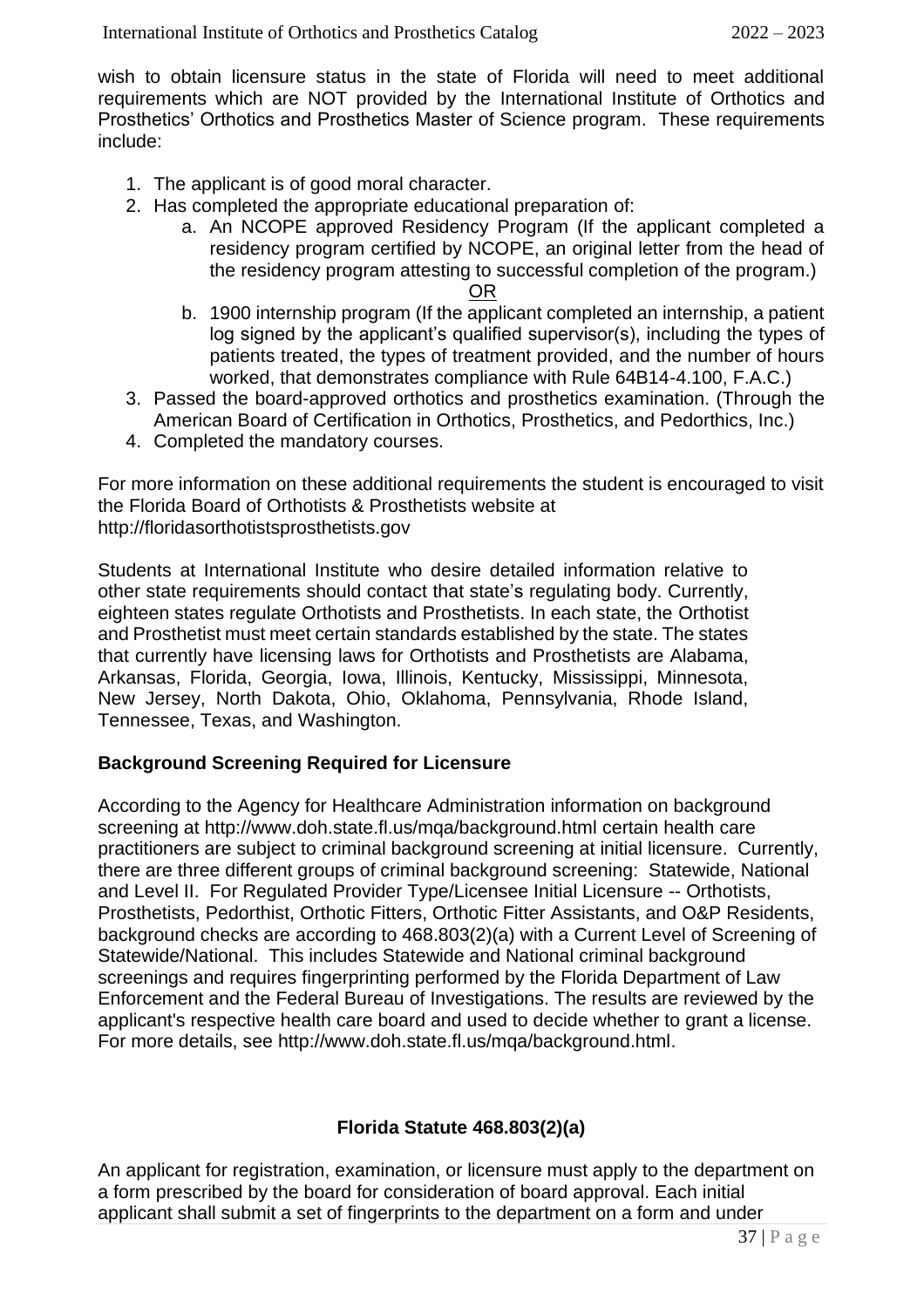procedures specified by the department, along with payment in an amount equal to the costs incurred by the department for state and national criminal history checks of the applicant. The department shall submit the fingerprints provided by an applicant to the Department of Law Enforcement for a statewide criminal history check, and the Department of Law Enforcement shall forward the fingerprints to the Federal Bureau of Investigation for a national criminal history check of the applicant. The board shall screen the results to determine if an applicant meets licensure requirements. The board shall consider for examination, registration, or licensure each applicant who the board verifies:

- (a) Has submitted the completed application and the fingerprint forms and has paid the applicable application fee, not to exceed \$500, and the cost of the state and national criminal history checks. The application fee and cost of the criminal history checks shall be nonrefundable.
- (b) Is of good moral character
- (c) Is 18 years of age or older; and
- (d) Has completed the appropriate educational preparation.